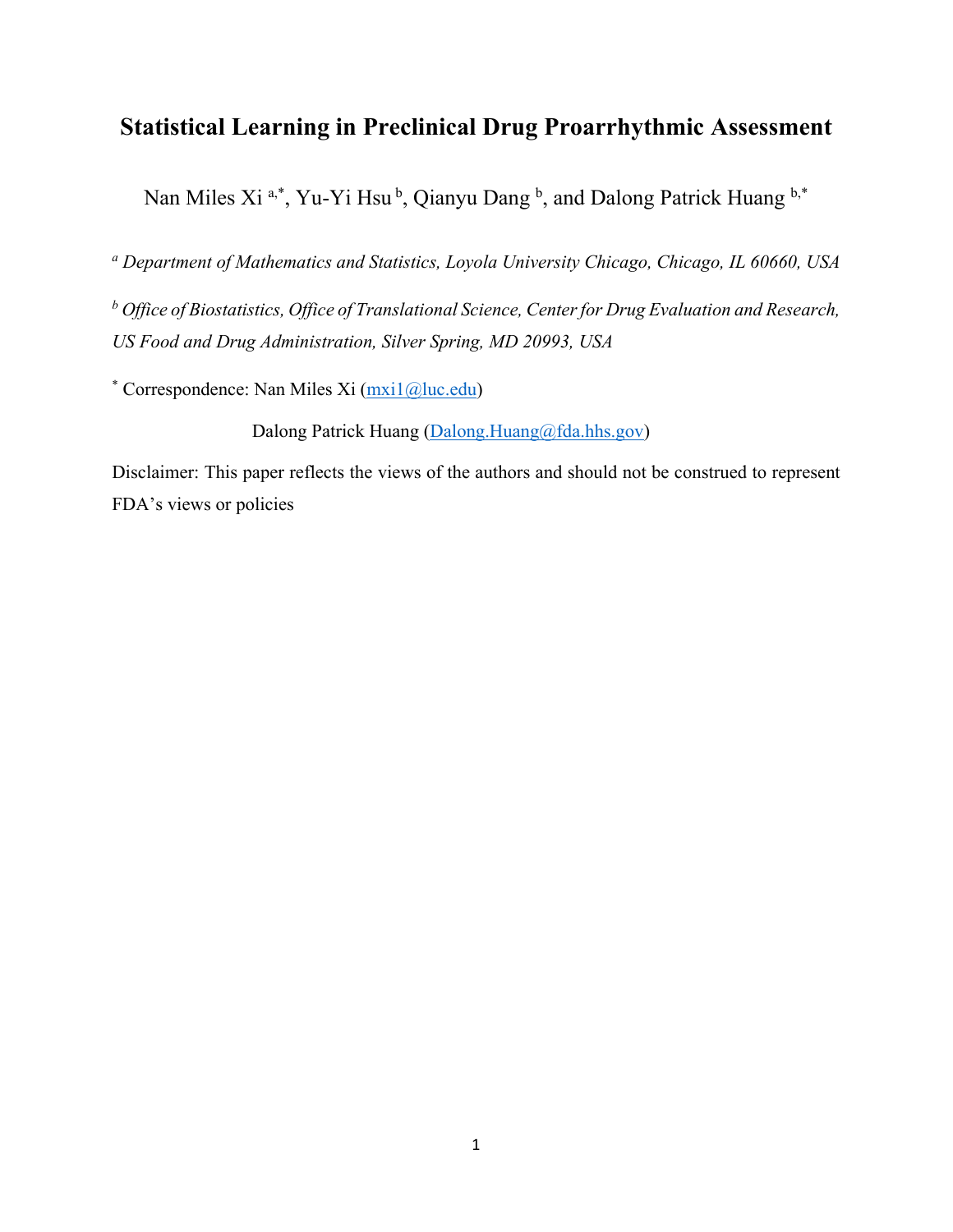## **Statistical Learning in Preclinical Drug Proarrhythmic Assessment**

### **ABSTRACT**

Torsades de pointes (TdP) is an irregular heart rhythm characterized by faster beat rates and potentially could lead to sudden cardiac death. Much effort has been invested in understanding the drug-induced TdP in preclinical studies. However, a comprehensive statistical learning framework that can accurately predict the drug-induced TdP risk from preclinical data is still lacking. We proposed ordinal logistic regression and ordinal random forest models to predict low-, intermediate-, and high-risk drugs based on datasets generated from two experimental protocols. Leave-one-drug-out cross-validation, stratified bootstrap, and permutation predictor importance were applied to estimate and interpret the model performance under uncertainty. The potential outlier drugs identified by our models are consistent with their descriptions in the literature. Our method is accurate, interpretable, and thus useable as supplemental evidence in the drug safety assessment.

**Keywords:** statistical learning; ordinal logistic regression; ordinal random forest; drug safety assessment; prediction of torsades de pointes

#### **Introduction**

Torsades de pointes (TdP) is a rare but potentially fatal ventricular arrhythmia largely caused by electrolyte imbalance and cardiomyopathies after drug treatment.<sup>1</sup> TdP typically occurs along with the prolongation of the interval between the start of the Q-wave and the end of the T-wave (QT) in the electrocardiogram (ECG) and results in polymorphic ventricular tachycardia. <sup>2</sup> The identification of TdP is a crucial step in the assessment of safety before a drug reaches the market.<sup>3</sup> The International Council on Harmonisation (ICH) proposed two regulatory guidelines, ICH S7B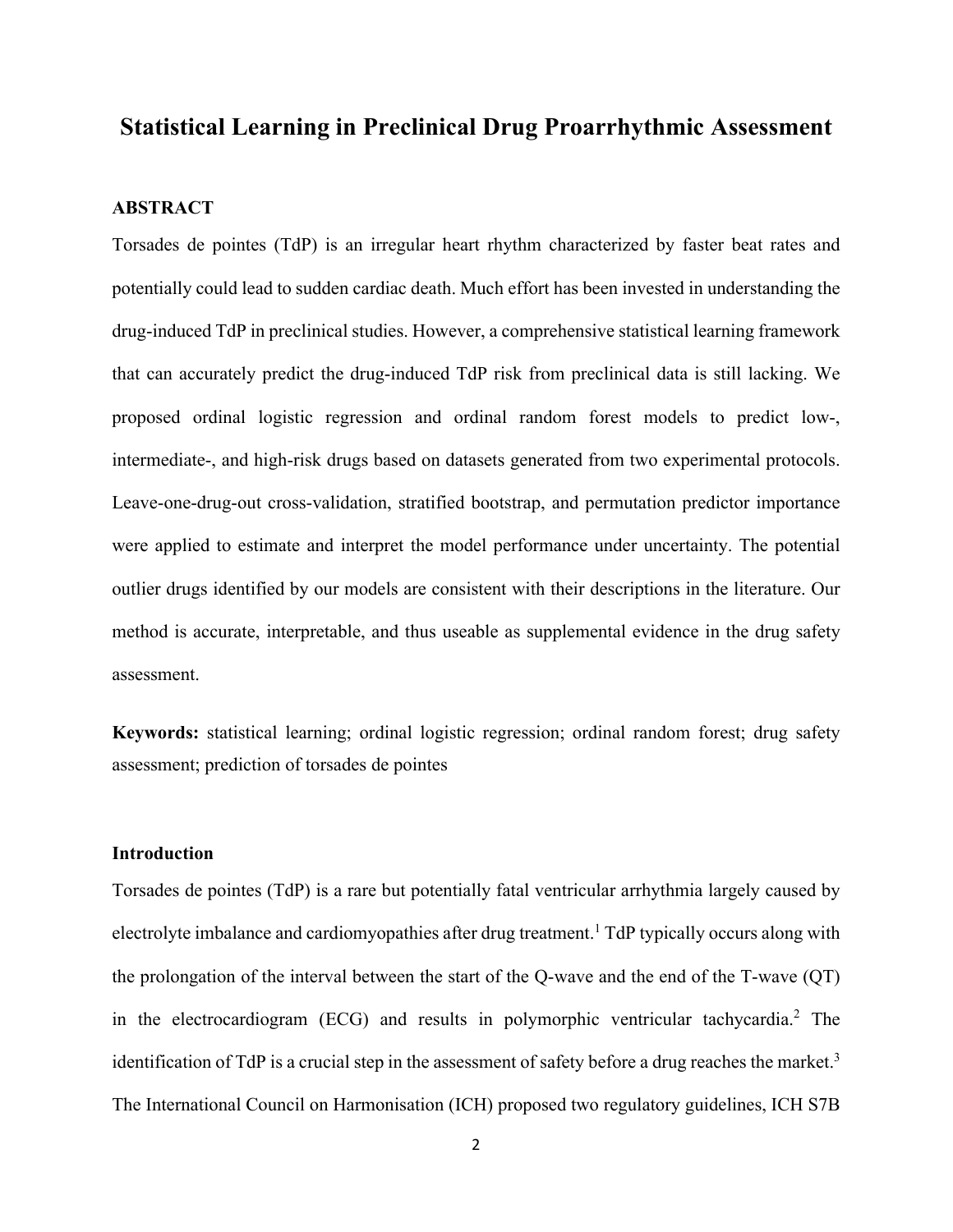and ICH E14, to assess the drug-induced TdP risk in preclinical and clinical studies, respectively.<sup>4,5</sup> The ICH S7B recommends using an ionic channel, human ether-a-go-go-related gene (hERG) current, as the proxy to evaluate drug-induced TdP risk *in vitro*. Drugs blocking the hERG current are considered candidates with high TdP risk. The ICH E14 outlines a framework to examine the drug's capacity to prolong QT intervals *in vitro*. High TdP risk is assigned to drugs that induce the prolonged QT intervals in the ECG. Both guidelines focus on a single indicator of TdP risk and show high sensitivity (true positive rate) in the identification of drugs with high TdP risk. However, the overemphasis of hERG block or QT prolongation alone leads to conservative assessment and low specificity (true negative rate), potentially eliminating safe, promising drugs from the market.<sup>6</sup>

Previous studies revealed the factors beyond the hERG block in the assessment of drug-induced TdP risk. For example, inhibiting inward sodium or calcium currents offsets the effects of hERG block, and drugs with such mechanisms show low TdP risk.<sup>7</sup> Realizing the limitation of ICH S7B and ICH E14, the regulatory agency, pharmaceutical industry, and academia proposed several new paradigms to incorporate this multichannel interaction for better prediction of drug-induced TdP risk in preclinical studies. The Comprehensive *In Vitro* Proarrhythmia Assay (CiPA), initiated by the US Food and Drug Administration (FDA), is an essential public-private collaboration among these attempts.<sup>8</sup> The CiPA initiative relies on the drug effects on human ventricular electrical activity measured by cellular electrophysiology (EP) of human-induced pluripotent stem cellderived cardiomyocytes (hiPSC-CMs).<sup>9</sup> It incorporates multiple ion channels beyond hERG and *in silico* modeling to predict drug-induced TdP risk. Twenty-eight drugs with clearly understood TdP risks in the market were selected as the benchmark set for the validation of the CiPA initiative. Additionally, the rabbit ventricular wedge assay (RVWA), an established *in vitro* paradigm for detecting drug-induced QT prolongation and arrhythmia,  $10,11$  has been adapted for the assessment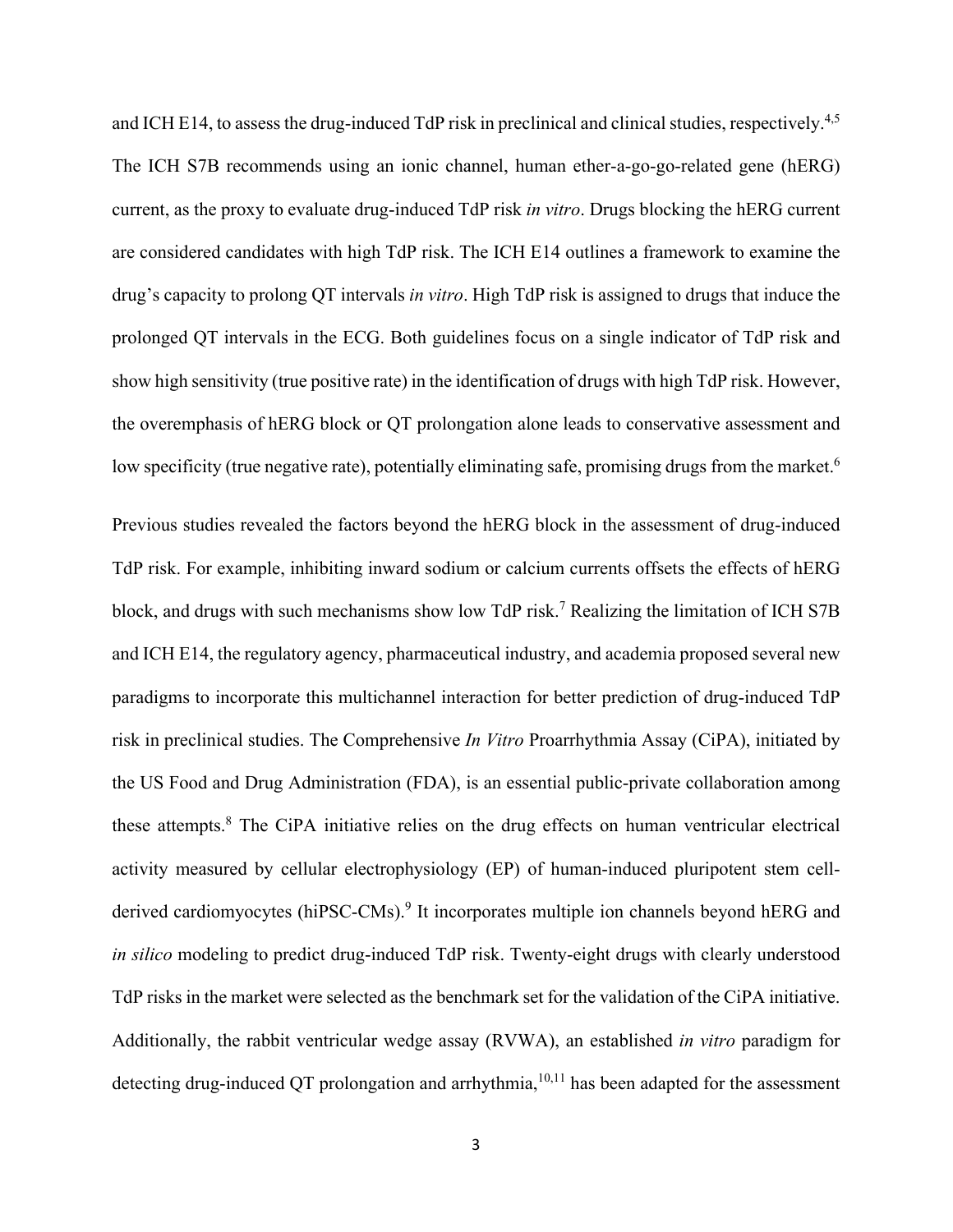of drug-induced TdP risk.<sup>12,13</sup> RVWA relies on the drug effects on the rabbit left ventricular wedge measured by pseudo-ECG. A previous study applied RVWA to 28 CiPA drugs and exhibited promising assessment results using a normalized TdP score.<sup>14</sup>

Built on the development of *in vitro* paradigms, *in silico* models for predicting drug-induced TdP risk have been promoted in numerous studies.<sup>15–18</sup> The prediction is essentially a classification problem fit into the statistical learning framework — given the input data of one drug from the *in vitro* study, the model outputs the risk of that drug. Therefore, the principles of statistical learning should be accommodated into the design of such models.<sup>19</sup> First, the model is expected to output both classifying and ranking measurements of drug-induced TdP risk. Second, the uncertainty of such measurements is required to incorporate the variation in the experiment and modeling. Third, the model must provide an unbiased estimate of prediction performance on drugs outside the available data. Fourth, the statistical learning model itself should be able to capture both linear and nonlinear relationships in the data. Finally, the model prediction can be easily interpreted to offer mechanistic insights into the drug-induced TdP risk. Current *in silico* models mainly use scorebased decision rules or simple linear regression methods. A statistical learning method satisfying the five principles is lacking.

In this study, we proposed two statistical learning models, ordinal logistic regression and ordinal random forest, to accurately predict drug-induced TdP risk on datasets generated under CiPA and RVWA paradigms. Our predictive models utilized the ordinal information in low-, intermediate-, and high-risk levels instead of treating them as independent categories. The unbiased model performance on new drugs was estimated by leave-one-drug-out cross-validation (LODO-CV). The uncertainty of model performance was further quantified by stratified bootstrap. We identified the potential outlier drugs using the asymptotic prediction accuracy obtained from stratified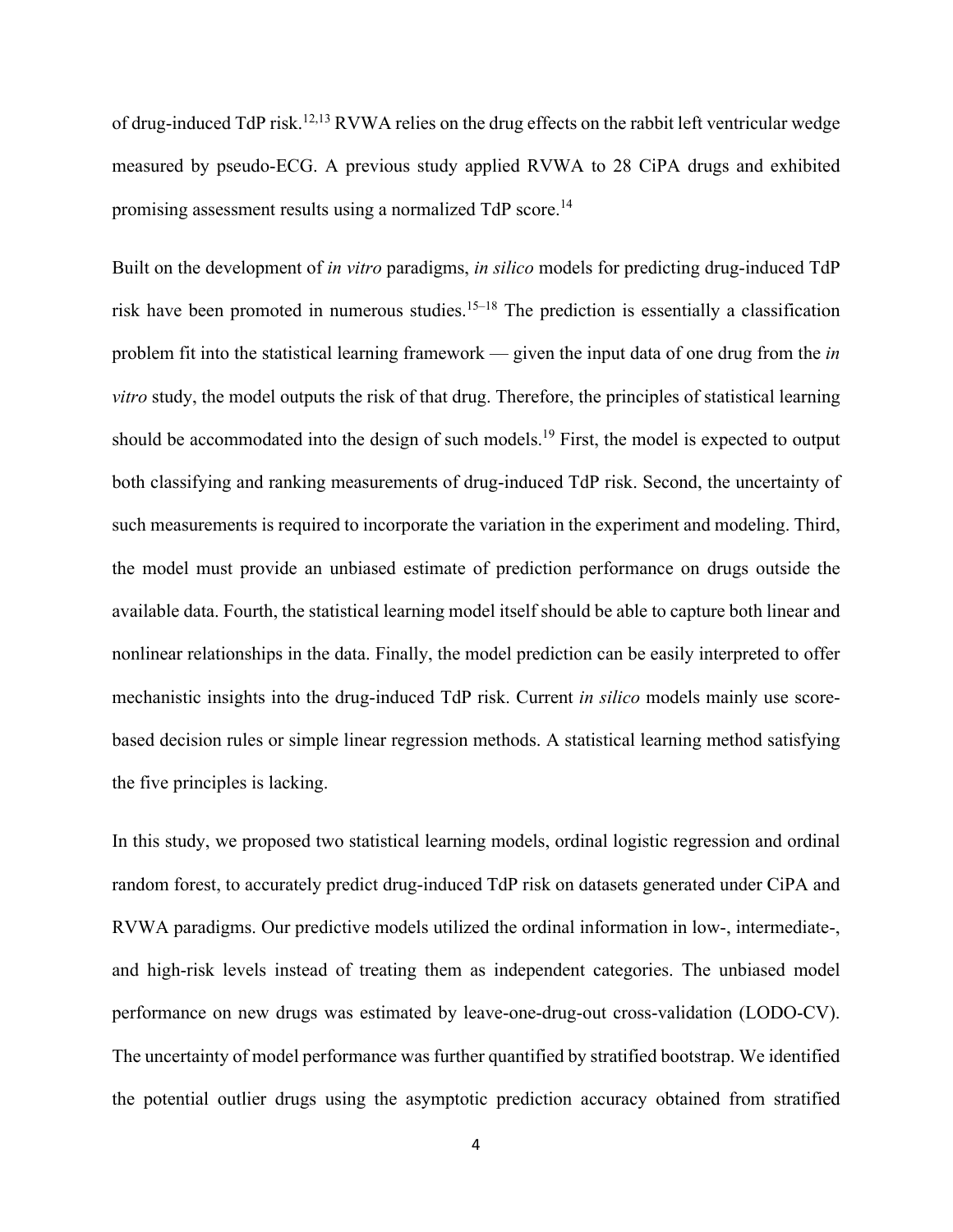bootstrap. Sensitivity analysis was then conducted to investigate the impact of potential outlier drugs on the model performance. Specifically, we compared the model prediction accuracy before and after removing potential outlier drugs from the dataset. To further validate and improve model prediction, we conducted control analysis, a common practice in *in vitro* studies, by selecting one control drug with mechanistically understood TdP risk. Finally, we examined the model interpretability through the analysis of normalized permutation predictor importance.

The proposed modeling strategies were evaluated on datasets from two recently published studies — the stem cell dataset under the CiPA paradigm and the wedge dataset under the RVWA paradigm.<sup>6,14</sup> Both datasets contain the same 28 CiPA drugs with known low, intermediate, or high TdP risks (Supplementary Table S1) and multiple observations for each drug. The ordinal logistic regression and ordinal random forest exhibited similar prediction performance on the stem cell dataset in terms of four measurements. On the other hand, ordinal random forest consistently outperformed ordinal logistic regression on the wedge dataset measured by the same four measurements. The identified potential outlier drugs were consistent with the abnormal observations reported in the original studies. The model performance significantly improved after removing potential outlier drugs from the original datasets. We also found that the two models performed better conditioned on the correct prediction of the control drug. The model specification was further validated by the top predictors in terms of normalized permutation predictor importance. In summary, our work is the first attempt to construct multivariate statistical learning models that can accurately predict the drug-induced TdP risk from *in vitro* data. It satisfies the principles of statistical learning, highlighted by its comprehensive uncertainty measurements and strong interpretability. The proposed modeling and evaluation process can be extended easily to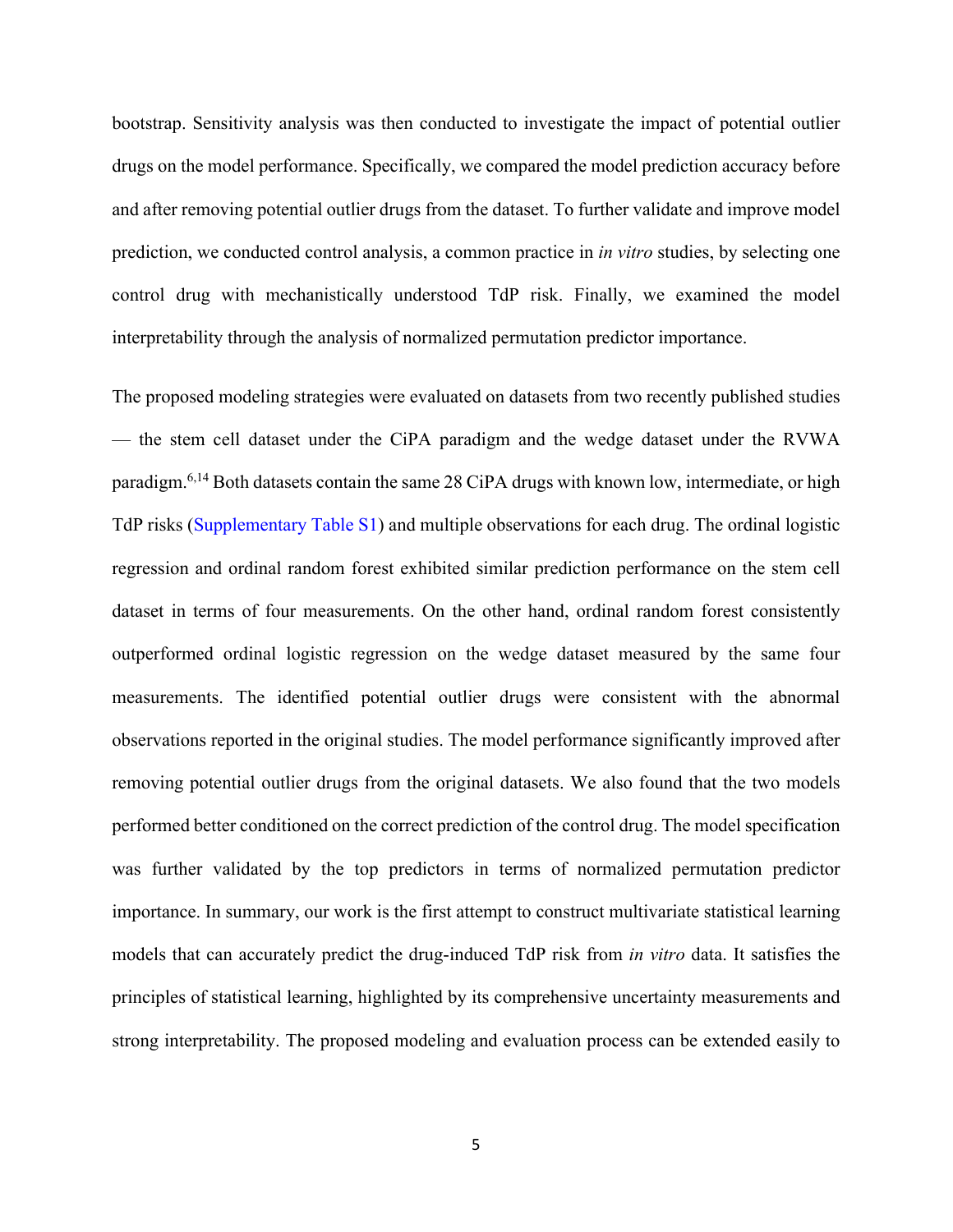new datasets generated by other experimental protocols. The result of model prediction will serve as supplemental evidence in the drug safety assessment.

#### **Datasets**

#### *Stem cell dataset*

The first dataset was generated from a blinded *in vitro* study that aimed to assess the drug-induced TdP risk on hiPSC-CMs. <sup>6</sup> The experiments in this study contain 28 drugs selected by the CiPA initiative with known low, intermediate, and high TdP risks. Electrophysiological responses of hiPSC-CMs to 28 drugs at certain concentrations were recorded, resulting in seven predictors in the dataset (Supplementary Table S2). There are two commercial human cardiomyocyte lines, five EP platforms, and 10 sites involved in the experiments. For each drug, 15 observations were recorded based on the combinations of sites, cell lines, and electrophysiological devices. In total, there are 420 observations in this dataset (15 observations  $\times$  28 drugs), and we refer to it as the stem cell dataset in the following text.

#### *Wedge Dataset*

The second dataset was generated from a blinded *in vitro* study of RVWA for the assessment of drug-induced proarrhythmia.<sup>14</sup> The same 28 CiPA drugs were applied to RVWA, and 15 predictors were obtained from the corresponding electrophysiological responses (Supplementary Table S3). For each drug, four observations were collected in one laboratory under the same biological model and electrophysiological device. There are 112 observations in this dataset (4 observations  $\times$  28 drugs), and we refer to it as the wedge dataset in the following text.

There are four major differences between these two datasets. First, the stem cell dataset adopts hiPSC-CMs as the biological model, while the wedge dataset uses RVWA. Second, the stem cell dataset was generated from a multisite experiment. On the other hand, the wedge dataset was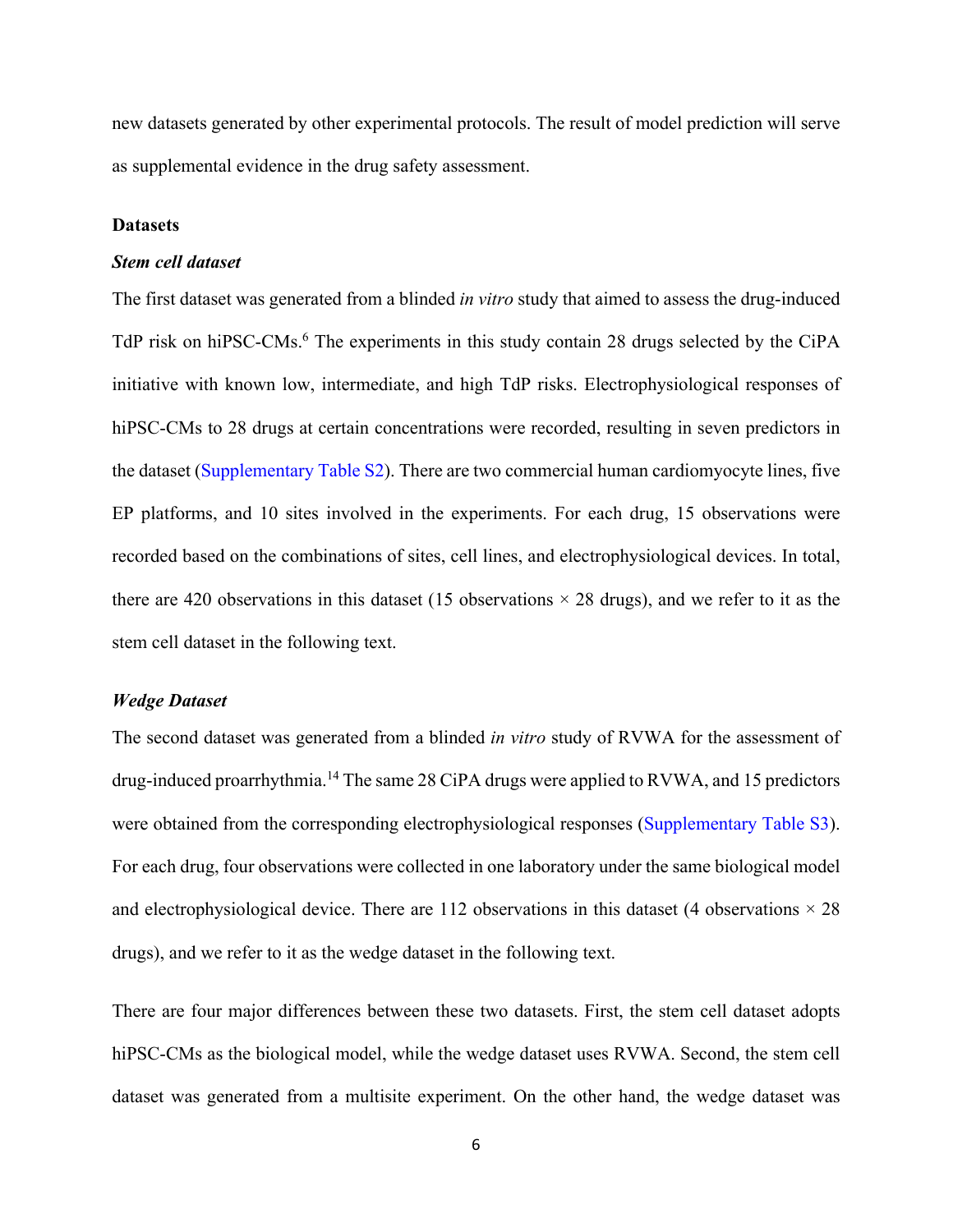collected in a single laboratory. Third, the sample size and the number of replications for each drug are roughly four times larger in the stem cell dataset than the wedge dataset. Forth, the stem cell dataset contains seven predictors selected by domain experts, while the wedge dataset includes 15 different predictors.

#### **Methods**

#### *Missing value imputation*

The stem cell and wedge datasets contain missing values due to the incomplete recording of raw electrophysiological signals in the experiments. To solve this issue, we utilized the association among predictors to impute missing values in both datasets. First, we trained a bagged tree model, $^{20}$ an imputation method that has shown better performance over others in previous studies,<sup>21</sup> by treating predictors with missing values as dependent variables and other predictors as independent variables. Second, we used the pretrained bagged tree model to predict the missing values through the complete predictors and observations. It is worth noting that we did not use the TdP risk information of 28 drugs in the imputation process. Therefore, the information of the prediction target, drug-induced TdP risk, did not leak to the predictors through imputation, thereby avoiding the overfitting in the model prediction. In the imputation process, we include all seven predictors in the stem cell dataset and all 15 predictors in the wedge dataset.

#### *Model evaluation strategy*

The model evaluation aims to estimate the prediction accuracy of new drugs not contained in the dataset that helped train the model. A valid evaluation strategy should generate an unbiased estimate of the model performance irrespective of the model specification. To achieve this goal, we designed an LODO-CV strategy (Figure 1).<sup>19</sup> For each dataset in this study, we first trained a predictive model on the observations of 27 drugs and predicted the risk of observations in the one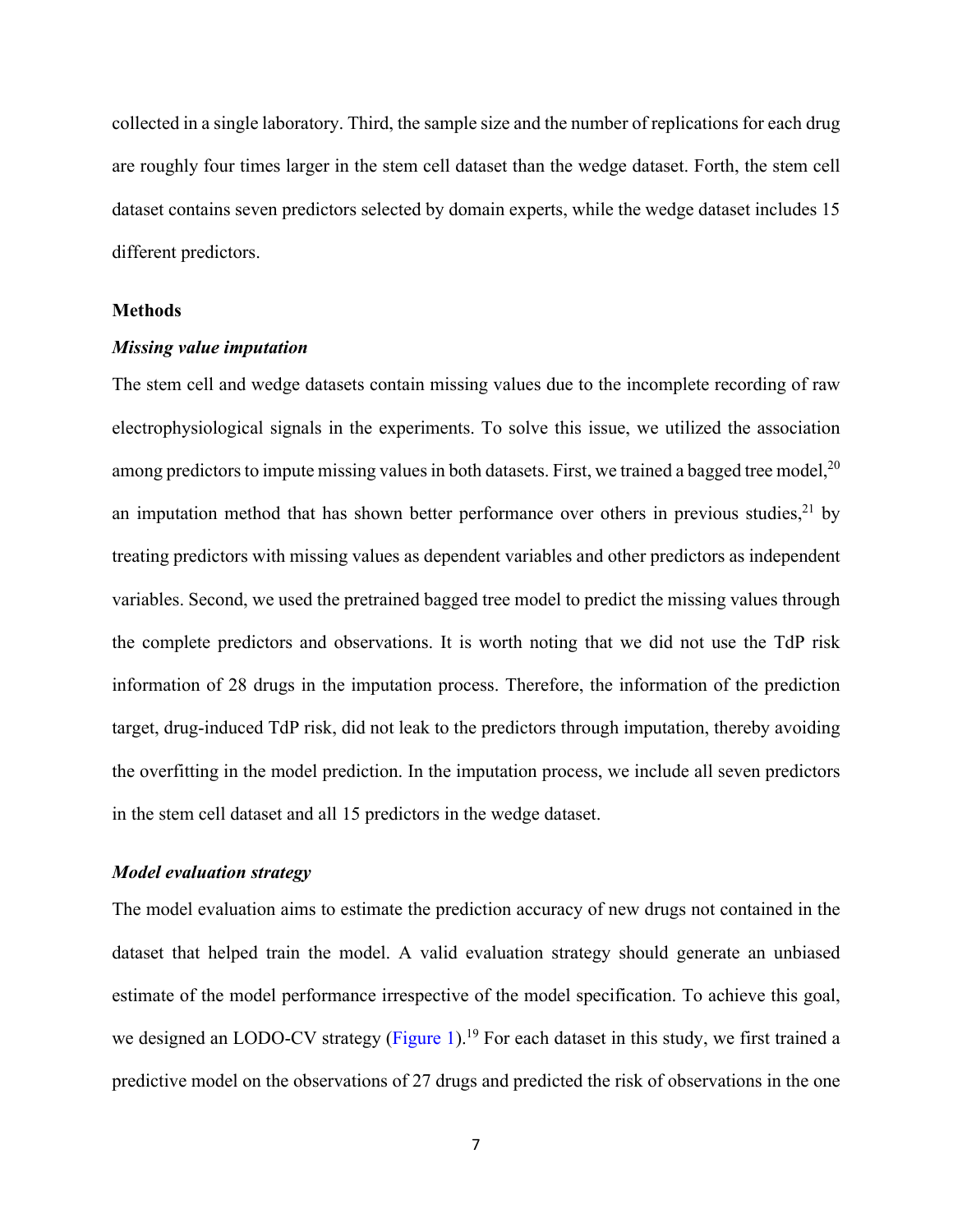left-out drug. Then we repeated the same process by treating each drug as the left-out drug and predicting its observations by models trained on the observations of the other 27 drugs. Finally, we combined the prediction result of each drug and calculated the model performance measurement.

We take the calculation of three-category prediction accuracy as an example to illustrate the proposed LODO-CV. Let N be the number of drugs in the dataset ( $N = 28$  in both datasets) and J be the number of observations per drug ( $l = 15$  in the stem cell dataset;  $l = 4$  in the wedge dataset). Denote  $\hat{f}^{-k}$  as the predictive model trained on the dataset *without* the observations of drug k. Let  $(x_j^k, y_j^k)$  be the *j*th observation of drug *k*, where *x* and *y* refer to the predictor vector and risk category, respectively. Then the three-category prediction accuracy under LODO-CV,  $acc_{LODO-CV}$ , is calculated as:

$$
acc_{LODO-CV} = \frac{1}{N} \sum_{k=1}^{N} \frac{1}{J} \sum_{j=1}^{J} I(y_j^k = \hat{f}^{-k}(x_j^k))
$$

where  $I(x)$  is the indicator function.

The prediction performance estimated by LODO-CV has three advantages. First, unlike previous studies that only used a small proportion of drugs in the dataset to train the model,<sup>18</sup> LODO-CV maximizes the size of the training set, i.e., 27 drugs, and thus reduces the power loss in the validation. Second, it eliminates the model overfitting because there are no observations of the same drug in both training and test sets. Third, the prediction of left-out drugs imitates the scenario in which the model predicts a new drug beyond the existing data. It should be emphasized that LODO-CV is to provide an unbiased estimate of model performance. In the real-world application,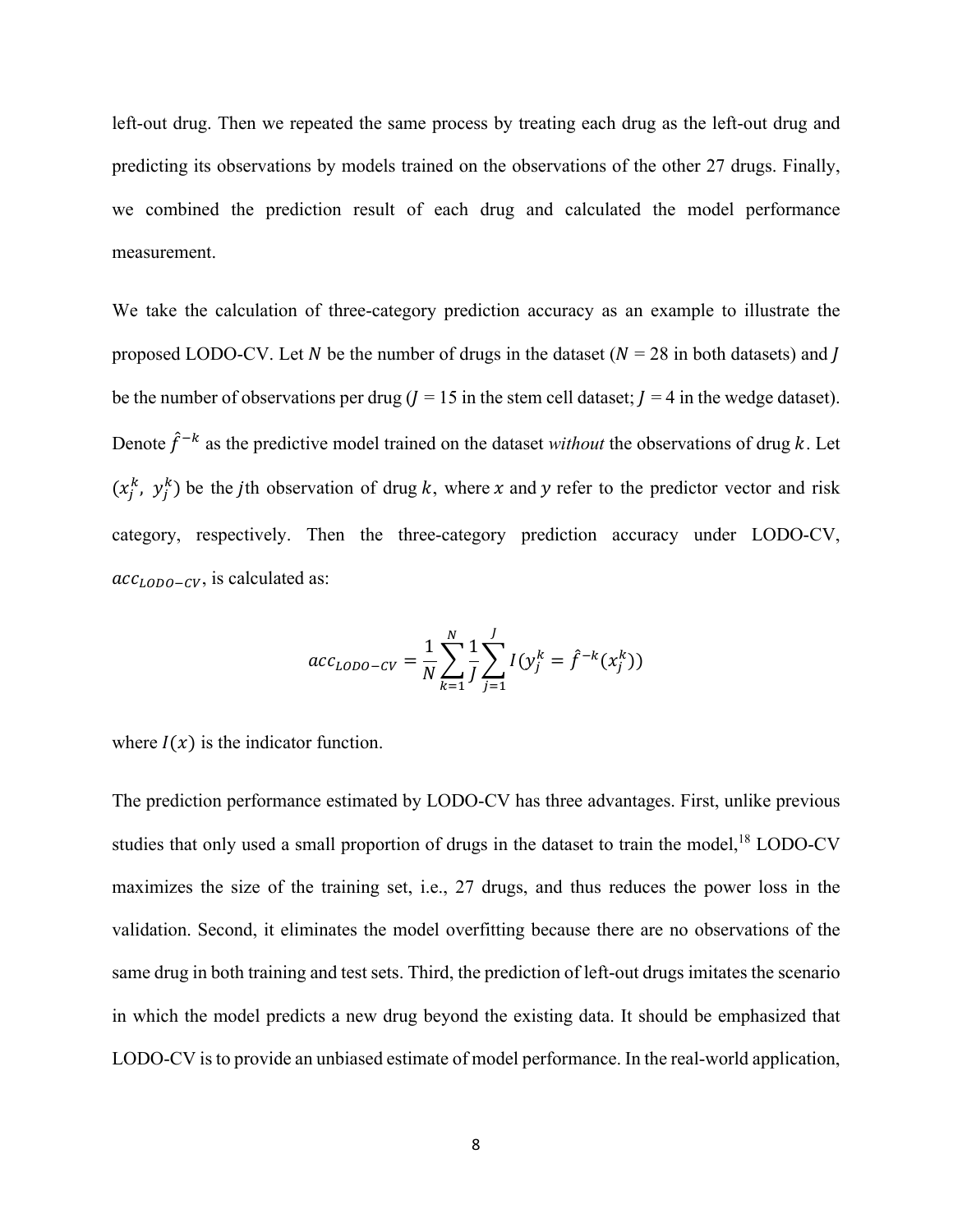we train the model once on all available data (e.g., 28 drugs in our study) and predict observations/drugs generated from new experiments.

#### *Utilization of ordinal information*

The prediction of drug-induced TdP risk is essentially a three-category classification problem. Given one vector of predictors (one observation) collected from experiments, the predictive model will output one of the three risk categories. Different from vanilla classification tasks,<sup>19</sup> the three risk categories are not independent — ordinal information exists in the risk categories, i.e., low risk < intermediate risk < high risk. Previous benchmark studies have shown that the appropriate utilization of ordinal information can improve the model prediction power.<sup>22,23</sup> In the statistics and machine learning literature, there are several methods specifically designed for ordinal classification.<sup>64</sup> Among them, the regression-based method and binary decomposition method are commonly used in practice. The regression-based method generalizes the logistic regression from the binary response to the response with *k* ordinal levels.<sup>62</sup> For each level *j*, it models the log odd ratio between "response is less or equal than *j*" and "response is greater than *j*" as a linear combination of predictors. It also assumes the same parameters in different linear combinations for each level *j*, only allowing the intercept to vary. This assumption is often named "proportional odds assumption" in the literature.<sup>62</sup> In the following text, we will refer to the regression-based method as "classical ordinal logistic regression".

The binary decomposition method divides the ordinal response into multiple binary responses and fits the same or different types of models to solve those binary classification tasks. <sup>24</sup> With *k* ordinal levels, it splits one ordinal classification into *k-*1 binary classification tasks, that is, {1} vs. {2, … *k*}, {1, 2} vs. {3, …, k}, …, {1, …, *k*-1} vs. {*k*}. After simple algebra, we can obtain the probabilities of all *k* levels using the outputs of *k*-1 binary classifiers. For example,  $p(2) = p(1, 2)$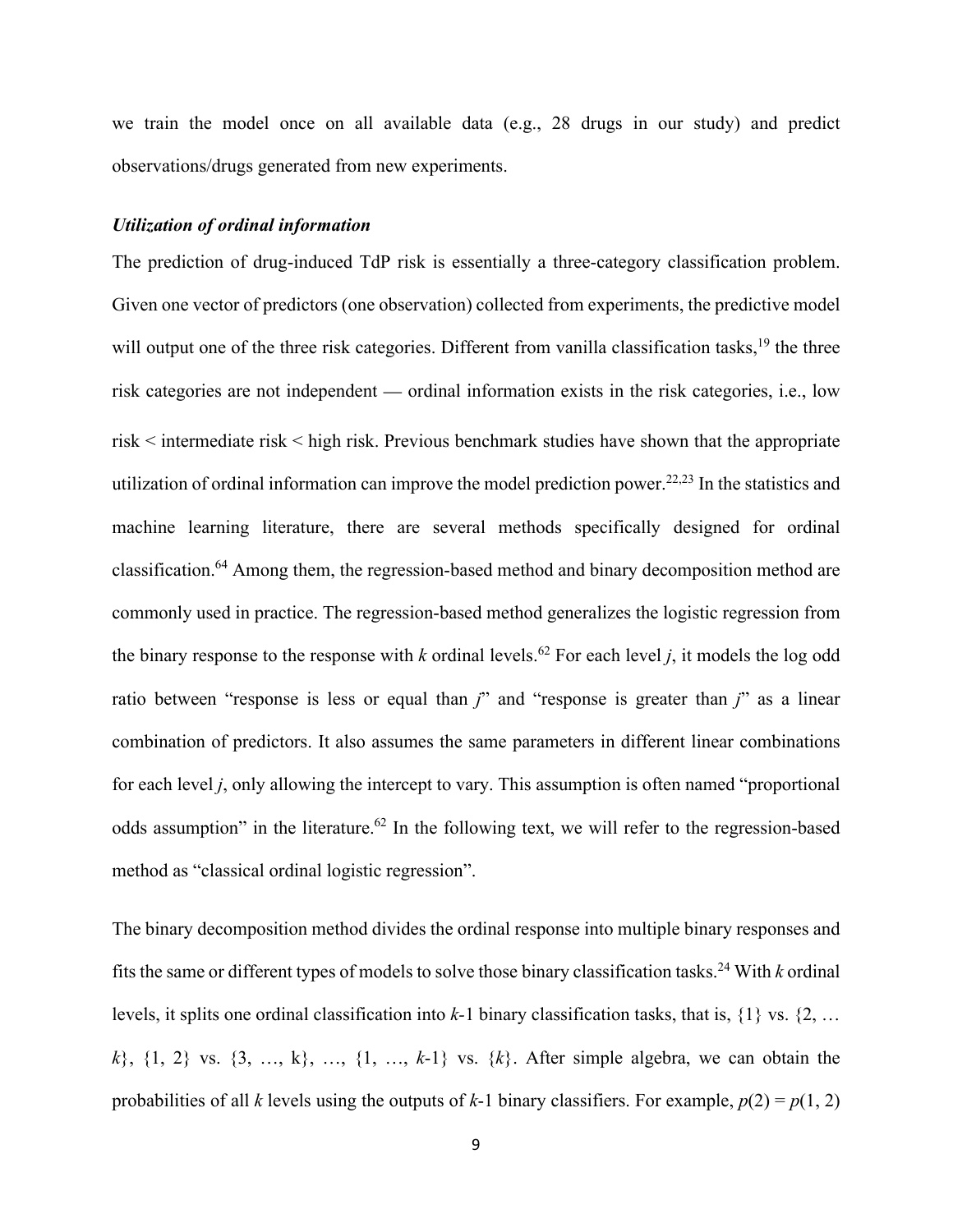$-p(1)$ ,  $p(3) = p(1, 2, 3) - p(1, 2)$ , and so on. The binary decomposition method does not require proportional odds assumption and can deploy any models in the *k*-1 binary classification tasks. We will adopt the binary decomposition method in our study because of its flexibility and assumptionfree characteristics. The following text will refer to it as "ordinal model", where the specific name of binary classifiers would substitute "model".

In the setting of drug TdP risk, we utilized the ordinal information by transforming the threecategory classification problem into two binary classification problems. A schematic diagram of this algorithm is described in Figure 2. First, we trained a binary classifier  $f_1$  which differentiated observations between low risk and intermediate-or-high risk. Similarly, we trained another binary classifier  $\hat{f}_2$  which differentiated observations between high risk and low-or-intermediate risk. Second, for any observation  $x$  in the test set (i.e., the left-out drug), we predicted its probability of low risk  $p_x(L)$ , intermediate-or-high risk  $p_x(MH)$ , high risk  $p_x(H)$ , and low-or-intermediate risk  $p_x(LM)$  as:

$$
p_x(L) = \hat{f}_1(x),
$$
  

$$
p_x(MH) = 1 - p_x(L),
$$
  

$$
p_x(H) = \hat{f}_2(x),
$$
  

$$
p_x(LM) = 1 - p_x(H).
$$

Then the probability of intermediate risk  $p_x(M)$  was calculated as

$$
p_{\chi}(M)=p_{\chi}(MH)-p_{\chi}(H).
$$

Finally, the risk of *observation*  $x$ ,  $\widehat{r}$  ( $\widehat{x}$ ), was predicted as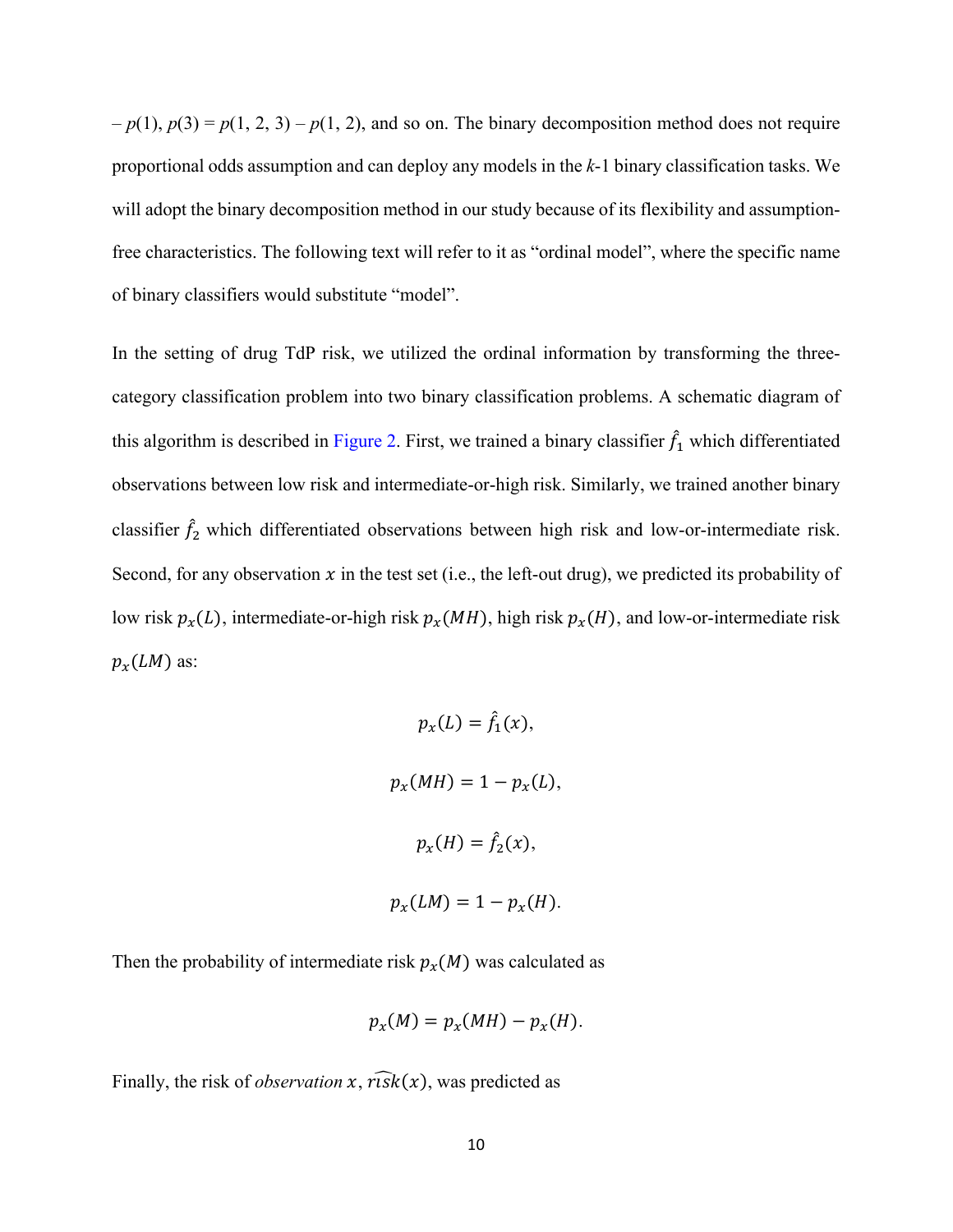$$
\widehat{risk}(x) = \operatorname{argmax}_r\{p_x(r)\}\
$$

where  $r \in \{L, M, H\}$ . To predict the *drug* risk, we averaged the risk probability of observations in each drug and selected the risk category with the highest probability. Let  *be the number of* observations per drug and  $\{x_j^k\}$  be the observations of drug k, where  $j = 1, 2, ..., J$ . Given the observations' risk probabilities  $\{p_{x_j^k}(L), p_{x_j^k}(M), p_{x_j^k}(H)\}$ , the drug k's probabilities of low risk  $p_k(L)$ , intermediate risk  $p_k(M)$ , and high risk  $p_k(H)$  were calculated as:

$$
p_k(L) = \frac{1}{J} \sum_{j=1}^{J} p_{x_j^k}(L)
$$
  

$$
p_k(M) = \frac{1}{J} \sum_{i=1}^{J} p_{x_j^k}(M)
$$

$$
p_k(H) = \frac{1}{J} \sum_{j=1}^{J} p_{x_j^k}(H)
$$

 $j=1$ 

Then the risk of drug k,  $\widehat{r_{1sk}}(k)$ , was predicted as:

$$
risk(k) = argmax_r\{p_k(r)\}\
$$

where  $r \in \{L, M, H\}$ . Note that this framework can accommodate any form of binary classifiers if they can output the probability of each risk category.

#### *Ordinal logistic regression model*

The first model we built is ordinal logistic regression, in which logistic regressions were substituted for the two binary classifiers in the proposed ordinal framework. Formally, for any observation x, the two binary classifiers  $f_1$  and  $f_2$  in the ordinal framework are defined as: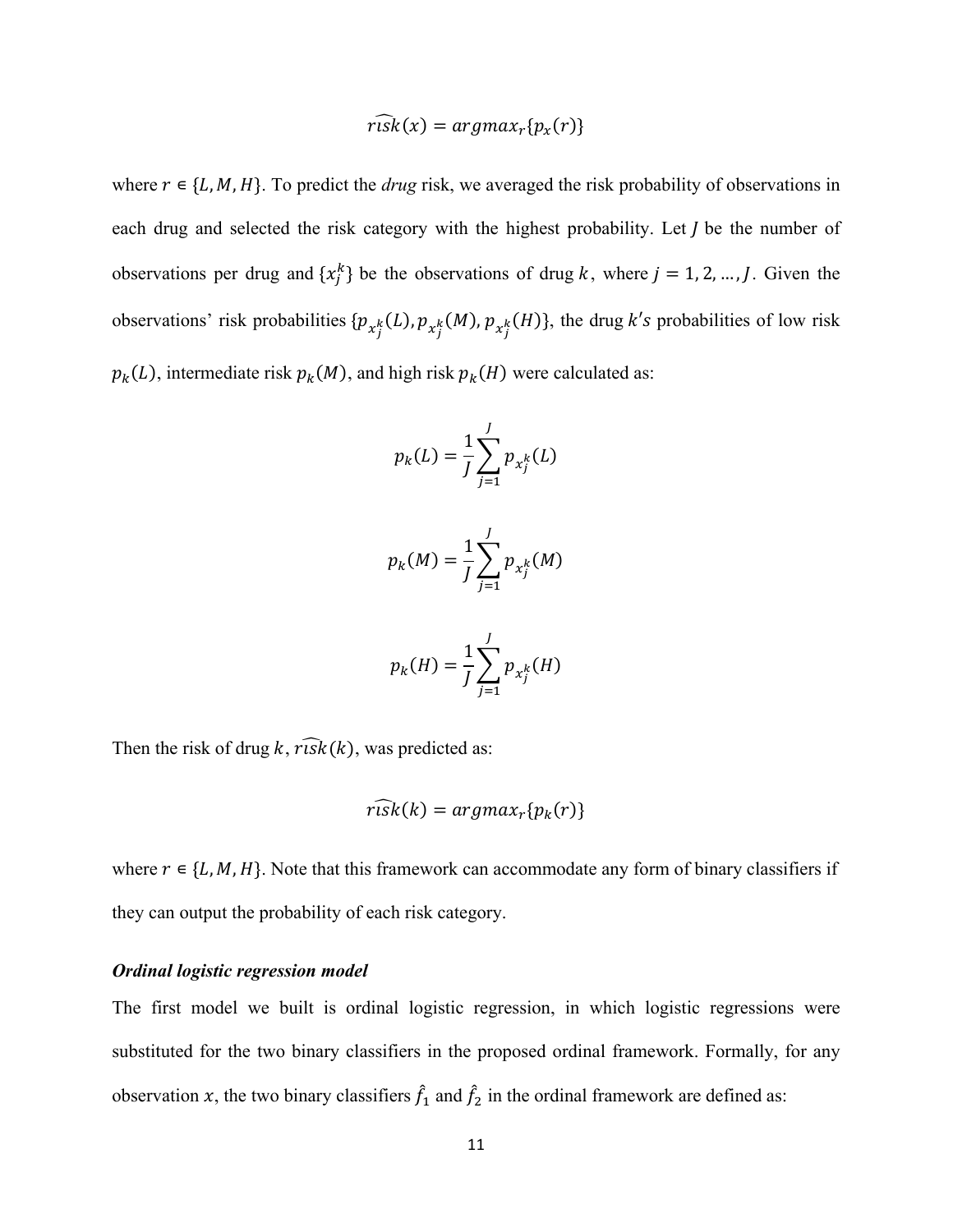$$
\hat{f}_1: \log \frac{p_x(L)}{1 - p_x(L)} = X\hat{\beta}_1
$$
  

$$
\hat{f}_2: \log \frac{p_x(H)}{1 - p_x(H)} = X\hat{\beta}_2
$$

where X is the predictor vector of observation x and  $\beta_1$  and  $\beta_2$  are two model parameter vectors (including interceptions).  $X\beta_1$  and  $X\beta_2$  are inner products between predictor vectors and parameter vectors. We estimated  $\hat{f}_1$  and  $\hat{f}_2$  using maximum likelihood estimation.<sup>61</sup> After obtaining  $\hat{f}_1$  and  $\hat{f}_2$ , the prediction of risk categories for each observation and drug were calculated as described in the previous section.

#### *Ordinal random forest model*

The second model we built is ordinal random forest, in which random forests were substituted for the two binary classifiers in the proposed ordinal framework. Random forest is the ensemble of multiple decision trees and can capture the nonlinear relationship in the dataset.<sup>25</sup> A decision tree  $\overline{T}$  is a predictive model that assigns each observation to a certain category based on split rules defined on the predictor space. Formally, suppose that there are P predictors  $X_1, X_2, ..., X_p$  in the dataset, and we split the predictor space into two regions,  $R_1$  and  $R_2$ , according to predictor  $X_t$  and threshold s:

$$
R_1(x, t, s) = \{x | X_t \le s\}
$$
  

$$
R_2(x, t, s) = \{x | X_t > s\}
$$

where x denotes observation. Then for any region  $R_m$  with  $N_m$  observations, let  $\hat{p}_{mr}$  be the proportion of category  $r$  in region  $R_m$ :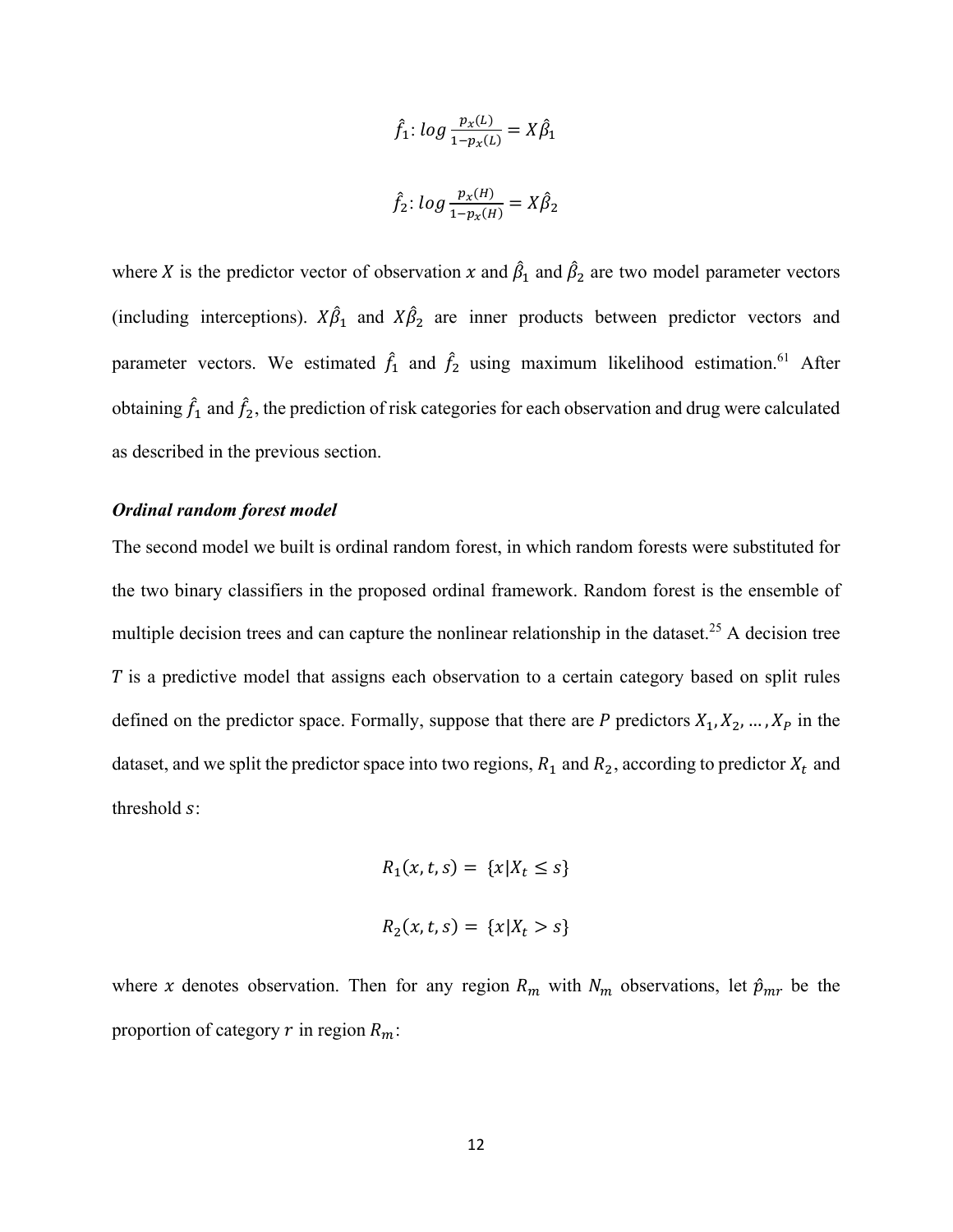$$
\hat{p}_{mr} = \frac{1}{N_m} \sum_{x_i \in R_m} I(y_i = r)
$$

where  $x_i$  and  $y_i$  are the predictor vector and risk category of observation *i*, respectively.  $I(x)$  is the indicator function. The risk of any observation  $x$  in region  $R_m$  is predicted as:

$$
r\widehat{\iota s}k(x) = argmax_{r}\hat{p}_{mr},
$$

where  $r \in \{L, M, H\}$ . In each split generating regions  $R_1$  and  $R_2$ , we seek the predictor  $X_t$  and threshold s by solving the following optimization task:

$$
min_{t,s} \left[ \sum_{x_i \in R_1(t,s)} L(r\widehat{isk}(x_i), y_i) + \sum_{x_l \in R_2(t,s)} L(r\widehat{usk}(x_l), y_l) \right]
$$

where  $L(x, y)$  is the loss function that can be misclassification error, Gini index, or cross-entropy. <sup>19</sup> The splitting process continues until it satisfies certain stopping rules, usually the maximum number of splits (tree depth) or the minimum number of observations per region (leaf size). In our implementation, we set the leaf size to 1, the default value in the R package randomForest.<sup>26</sup>

To build a random forest from multiple decision trees, we generated  $B$  ( $B = 500$  in our implementation) bootstrap samples from the training set. We applied the previous splitting rule to build one decision tree for each bootstrap sample. Instead of searching all P predictors, we randomly selected  $\sqrt{P}$  predictors in each split to reduce the correlation among different decision trees. The final random forest  ${T_b}_1^B$  contains B decision trees, and the prediction of risk is the majority vote of all decision trees. As random forest is a combination of decision trees with low correlations, it reduces the high prediction variance of a single decision tree and thus exhibits high prediction accuracy in real-world applications.<sup>27</sup>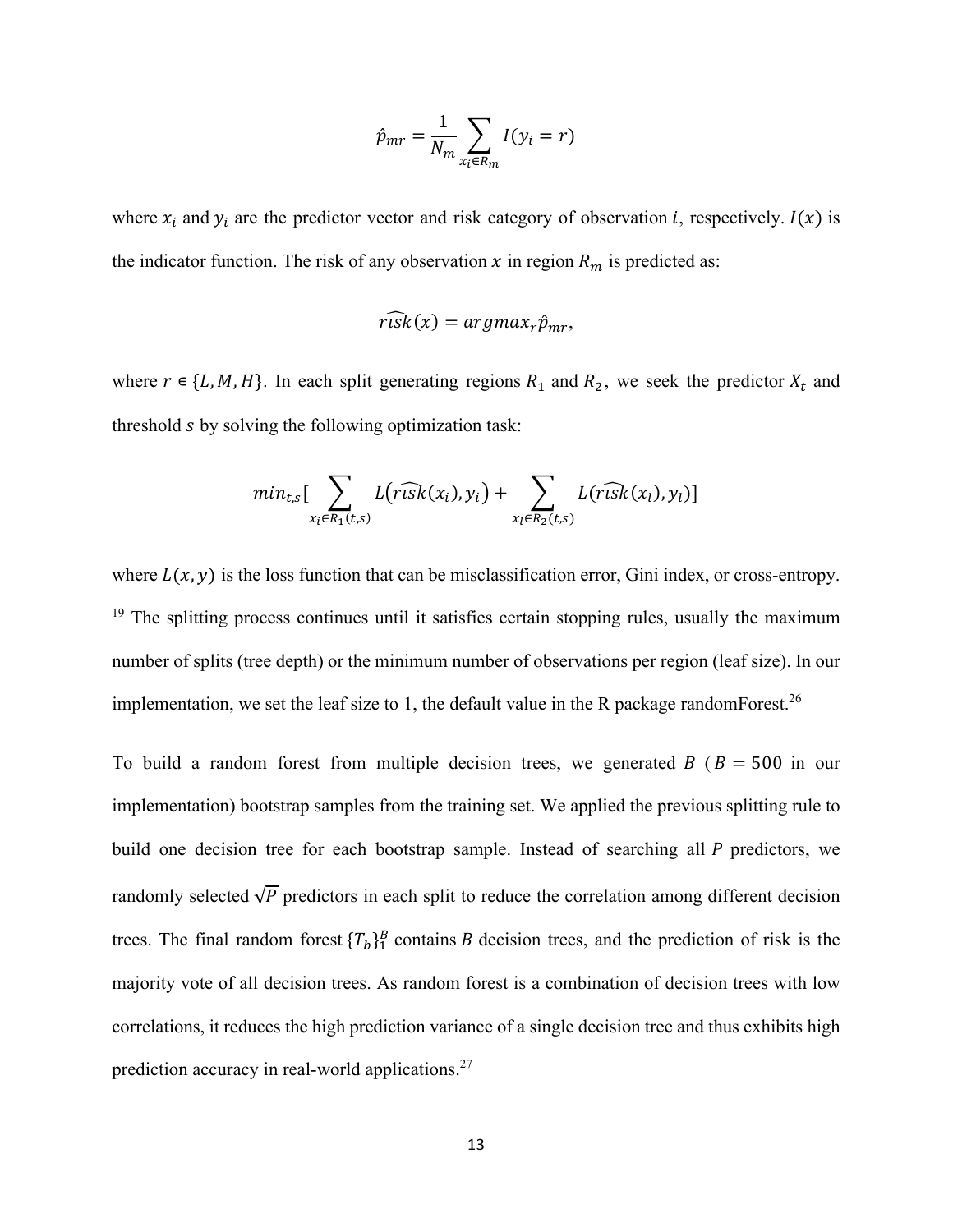#### *Model performance measurements*

We quantified the model performance by four measurements: three-category prediction accuracy, two areas under the receiver operating characteristics curve (AUROCs) (high risk vs. intermediateor-low risk and high-or-intermediate risk vs. low risk), and concordance index. All measurements were calculated under the LODO-CV measured by both observations and drugs.

The three-category prediction accuracy is to measure the model's capacity of classifying low-, intermediate-, and high-risk observations and drugs. Suppose that there are  $N$  observations and  $N$ drugs in the dataset. Let  $\hat{y}_{i_obs}$  and  $y_{i_obs}$  be the predicted and true risks for observation *i*, and  $\hat{y}_{j\_drug}$  and  $y_{i\_drug}$  be the predicted and true risks for drug j. The three-category prediction accuracy by observations  $acc_{obs}$  and by drug  $acc_{drug}$  were calculated as:

$$
acc_{obs} = \frac{1}{N} \sum_{i=1}^{N} I(\hat{y}_{i\_obs} = y_{i\_obs})
$$

$$
acc_{drug} = \frac{1}{J} \sum_{j=1}^{J} I(\hat{y}_{j\_drug} = y_{j\_drug})
$$

where  $I(x)$  is the indicator function.

The AUROC of high risk vs. intermediate-or-low risk and AUROC of high-or-intermediate risk vs. low risk measure the model's diagnostic ability as two binary classifiers. For each observation and drug, we first calculated its probabilities of low risk  $p(L)$ , intermediate-or-high risk  $p(MH)$ , high risk  $p(H)$ , and low-or-intermediate risk  $p(LM)$ . Then we plotted the true positive rate (TPR) against the false positive rate (FPR) at various thresholds and calculated the area under that curve. The calculation of two AUROCs was implemented by R package PRROC.<sup>28</sup>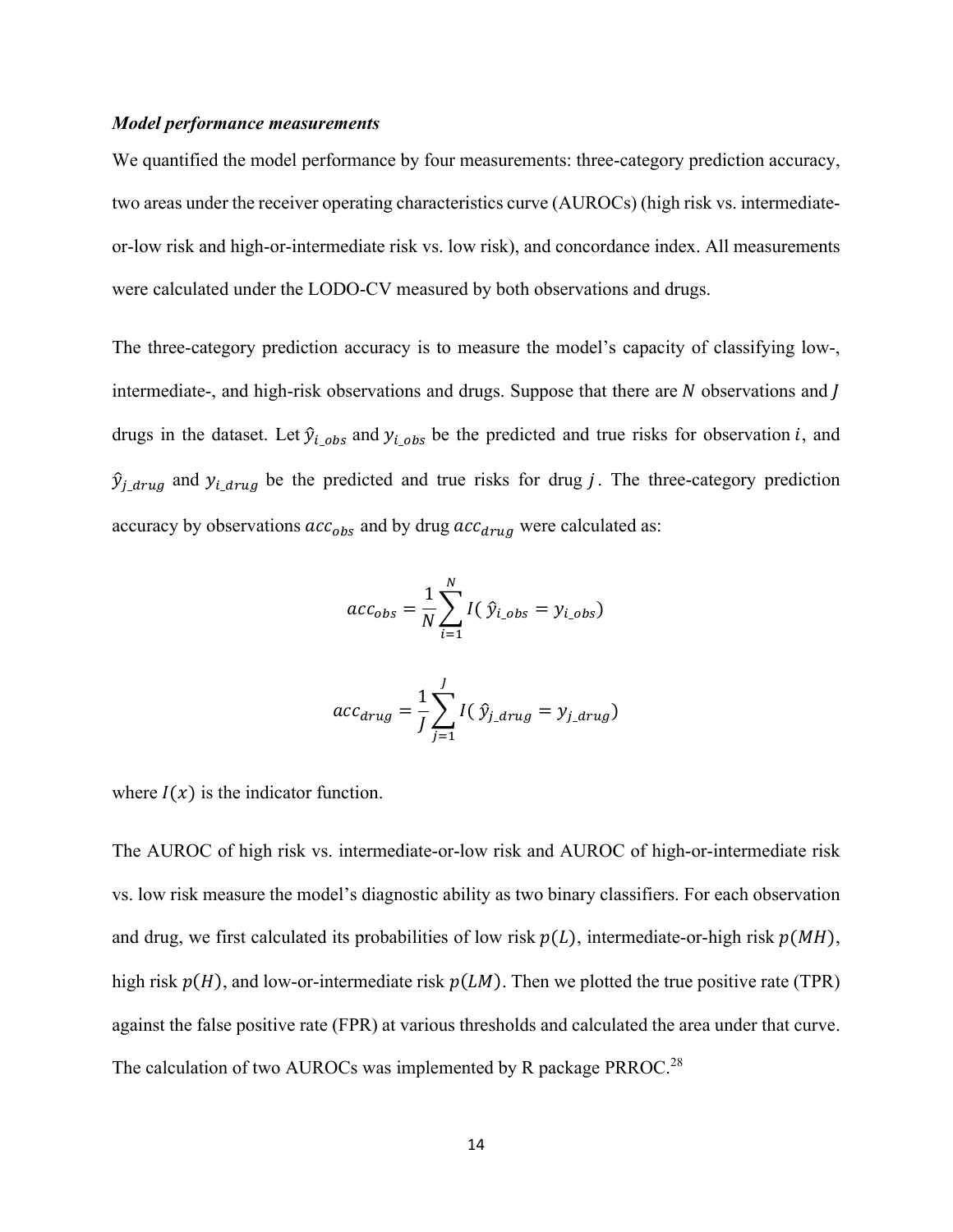The concordance index evaluates the quality of ranking in the ordinal prediction task. It was calculated as the proportion of concordant risk pairs in all predicted risk pairs by observations or drugs.<sup>29</sup> We calculated the concordance index by using R package reticulate<sup>30</sup> to call Python library lifelines. 31

#### **Results**

#### *Overall model performance*

We used the R programming language<sup>32</sup> to implement the proposed modeling and validation strategies. Table 1 and Supplementary Table S4 summarize the prediction result of ordinal logistic regression and ordinal random forest. On the stem cell dataset, if measured by observations, the ordinal logistic regression has higher AUROC of high risk vs. intermediate-or-low risk (0.817) and concordance index (0.764). On the other hand, the ordinal random forest shows advantages in terms of the three-category prediction accuracy (0.603) and AUROC of high-or-intermediate risk vs. low risk (0.830) (Supplementary Table S4). If measured by drugs, the ordinal logistic regression has higher three-category prediction accuracy (0.643) and concordance index (0.811), while the ordinal random forest shows advantages in terms of two AUROCs (0.900 and 0.889) (Table 1). Overall, the two models exhibit mixed performance on the stem cell dataset. No model consistently outperforms the other, and the gaps of different measurements between the two models range from minor to moderate. The AUROCs and concordance indices of the two models are between 0.750 and 0.850, indicating a good capacity of binary classification and order assignment. On the more difficult three-category classification task, the best prediction accuracy obtained from the same model drops to  $\sim 0.600$ . Since the ordinal random forest can capture the nonlinear relationship,<sup>25</sup> the similar performance between the two models implies the ignorable nonlinearity in the stem cell dataset.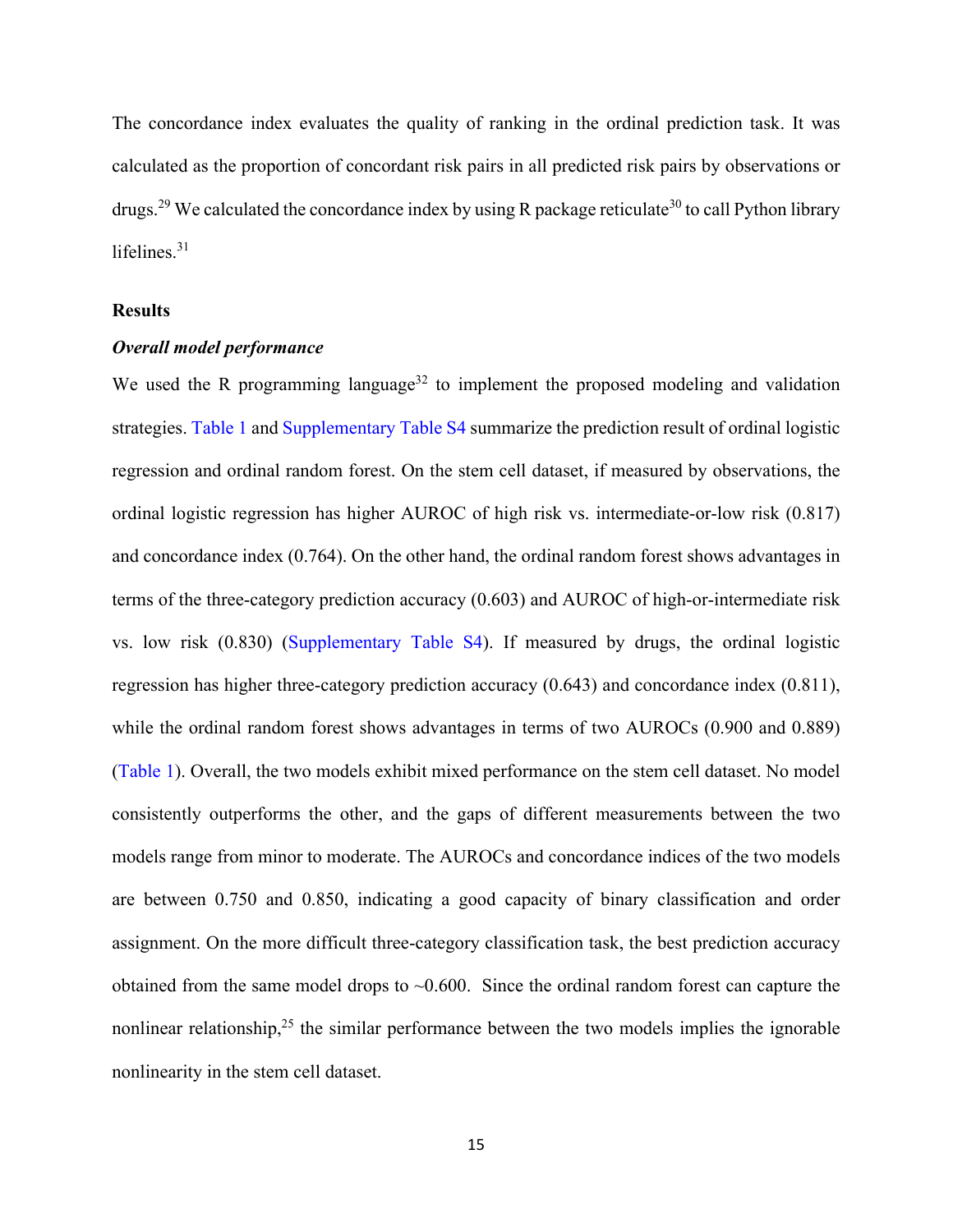On the wedge dataset, ordinal random forest consistently outperforms ordinal logistic regression in terms of all four measurements measured by observations (Supplementary Table S4) and drugs (Table 1). The highest AUROCs and concordance indices are over 0.900, indicating excellent binary classification and order assignment. On the more difficult three-category classification task, the best prediction accuracy still exceeds 0.800. The advantage of ordinal random forest is larger measured by observations than by drugs. The superior performance of ordinal random forest over ordinal logistic regression implies the strong nonlinearity in the wedge dataset. We also note that the model performance measured by drugs is generally better than by observations on both datasets. This demonstrates the benefit of replication in the experimental design which reduces data noise in preclinical drug proarrhythmic assessment.<sup>6,14,18</sup> Interestingly, if we compare the same model across the two datasets, the model trained on the wedge dataset provides higher accuracy than on the stem cell dataset. We suspect that this is due to the experimental design of single site and platform in the wedge dataset, which likely introduces less data noise than the design of multiple sites and platforms in the stem cell dataset. However, the better model performance on the wedge dataset may overestimate the real-world prediction accuracy on other wedge datasets generated from various sites and platforms.

Supplementary Tables  $S5 - S8$  show the confusion matrices of drug prediction by ordinal logistic regression and ordinal random forest. Among the wrong predictions, the ordinal logistic regression tends to underestimate the drug risk, while the ordinal random forest is more likely to overestimate the drug risk. On the stem cell dataset, the ordinal logistic regression underestimated six drugs' risks and overestimated four drugs' risks (Supplementary Table S5). In contrast, the ordinal random forest underestimated five drugs' risks and overestimated six drugs' risks (Supplementary Table S6). A similar pattern is observed on the wedge dataset (Supplementary Tables S7 and S8).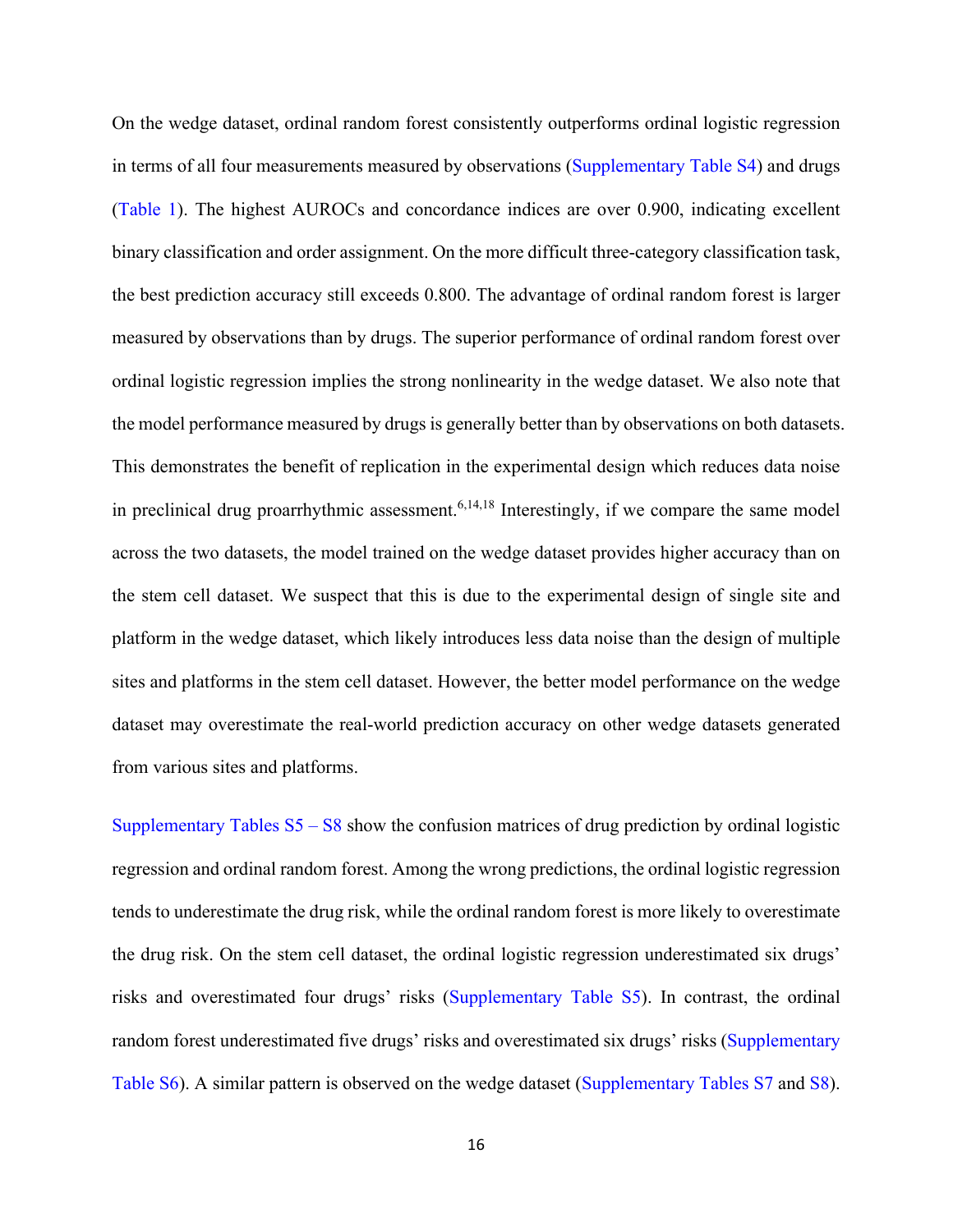Overall, the ordinal logistic regression is a more aggressive model, and the ordinal random forest is a more conservative model in the prediction of drug TdP risk. We also find that all wrong predictions are between two adjacent risk categories, that is, high/intermediate or low/intermediate. There is no model predicting high risk as low risk or vice versa, thus avoiding the two more serious mistakes.

To examine the benefits of utilizing ordinal information in the drug TdP risk, we compared the three-category prediction accuracy of ordinal logistic regression, ordinal random forest, multinomial logistic regression, multinomial random forest, and classical ordinal logistic regression (ordered logit model) <sup>62</sup> (Supplementary Tables S9 and S10). The multinomial logistic regression and multinomial random forest treat the prediction of drug TdP risk as an ordinary classification task without using ordinal information. On the stem cell dataset, the ordinal random forest achieved the highest prediction accuracy measured by observations. If measured by drugs, the ordinal logistic regression and multinomial logistic regression exhibited the same highest prediction accuracy (Supplementary Table S9). On the wedge dataset, the ordinal random forest outperformed other models measured by both observations and drugs (Supplementary Table S10). The comparison result shows that the ordinal models outperform their counterparts without using ordinal information in most scenarios. We also find the ordinal logistic regression and ordinal random forest are more accurate than the classical ordinal logistic regression. We suspect there are two reasons for this observation. First, the classical ordinal logistic regression requires the proportional odds assumption, which the two ordinal models do not need. We conducted brand test <sup>63</sup> to examine this assumption and rejected the null hypothesis (the proportional odds assumption holds) at a 1% significance level on the stem cell dataset but failed to reject the null hypothesis at a 5% significance level on the wedge dataset. This explains the better performance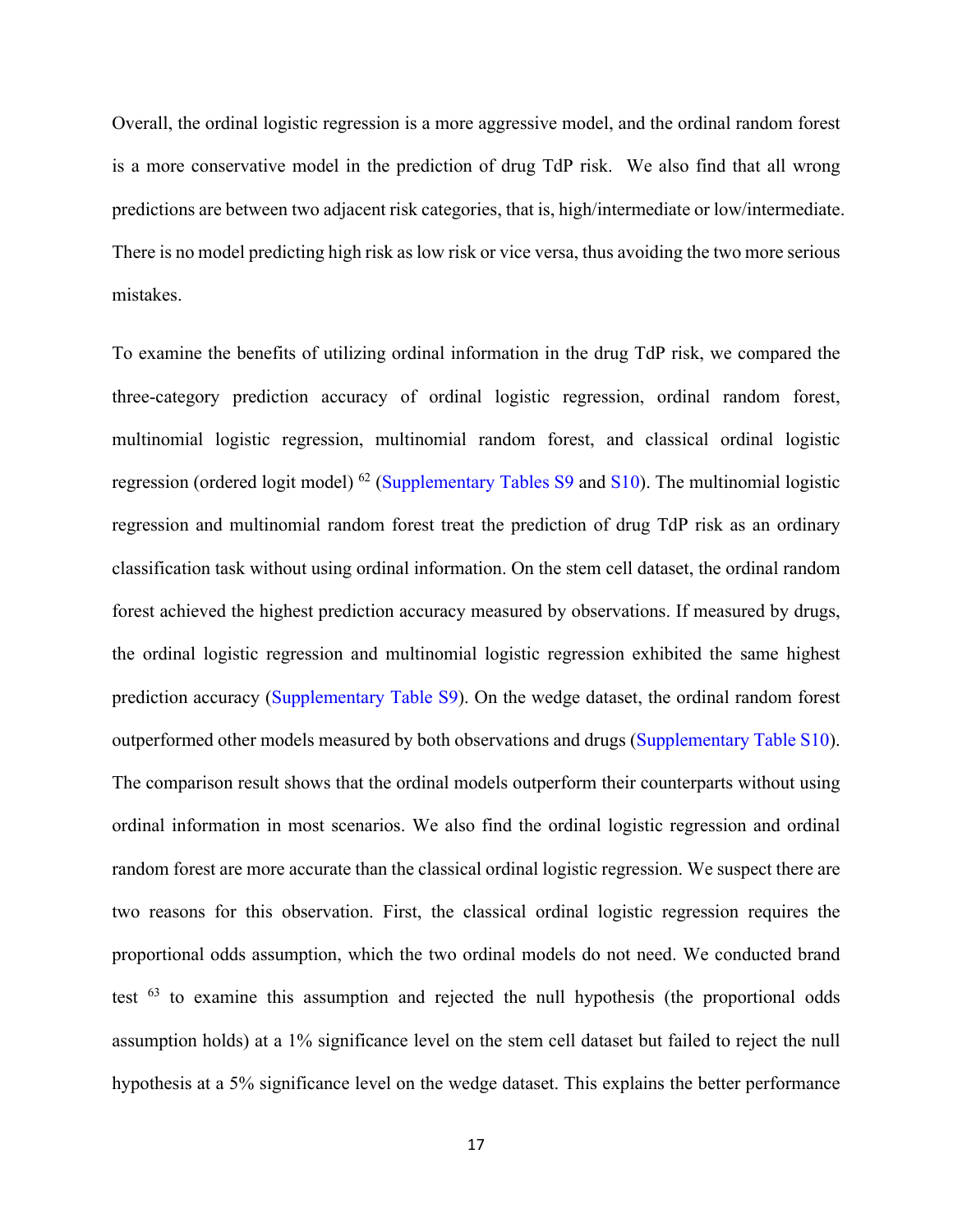of ordinal logistic regression versus classical ordinal logistic regression on the stem cell dataset and their similar performance on the wedge dataset. Second, the ordinal random forest is more capable of capturing the nonlinear relationship between predictors and TdP risk than any form of (linear) logistic regressions, including the classical ordinal logistic regression. This advantage explains the superiority of ordinal random forest on the wedge dataset, where nonlinear relation is likely crucial in the prediction of drug TdP risk. Additionally, the ordinal modeling used in this study provides more flexibility than the classical logistic regression. The two binary classifiers  $\tilde{f}_1$ and  $f_2$  could be substituted by appropriate classification algorithms to accommodate datasets generated from different *in vitro* studies.

#### *Model uncertainty measurement*

The four measurements in Table 1 and Supplementary Table S4 are point estimates of the model performance. To further understand the uncertainty of the model prediction, we conducted a stratified bootstrap<sup>33,54</sup> to construct the empirical distributions of the four model performance measurements. In each step of LODO-CV, we resampled with replacement separately on each drug in the training set to generate a stratified bootstrap sample. Then we trained a predictive model on this resampling training set and calculated its prediction performance on the test drug. For example, suppose that the current test drug is drug 28 in the stem cell dataset. Since there are 15 observations per drug, we resample 15 observations with replacement for each training drug from 1 to 27. Then we train the predictive model on this resampling dataset and measure its performance on the 15 observations of drug 28 (Figure 1). Our stratified bootstrap samples preserve the number of repeated observations for each drug as in the original dataset, and thus can be used to unbiasedly evaluate the uncertainty of model performance. We generated 1000 stratified bootstrap samples and repeated the previous model training and evaluation process to obtain the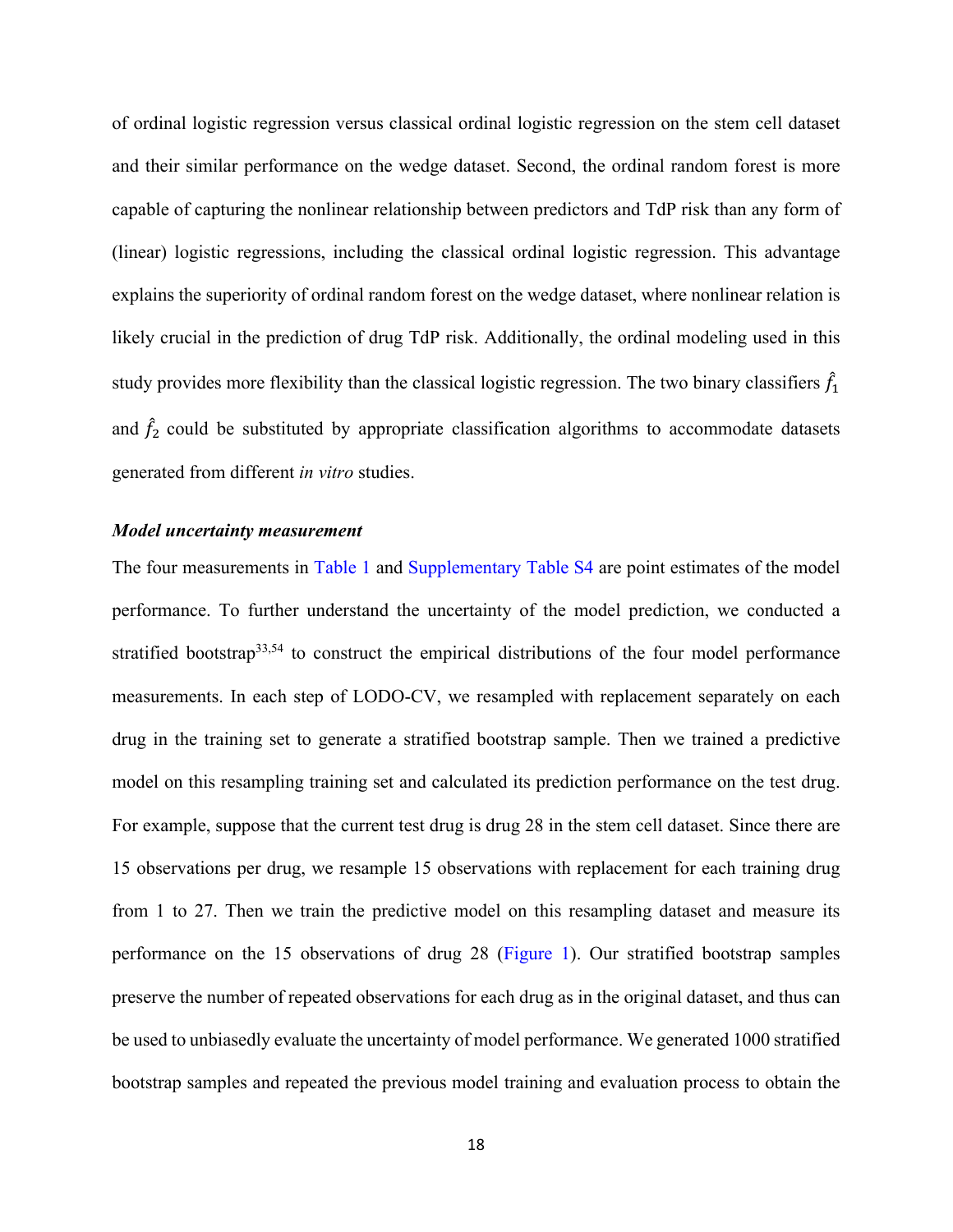empirical distributions of three-category prediction accuracy, AUROC of high risk vs. intermediate-or-low risk, AUROC of high-or-intermediate risk vs. low risk, and concordance index.

Figure 3, Supplementary Figure S1, Table 2, and Supplementary Table S11 compare the model uncertainty of ordinal logistic regression and ordinal random forest. On the stem cell dataset, if measured by observations, the ordinal logistic regression has higher AUROC of high-orintermediate risk vs. low risk. On the other hand, the ordinal random forest shows advantages in terms of three-category prediction accuracy and AUROC of high risk vs. intermediate-or-low risk. The concordance index is similar between the two models. If measured by drugs, the ordinal logistic regression has higher three-category prediction accuracy and concordance index, while the random forest shows advantages in terms of the two AUROCs. The two models also show comparable prediction variability. Overall, the comparison of model uncertainty on the stem cell dataset is consistent with the point estimate in Table 1 and Supplementary Table S4 — the ordinal logistic regression and ordinal random forest exhibit similar prediction performance.

On the wedge dataset, consistent with the point estimate in Table 1 and Supplementary Table S4, ordinal random forest consistently outperforms ordinal logistic regression in terms of all four measurements. The only exception is the similar three-category prediction accuracy measured by drugs between two models. The advantage of ordinal random forest is more obvious if measured by observations than by drugs. Like the point estimate, the same model trained on the wedge dataset provides higher accuracy than on the stem cell dataset. We also note that the variability of model prediction is lower for ordinal random forest than ordinal logistic regression. Again, the high and stable performance of random forest implies strong nonlinearity in the wedge dataset.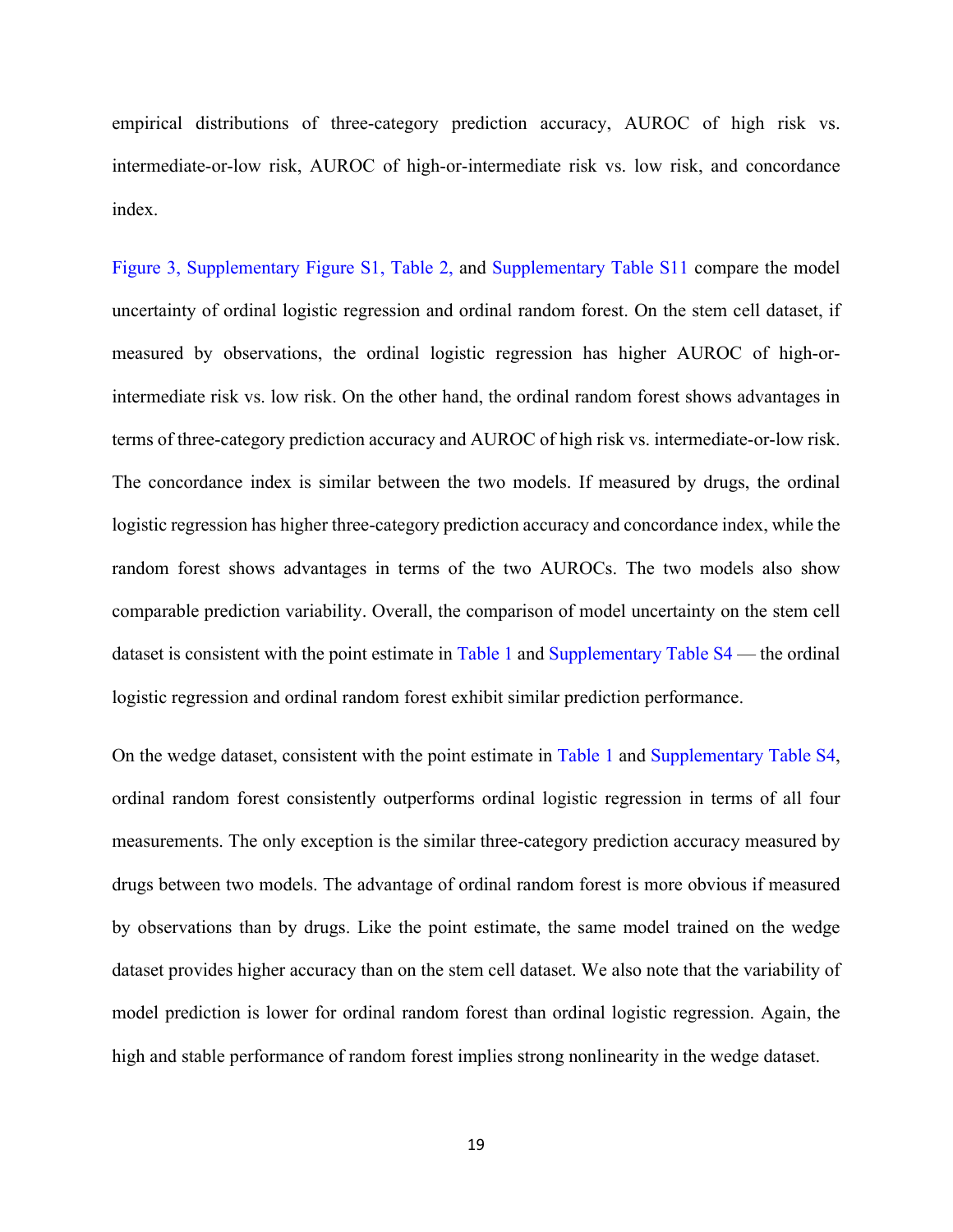#### *Drug prediction analysis*

We calculated the proportion of correct predictions (correct rate) for each drug in the 1000 stratified bootstrap predictions. Figure 4 shows the correct rate of predicting each drug across different model-dataset combinations. In the high-risk group, bepridil and disopyramide have close-to-zero correct rates under both models on the stem cell dataset. However, they are better predicted in the wedge dataset, especially by the ordinal logistic regression. In the intermediaterisk group, chlorpromazine and clozapine have close-to-zero correct rates under both models in the stem cell dataset. On the other hand, cisapride and domperidone have low correct rates under both models in the wedge dataset. In the low-risk group, metoprolol and ranolazine have close-tozero correct rates under both models in the stem cell dataset, while all drugs are predicted relatively well in the wedge dataset, except for ranolazine by the ordinal random forest.

Figure 4 also demonstrates the different asymptotic drug predictions on the two datasets. In the stem cell dataset, there are eight drugs on which both models resulted in less than 25% correct rates. These drugs with low prediction accuracy cover all three risk categories. In the wedge dataset, however, only two drugs of intermediate risk are difficult for both models to predict. If compared by models, ordinal logistic regression predicted nine drugs in the stem cell dataset and two drugs in the wedge dataset less than 25% correctly. On the other hand, ordinal random forest predicted 10 drugs in the stem cell dataset and five drugs in the wedge dataset less than 25% correctly. Although ordinal random forest shows better performance on the wedge dataset and similar performance on the stem cell dataset, it made more "absolute wrong predictions" asymptotically. The better performance of ordinal random forest measured by the previous four measurements is largely due to its capacity of predicting more drugs with high correct rates.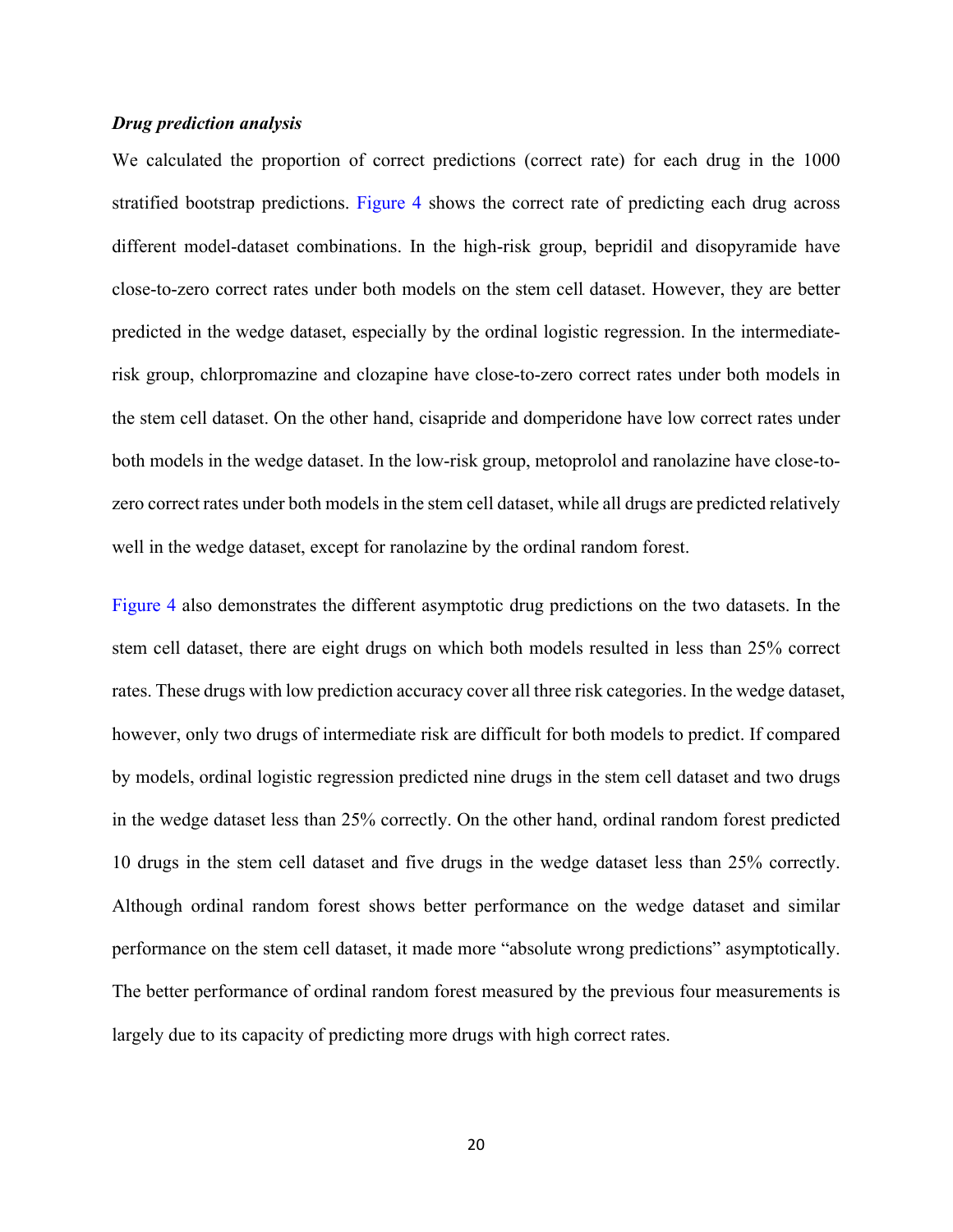Many of the drugs with close-to-zero correct rates have been reported to have abnormal observations in their original experiments.<sup>6,14</sup> In the experiment of the stem cell dataset, for example, the high-risk drug bepridil surprisingly introduced no arrhythmias, a key indicator of high TdP risk, in hiPSC-CMs even at 30-fold of free clinical maximum concentration (Cmax). Another high-risk drug, disopyramide, was reported as being poorly soluble at the required concentrations, potentially biasing the prediction result. The two low-risk drugs with low correct rates, metoprolol and ranolazine, introduced abnormally strong signals of high TdP risk in hiPSC-CMs, including significant repolarization prolongation and arrhythmias. In the experiment of the wedge dataset, the intermediate-risk drug domperidone produced statistically significant QT prolongation at Cmax, one indicator of high TdP risk. Such observations imply that the wrong model predictions are possibly caused by an abnormality in the experiments rather than model incompetency.

#### *Sensitivity analysis*

We define the drugs with a correct rate of less than 25% under both models as potential outlier drugs.6,53 Based on the drug prediction analysis shown in Figure 4, we identified eight and two potential outlier drugs in the stem cell dataset and wedge dataset, respectively. Table 3 shows those drugs and their average correct rates and wrong rates across the two models. On the stem cell dataset, the two models underestimated five outlier drugs' risks and overestimated three. On the wedge dataset, the two models overestimated two outlier drugs' risks. Similar to the point estimation of model performance (Supplementary Tables  $S5 - S8$ ), the statistical models tend to make more aggressive prediction on the stem cell dataset and more conservative predictions on the wedge dataset.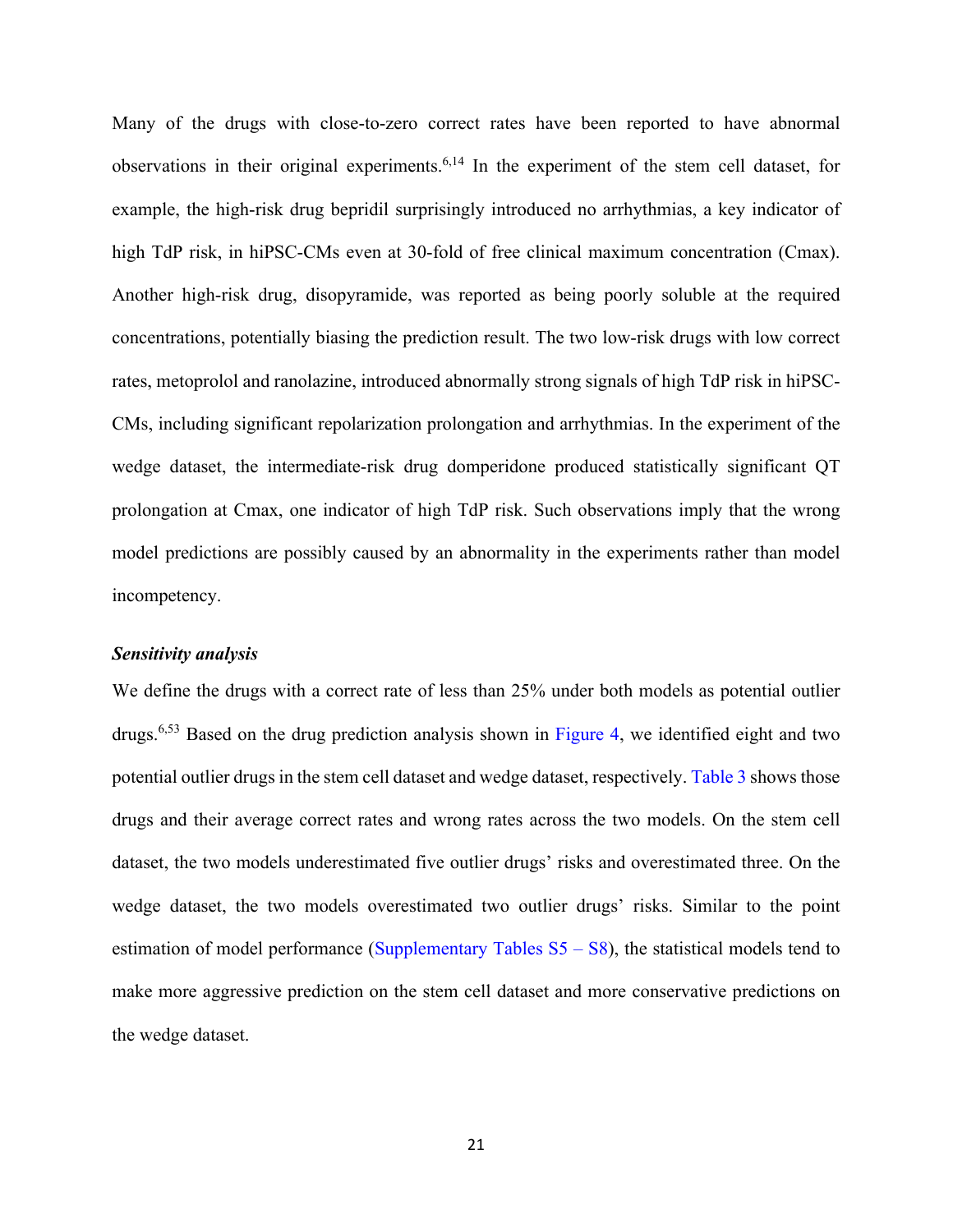To examine the effects of potential outlier drugs on the model performance, we removed them from the original datasets and redid the previous modeling and validation. Figure 5 and Supplementary Figure S2 compare the model performance before and after removing potential outlier drugs. First, we find that all four measurements — three-category prediction accuracy, AUROC of high risk vs. intermediate-or-low risk, AUROC of high-or-intermediate risk vs. low risk, and concordance index, improve without potential outlier drugs in the dataset, regardless of model, measured by observations or drugs, or dataset. Second, the benefit of removal is stronger in the stem cell dataset, partly because the baseline performance is already high in the wedge dataset. Third, the ordinal logistic regression and ordinal random forest have a similar performance boost after removing potential outlier drugs. Fourth, the absolute values of four measurements without potential outlier drugs are high, with many of them greater than 0.900, indicating excellent model predictive capacity. Overall, the existence of potential outlier drugs has significant impacts on the model performance, and most wrong predictions are caused by such drugs.

There are several common characteristics in the potential outlier drugs. First, many potential outlier drugs induced electrophysiological responses inconsistent with their true TdP risks. Those unusual responses were captured by statistical models and may have caused wrong predictions. Such drugs include bepridil, chlorpromazine, clozapine, domperidone, ranolazine, and metoprolol  $6,14$ . Second, some potential outlier drugs exhibited solubility issues in the experiments of stem cell dataset, including domperidone, azimilide, and disopyramide <sup>6</sup>. The solubility issues were likely to add noise to the electrophysiological responses, and thus lowered the data quality. The only potential outlier drug without inconsistent electrophysiological responses or significant solubility issue is cisapride in the wedge dataset. Third, all potential outlier drugs were falsely predicted to a TdP risk adjacent to the truth, that is, between low and intermediate or high and intermediate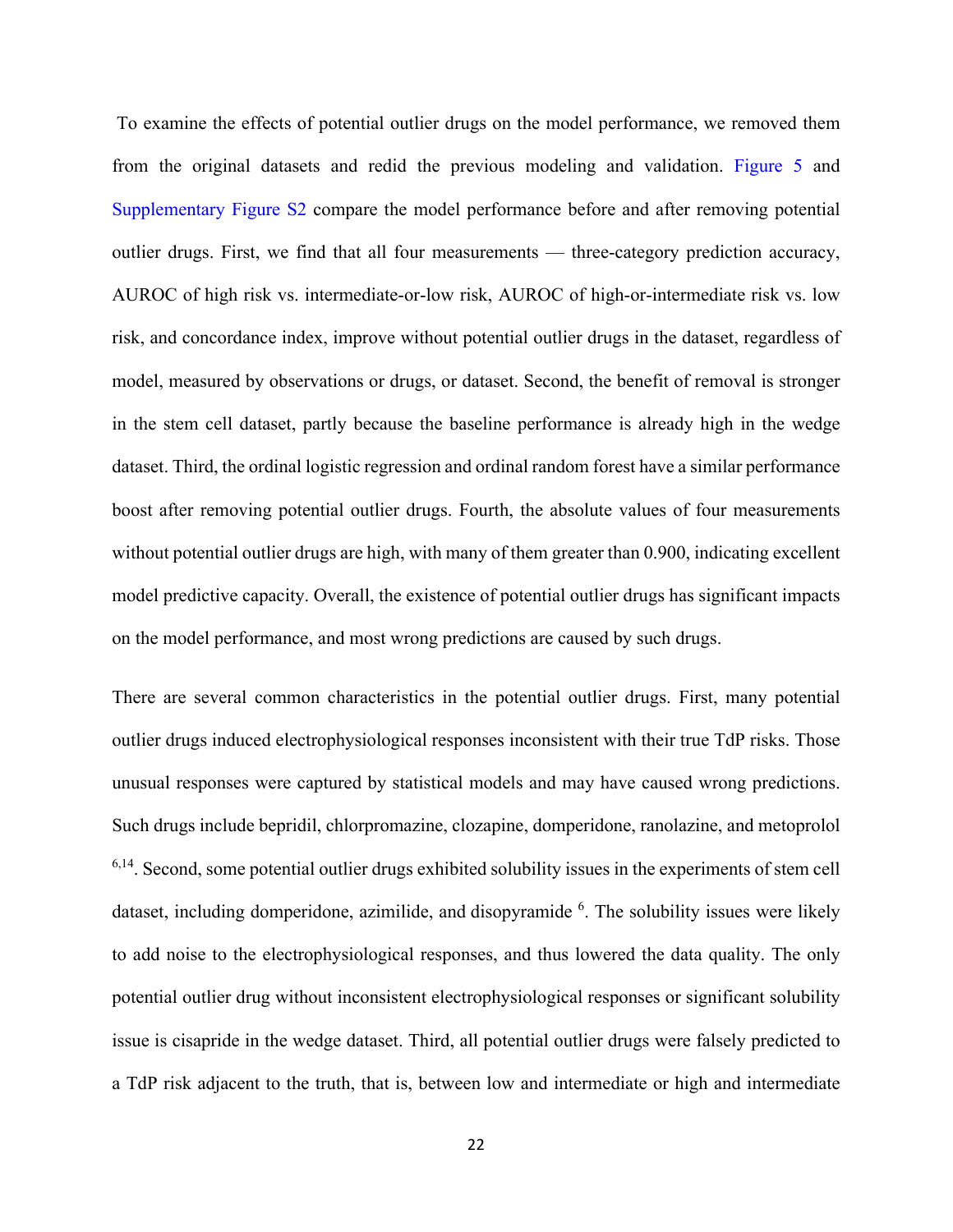(Table 3). The models did not predict high risk as low risk or vice versa, the two more serious mistakes. Forth, two potential outlier drugs, bepridil and ranolazine, have also been identified in previous *in vitro* studies 6,55,56.

#### *Control analysis*

Motivated by the practice in the experimental assessment of drug-induced TdP risk, 34,35 we conducted control analysis to further validate the model prediction performance. Control drugs have clearly understood TdP risk; in the control analysis, the model trained on the training drugs will predict the test drug and control drug simultaneously. The predictive model is expected to correctly identify the risk of the control drug based on the data generated from the experiment. If the model prediction of the control drug is incorrect, then its simultaneous prediction on the test drug would be considered unreliable. We trust the model and its prediction of the test drug only if it can correctly predict the control drug. We select the high-risk drug sotalol as an example control drug in our analysis because of the thorough exploration of its mechanism in the literature<sup>36</sup> and its high correct rate in our drug prediction analysis (Figure 4). Any other drugs with definite TdP risk and high prediction accuracy can also be selected as the control drug.

Figure 6 shows the design of the control analysis. As with previous analyses, we trained ordinal logistic regression and ordinal random forest on the stem cell dataset and wedge dataset and validated the model performance using LODO-CV. In each step, the model was trained on a set with 26 drugs and predicted the risk of one left-out test drug and one pre-selected control drug (sotalol) simultaneously. The four model performance measurements were calculated for each test drug, conditioned on the correct prediction of control drug (with control) and no condition (without control). All measurements were calculated by observations and drugs. Table 4 and Supplementary Table S12 compare the model performance with and without control across all model-dataset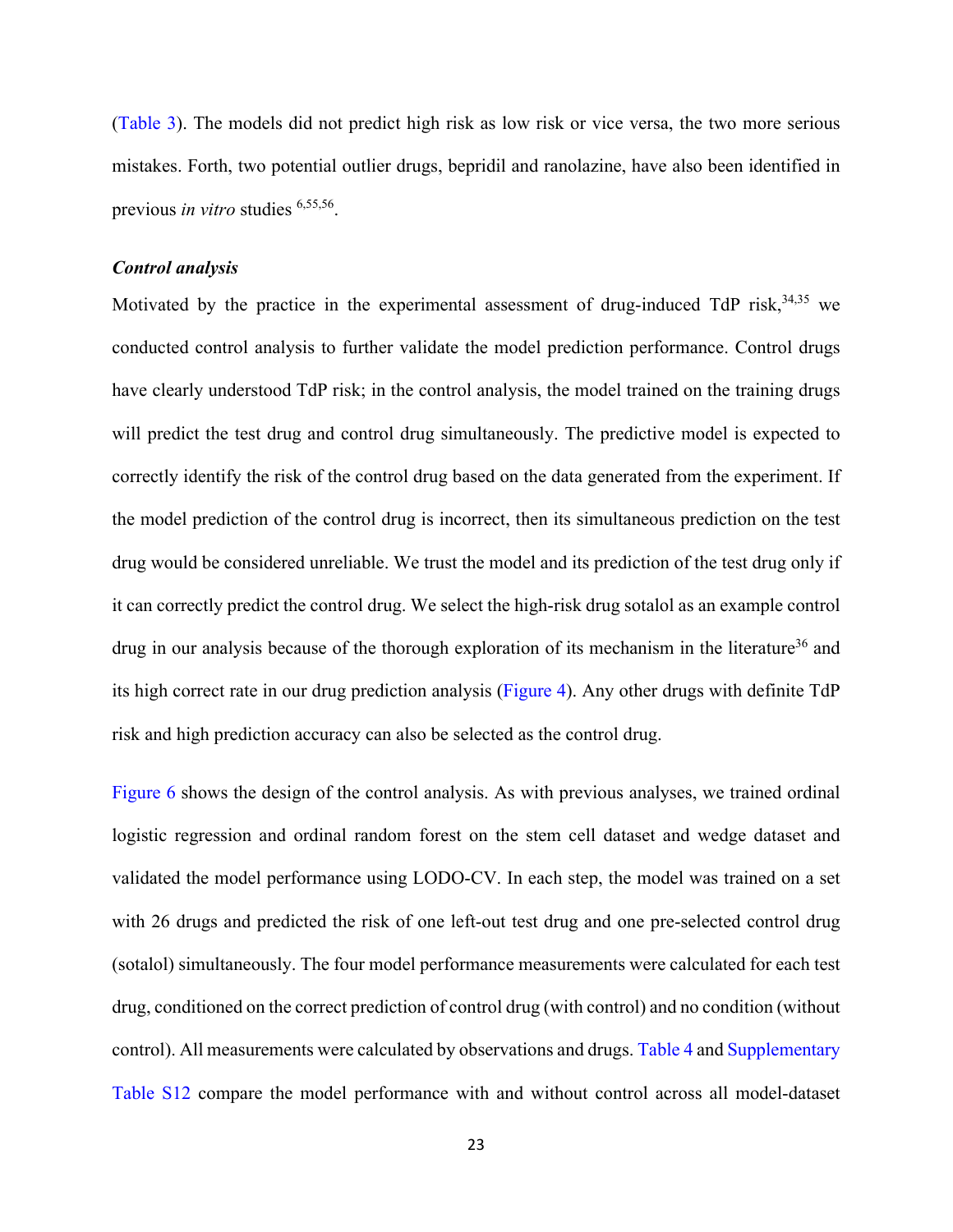combinations. Among the 16 measurements in the stem cell dataset, most of them with control are higher than (13) or equal to (2) their counterparts without control, except for the AUROC of highor-intermediate risk vs. low risk under ordinal random forest by drugs. Among the eight measurements of ordinal logistic regression in the wedge dataset, most of them are higher than (6) or equal to (1) their counterparts without control, except for the AUROC of high-or-intermediate risk vs. low risk by observations. Ordinal random forest has the same performance regardless of control because the prediction accuracy of the control drug is 100%. The result of control analysis illustrates that the prediction of a control drug is an effective indicator of model capacity — the models that can correctly predict control drugs generally perform better than those that cannot. In practice, we may consider the model outputs conditioned on the correct prediction of the control drug as high-confidence results and other outputs as low-confidence results. It should be noted that there must be appropriate control drugs in the original dataset to conduct the control analysis.

#### *Predictor importance analysis*

To examine the effect of various predictors on the model performance, we conducted a predictor importance analysis. We utilized the permutation predictor importance<sup>25,37</sup> to measure the contribution of each predictor to the model prediction. The permutation predictor importance of one predictor is defined as the decrease of the model prediction accuracy when that predictor's value is randomly shuffled. Since the random shuffling breaks the relationship between the predictor and target variable (TdP risk), the decrease of the prediction accuracy (if any) indicates the model dependency on that shuffled predictor. Using permutation predictor importance has three advantages. First, the calculation of permutation predictor importance is independent of the specific model form. Second, the predictive model only needs to be trained once. Third, the random shuffling can be repeated multiple times to reduce the variability in the calculation.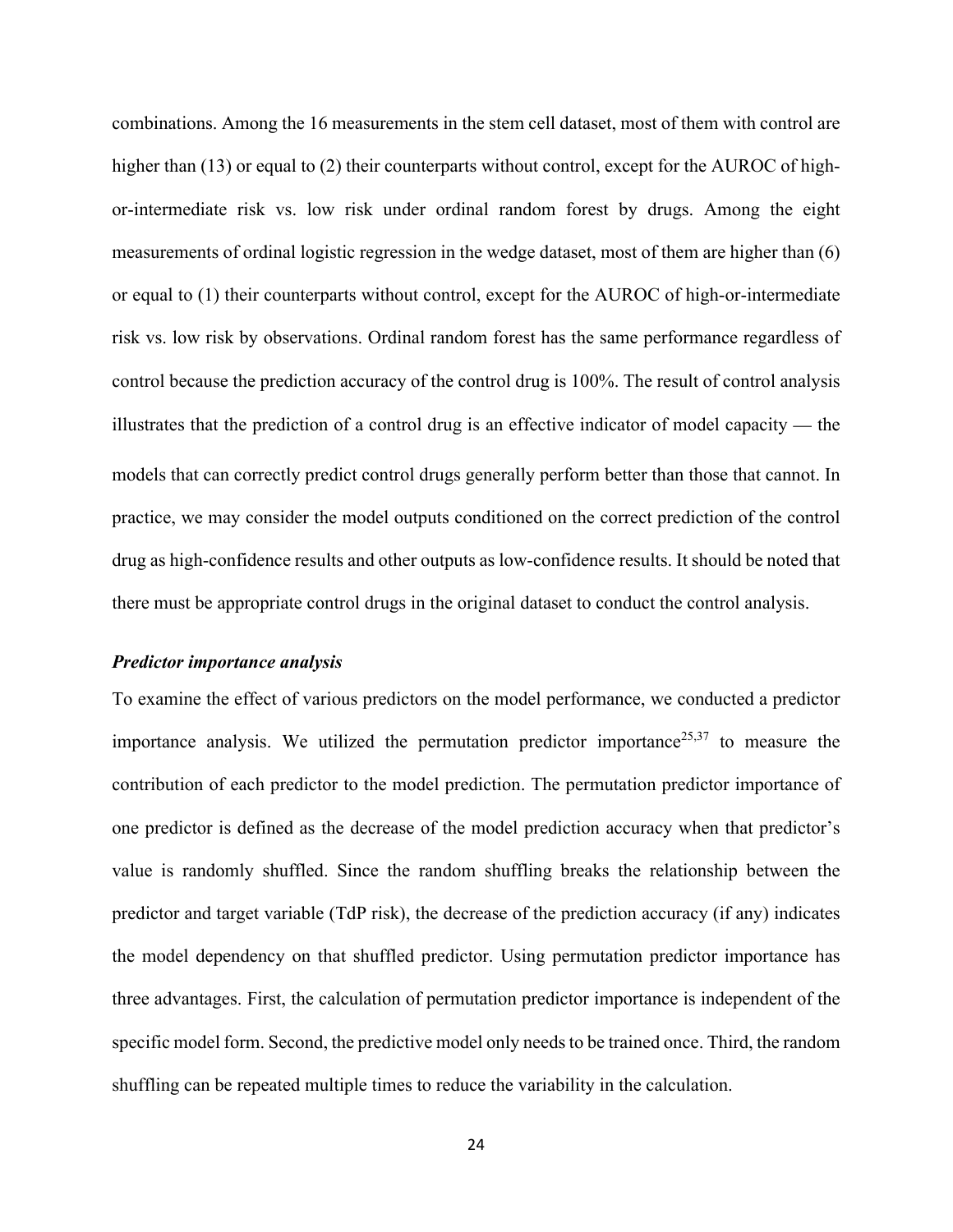Suppose there are P predictors in dataset D, and  $\hat{f}$  is a pretrained predictive model. Let  $acc$  be the upper bound of 95% confidence interval of three-category prediction accuracy measured by observations (Supplementary Table S11). For each predictor  $j$  ( $j$ th column of  $D$ ) and each repetition  $g$  in 1, ...,  $G$ , we perform the following calculations:

- 1. Randomly shuffle the jth column of dataset *D* to generate a permuted dataset  $\widetilde{D_{q,1}}$
- 2. Calculate the three-category prediction accuracy  $acc_{g,j}$  on the permuted dataset  $\widetilde{D_{g,j}}$

Then the permutation importance of predictor j,  $imp<sub>i</sub>$ , is calculated as

$$
imp_j = acc - \frac{1}{G} \sum_{g=1}^{G} acc_{g,j}
$$

Finally, we calculate the normalized permutation predictor importance of predictor j,  $nimp<sub>i</sub>$ , by

$$
nimp_j = \frac{imp_j}{max\{imp_1,imp_2,...,imp_j\}}
$$

In our implementation, we set the repetition number G to 100 and  $\hat{f}$  to ordinal random forest.

Figure 7 shows the normalized permutation predictor importance for all seven predictors in the stem cell dataset and top-seven predictors in the wedge dataset. In the stem cell dataset, the toptwo important predictors in terms of contribution to prediction accuracy are 1) the drug concentration when drug-induced arrhythmias were first observed (foldaym); 2) whether druginduced arrhythmias occurred at any concentration in more than 40% wells (AMtwooutoffive). These two predictors also lead to a large margin of importance over other predictors. This result is consistent with the previous study showing that the introduction of arrhythmias is the most important factor in the identification of drug-induced TdP risk on the hiPSC-CMs protocol.<sup>9,38</sup>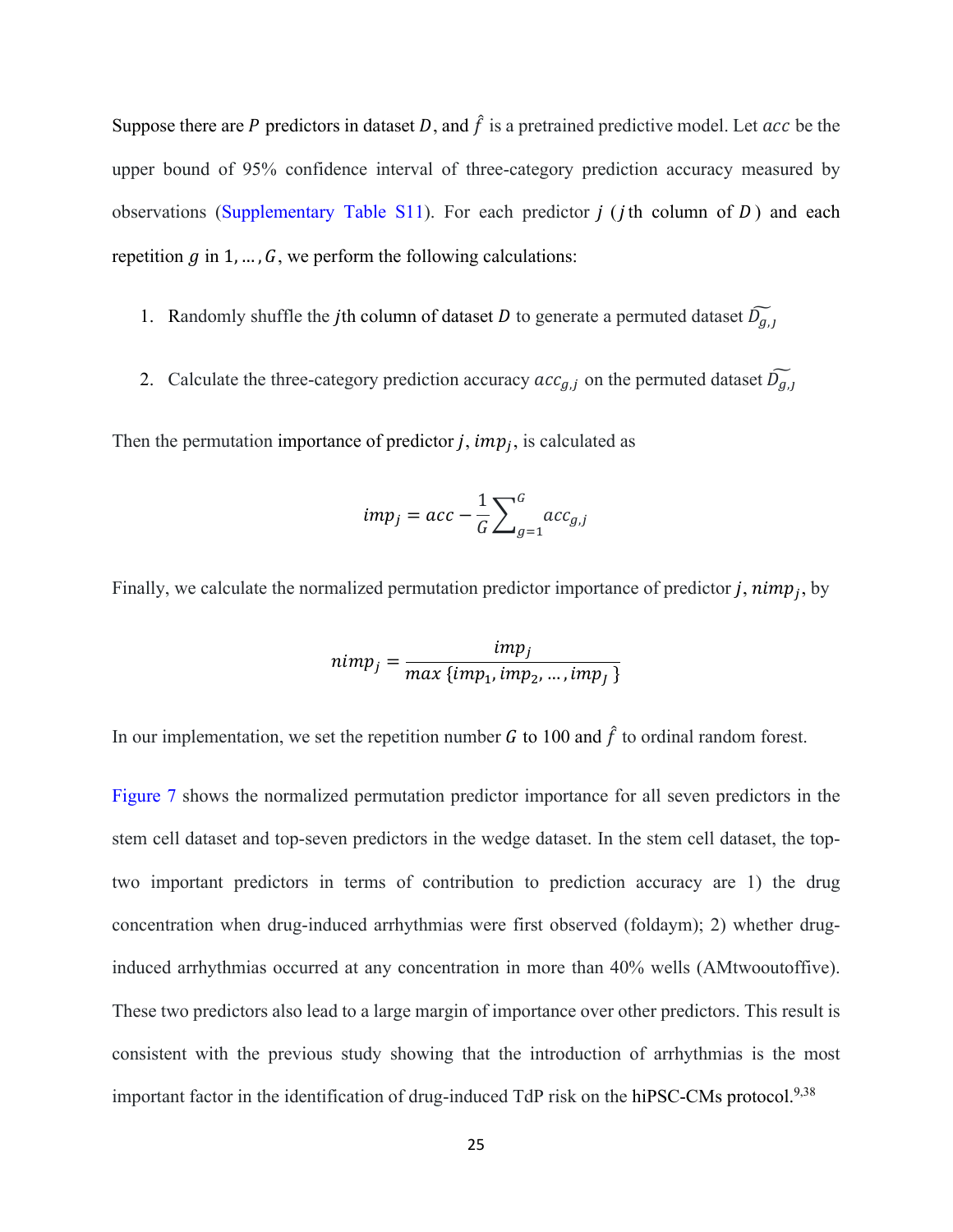In the wedge dataset, the top-two important predictors are 1) interval between the J point and the start of T wave  $(c3v2)$ ; 2) interval between the J point and the peak of T wave  $(c3v3)$ . They also echo the previous findings in the experiments of RVWA.<sup>11,12</sup> The consistency between model discovery and established drug-risk mechanism further validates the model specification and provides another insight into the model interpretability. It should be mentioned that the permutation predictor importance emphasizes the marginal effects of predictors on the model prediction.<sup>39</sup> Therefore, the non-top important predictors in Figure 7 may also impact the model performance through their interactions with other predictors.

We note that the QT interval (c3v9) is not among the top-seven most important predictors, but the JT interval (c3v2) is. There are two potential reasons for this result. First, several studies have found that JT interval and QT interval exhibit similar predictive power in the assessment of ventricular repolarization, coronary heart disease (CHD), and mortality caused by TdP.<sup>57,58</sup> Under certain circumstances, JT interval can show prognostic advantage compared with QT interval, especially if the QS interval is prolonged.<sup>59</sup> Second, the permutation predictor importance is model specific. It is calculated based on the better-performed model, ordinal random forest, on the wedge dataset. Other types of models with similar performance may generate different predictor importance. Additionally, the permutation predictor importance may not capture the betweenpredictor interactions. Therefore, the model-based predictor importance should be treated as one reference rather than the conclusion of true predictor importance.

#### **Discussion**

The overall model performance, uncertainty measurement, and drug prediction demonstrate that the prediction accuracy of two models on the wedge dataset is consistently higher than the stem cell dataset. Such discrepancy is largely due to the different experimental designs of the two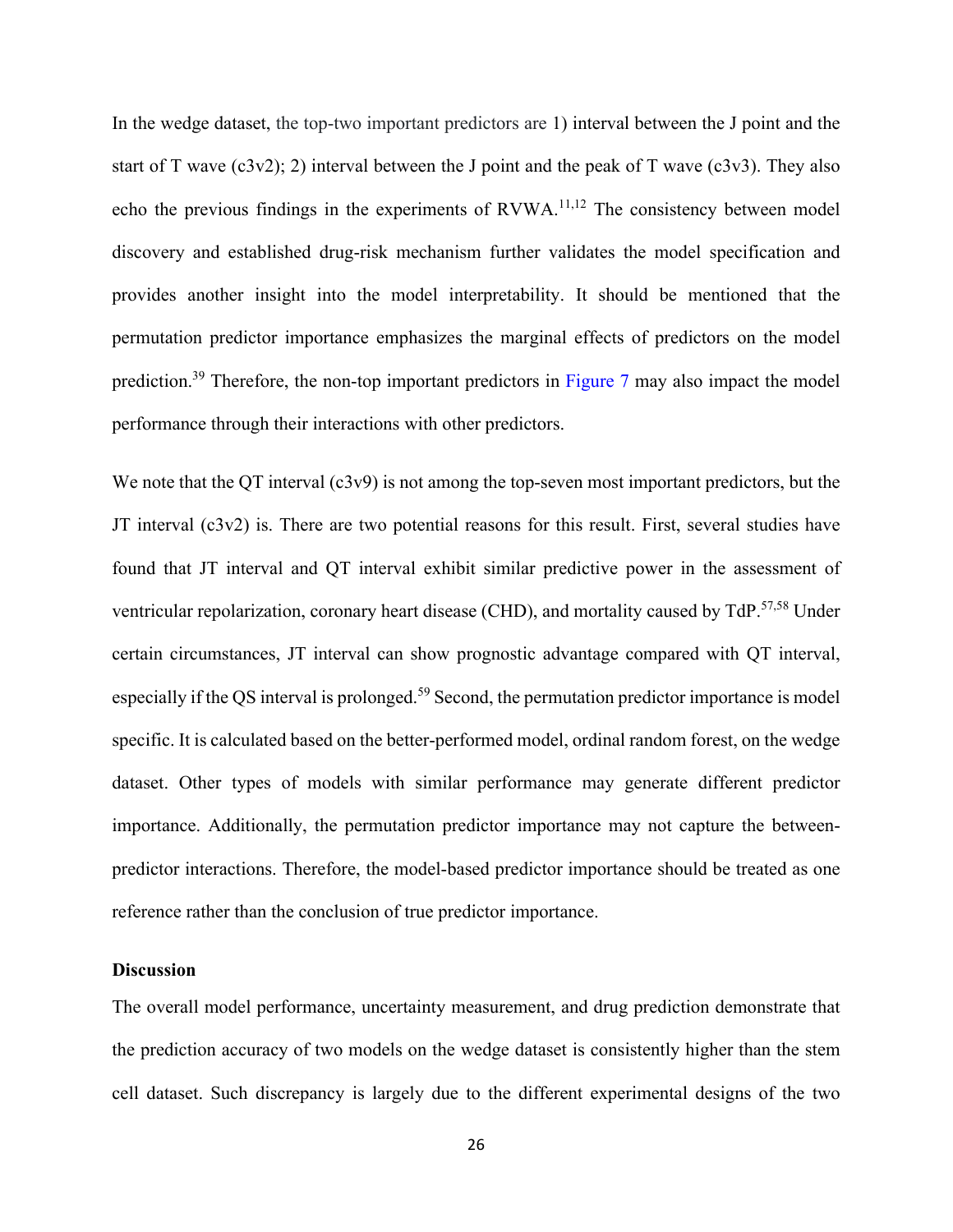datasets. Observations in the stem cell dataset were generated at 10 experimental sites, using two hiPSC-CM lines and five EP platforms. On the other hand, all observations in the wedge dataset were generated at one laboratory using the same type of biological sample and EP platform. Although the multisite experiments were supposed to follow the same protocols, the batch effects caused by site-to-site variability introduced a higher degree of noise in the stem cell dataset. The signal-noise ratio in the stem cell dataset is thus lower than the wedge dataset, resulting in lower prediction accuracy. One potential solution for this issue is to estimate the effects of site, cell line, and EP platform and include these factors into the modeling process. The accurate estimation of such effects requires special experimental designs with enough power to describe and explain the variations from those factors. 40–43

The objective of CiPA and RVWA paradigms is to improve the drug TdP risk assessment by measuring variables beyond only hERG current block or QT prolongation. To evaluate the advantage of this strategy, we compare the three-category prediction accuracy between multivariate models and univariate models (Supplementary Figure S3). The multivariate models utilize all predictors in the dataset, while the univariate models only contain predictor arrhythmia (on the stem cell dataset) or QT interval (c3v9, on the wedge dataset), two commonly used variables in the univariate study. The comparison shows a significant accuracy improvement of multivariate models over their univariate counterparts. The multivariate ordinal logistic regression even doubles the accuracy on the stem cell dataset over its univariate version measured by both observations and drugs. The comparison result further validates the benefits of combining *in vitro* multivariate studies and *in silico* statistical learning models.

Besides the CiPA and RVWA paradigms, there are many *in vitro* protocols aiming to assess the drug-induced TdP risk, including automated patch clamp,<sup>44</sup> human ventricular myocyte model,<sup>15</sup>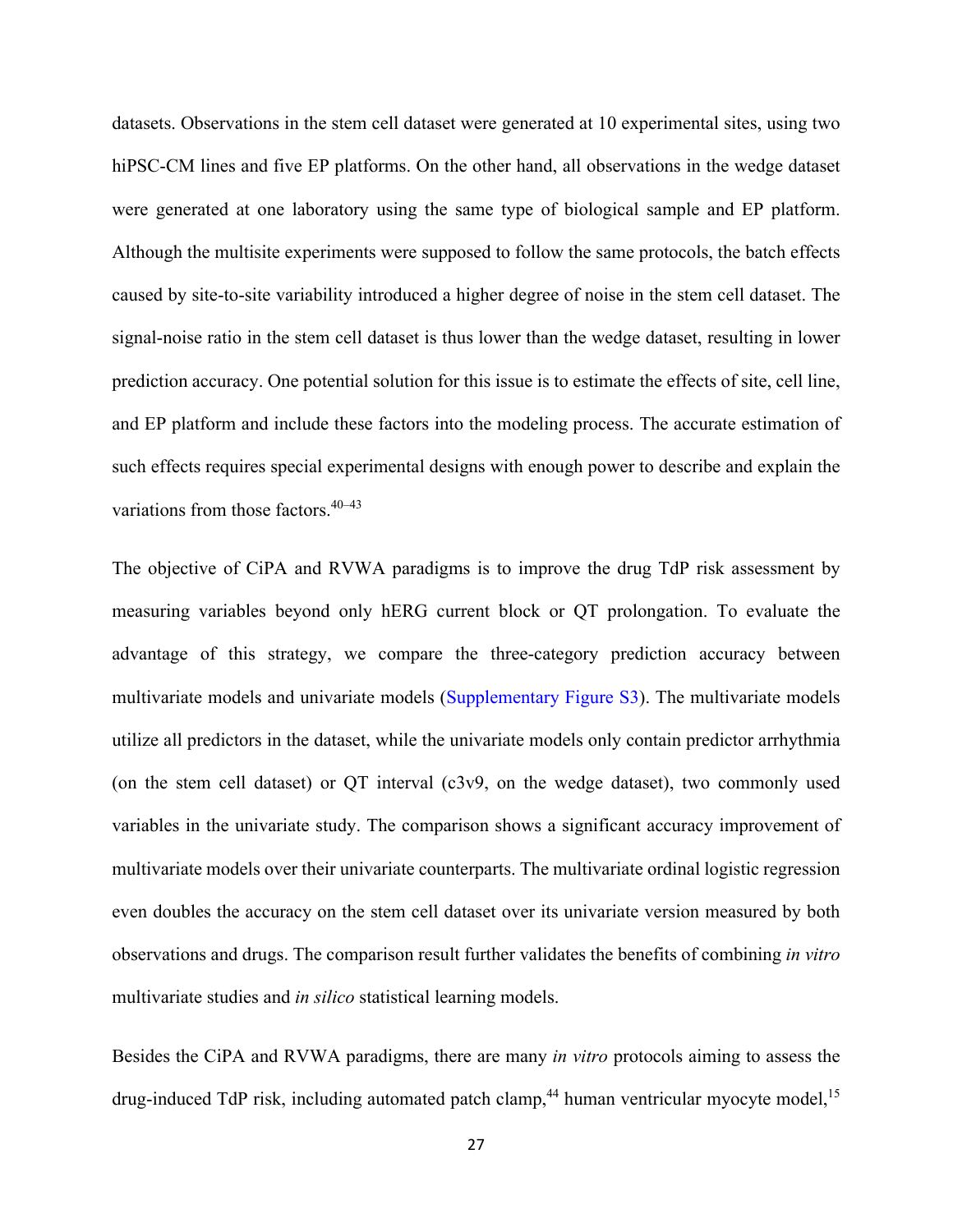rabbit isolated hearts, <sup>45</sup> *in vitro* atrioventricular block dog, <sup>16</sup> and others. It is difficult to fairly compare those protocols because they were developed under various biological models, experimental conditions, methods of data collection, and predictor formulation. One future work is to utilize our statistical learning framework to examine the strength of these protocols in the assessment of drug-induced TdP risk. Here, the strength of protocols can be defined as the quality of datasets generated from experiments. A well-designed *in vitro* protocol should generate data including sufficient information and minimum noise for *in silico* models to accurately predict drug TdP risk. A statistical learning model, e.g., an ordinal random forest, can be trained on datasets generated by different protocols. The model prediction accuracy across different datasets will serve as a proxy of the protocol's strength. In addition, the model interpretation can be used as another metric to compare the strength of protocols. A good *in vitro* study should generate datasets on which the model interpretation is consistent with domain knowledge.

The second future work is to utilize the proposed statistical learning framework to find new predictors from the entire ECG to improve *in vitro* protocols. Although the selection of predictors is well established in the previous studies of CiPA initiative and rabbit ventricular wedge,  $^{10,60}$  there might be informative variables that were ignored from the original *in vitro* studies. Potential predictors suggested by domain experimentalists can be used to fit statistical learning models and new predictors with better model performance would be included in the existing *in vitro* protocols.

Another future direction is to encompass novel experimental techniques and measurements beyond electrophysiological signals into the *in vitro* paradigm. For example, single-cell RNA-sequencing  $(scRNA-seq)$ ,<sup>46</sup> a next-generation sequencing technology revealing the genome-wide gene expression at single-cell levels, can be applied to evaluate and compare the transcriptomes of individual cells before and after drug treatment.<sup>47–49</sup> The gene expression dynamic associated with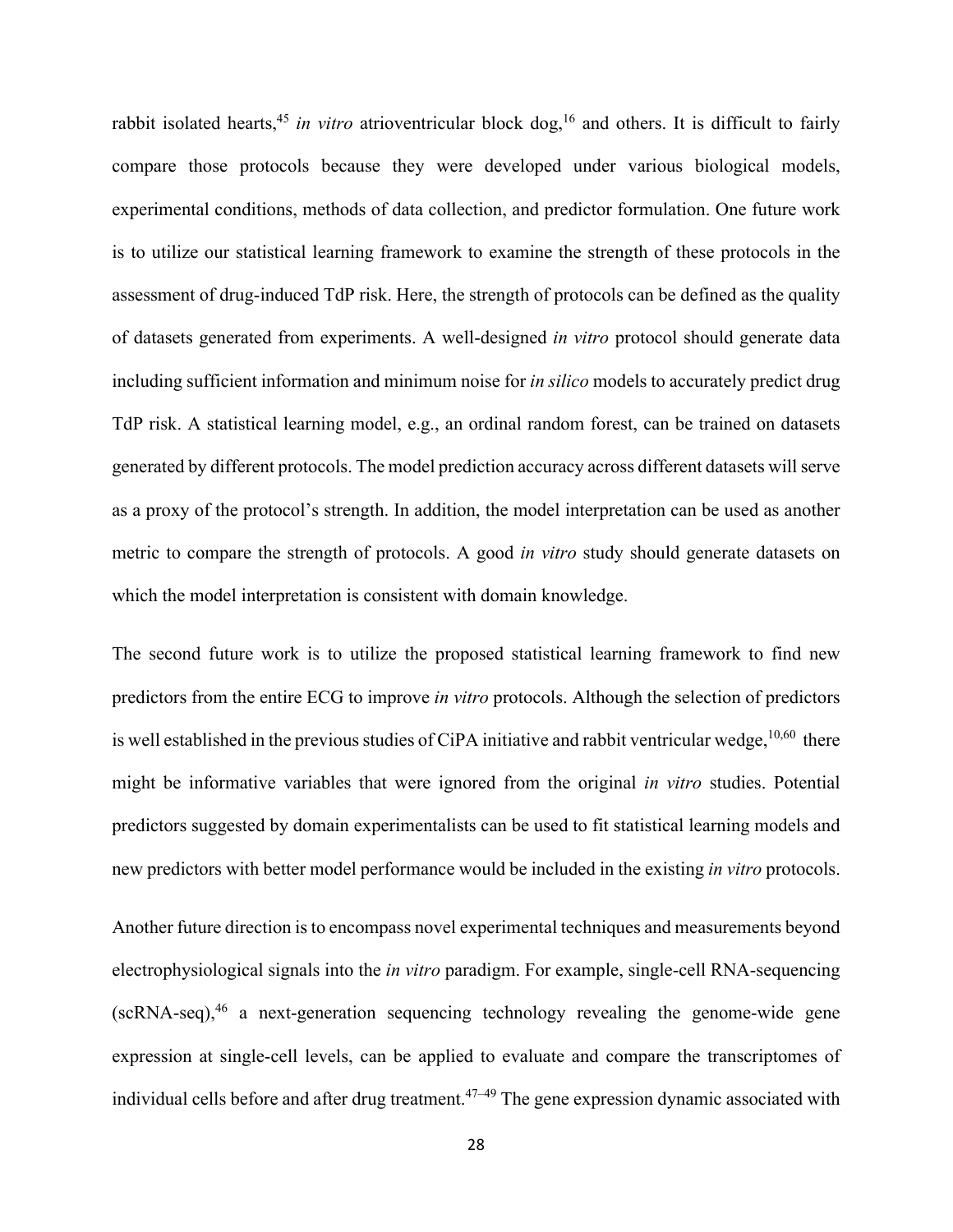drug-induced TdP risk will potentially improve the assessment of such risks, similar to the progress made by scRNA-seq in cancer diagnosis, cell type discovery, and precision medicine.<sup>50,51</sup>

In summary, we proposed a comprehensive statistical modeling framework to predict druginduced TdP risk from two preclinical experimental protocols. Ordinal logistic regression and ordinal random forest were trained on the stem cell dataset and wedge dataset. We calculated the unbiased estimate of model performance by LODO-CV. The uncertainty of model performance was evaluated by stratified bootstrap. Our proposed method provided interpretability consistent with domain knowledge through normalized permutation predictor importance. Sensitivity analysis identified potential outlier drugs that were also described in the literature. Finally, we conducted a control analysis and further validated the model performance. Our work is a valuable addition to the current attempts to construct trustful *in silico* models in the assessment of druginduced TdP risk.

#### **Acknowledgments**

We thank Dr. Gan-Xin Yan for sharing the wedge dataset with us. We also thank the Health and Environmental Sciences Institute (HESI) for providing the stem cell dataset from the hiPSC-CMs study funded by FDA Broad Agency Announcement (BAA) contract (FDABAA-15-00121). We are grateful for the valuable discussions with Drs. Christine Garnett, Donglin Guo, Lars Johannesen, Jose Vicente Ruiz, and Wendy Wu. Finally, we want to thank Drs. Yi Tsong and Atiar Rahman for their support for this project.

#### **References**

1. Al-Khatib, S. M., Stevenson, W.G., Ackerman, M. J., et al*.* 2018*.* 2017 AHA/ACC/HRS guideline for management of patients with ventricular arrhythmias and the prevention of sudden cardiac death: Executive summary: A report of the American college of cardiology/American heart association task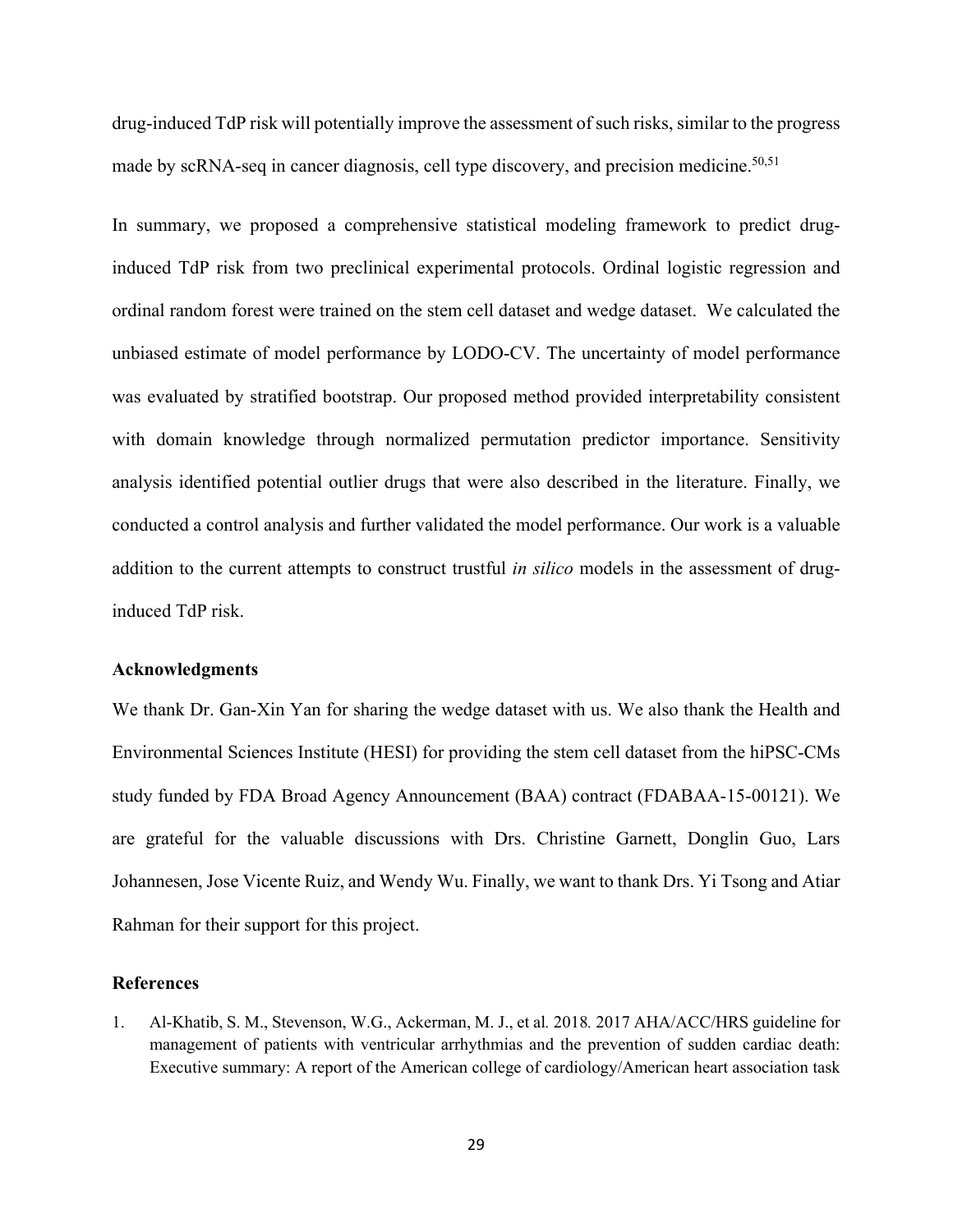force on clinical practice guidelines and the heart rhythm society. *Journal of the American College of Cardiology* **72**, 1677–1749.

- 2. Joshi, A., Dimino, T., Vohra, Y., Cui, C. & Yan, G.-X. 2004. Preclinical strategies to assess QT liability and torsadogenic potential of new drugs: the role of experimental models. *Journal of Electrocardiology* **37** Suppl, 7–14.
- 3. Stockbridge, N., Morganroth, J., Shah, R. R. & Garnett, C. 2013. Dealing with global safety issues : was the response to QT-liability of non-cardiac drugs well coordinated? *Drug Safety* **36**, 167–182.
- 4. Cavero, I. & Crumb, W. 2005. ICH S7B draft guideline on the non-clinical strategy for testing delayed cardiac repolarisation risk of drugs: a critical analysis. *Expert Opinion on Drug Safety* **4**, 509–530.
- 5. Shah, R. R. 2005. Drugs, QTc interval prolongation and final ICH E14 guideline: an important milestone with challenges ahead. *Drug Safety* **28** 1009–1028.
- 6. Blinova, K. et al. International multisite study of human-induced pluripotent stem cell-derived cardiomyocytes for drug proarrhythmic potential assessment. *Cell Reports* **24**, 3582–3592 (2018).
- 7. Badri, M. et al. Mexiletine prevents recurrent torsades de pointes in acquired long QT syndrome refractory to conventional measures. *JACC Clinical Electrophysiology* **1**, 315–322 (2015).
- 8. Fermini, B. et al. 2016. A new perspective in the field of cardiac safety testing through the comprehensive in vitro proarrhythmia assay paradigm. *Journal of Biomolecular Screening* **21**, 1–11.
- 9. Vicente, J. et al. 2018. Mechanistic model-informed proarrhythmic risk assessment of drugs: Review of the "CiPA" initiative and design of a prospective clinical validation study. *Clinical Pharmacology & Therapeutics* **103**, 54–66.
- 10. Yan, G. X. et al. 2001. Ventricular hypertrophy amplifies transmural repolarization dispersion and induces early afterdepolarization. *American Journal of Physiology Heart and Circulatory Physiology* **281**, H1968-75.
- 11. Wang, D., Patel, C., Cui, C. & Yan, G.-X. 2008. Preclinical assessment of drug-induced proarrhythmias: role of the arterially perfused rabbit left ventricular wedge preparation. *Pharmacology & Therapeutics***119**, 141–151.
- 12. Liu, T., Brown, B.S., Wu, Y., Antzelevitch, C., Kowey, P.R. & Yan, G.-X. 2006. Blinded validation of the isolated arterially perfused rabbit ventricular wedge in preclinical assessment of drug-induced proarrhythmias. *Heart Rhythm* **3**, 948–956.
- 13. Liu, T. *et al.* 2013. Differentiating electrophysiological effects and cardiac safety of drugs based on in vitro electrocardiogram: A blinded validation. *Journal of Pharmacological and Toxicological Methods* **68**, e23.
- 14. Liu, T. *et al.* 2021. Utility of Normalized TdP Score System in drug proarrhythmic potential assessment: A blinded in vitro study of CiPA drugs. *Clinical Pharmacology & Therapeutics* 109, 1606–1617.
- 15. Lancaster, M. C. & Sobie, E. A. 2016. Improved Prediction of Drug-Induced Torsades de Pointes Through Simulations of Dynamics and Machine Learning Algorithms. *Clinical Pharmacology & Therapeutics* **100**, 371–379.
- 16. Passini, E. et al. 2017. Human in silico drug trials demonstrate higher accuracy than animal models in predicting clinical pro-arrhythmic cardiotoxicity. *Frontiers in Physiology*8: 668.
- 17. Okada, J.-I. et al. 2015. Screening system for drug-induced arrhythmogenic risk combining a patch clamp and heart simulator. *Science Advances* **1**, e1400142.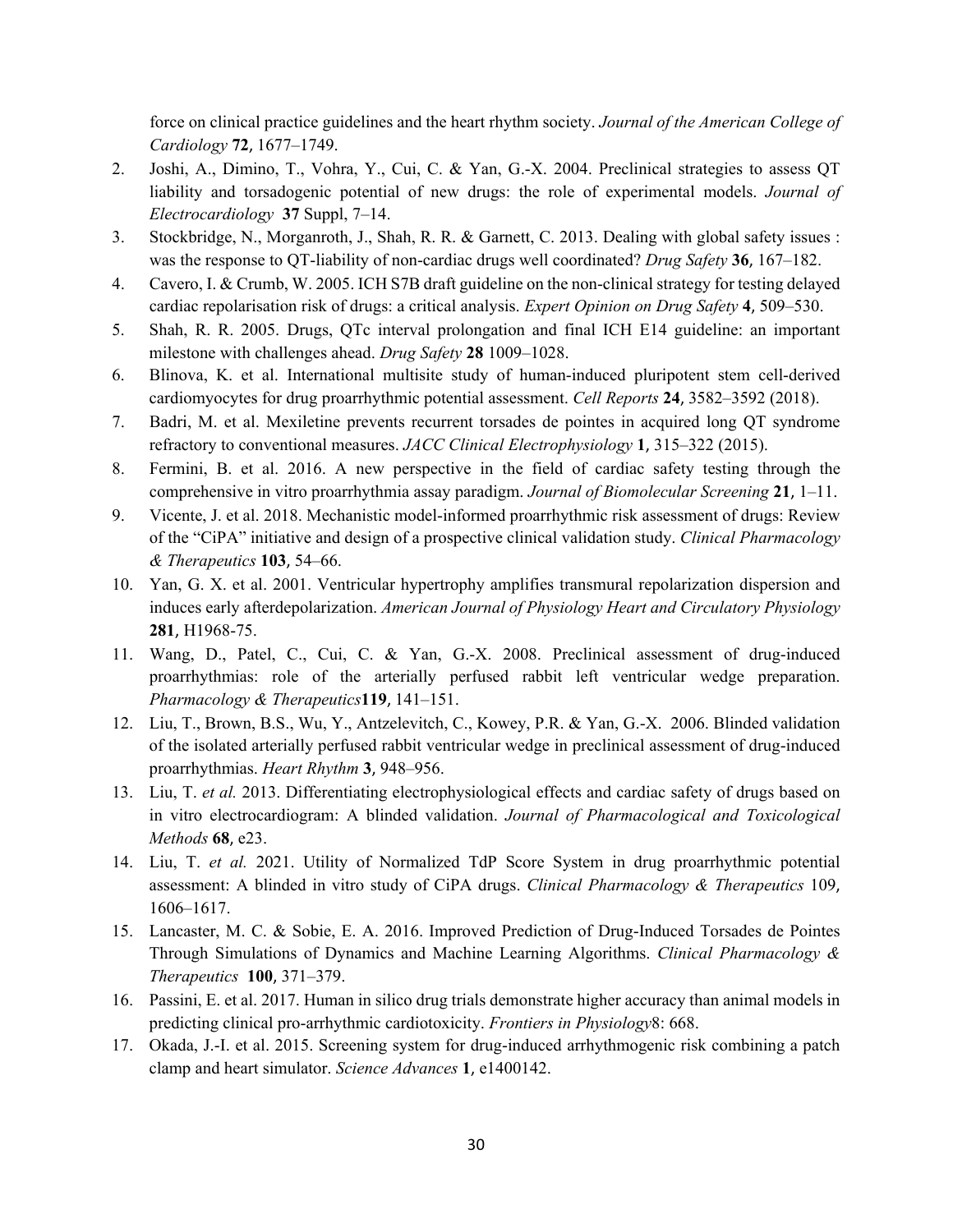- 18. Li, Z. et al. 2019. Assessment of an in silico mechanistic model for proarrhythmia risk prediction under the CiPA initiative. *Clinical Pharmacology & Therapeutics* **105**, 466–475.
- 19. Hastie, T., Tibshirani, R. & Friedman, J. 2009. *The Elements of Statistical Learning: Data Mining, Inference, and Prediction, Second Edition*. New York: Springer Science & Business Media.
- 20. Breiman, L. 1996. Bagging predictors. *Machine Learning* **24**, 123–140.
- 21. Kuhn, M. 2008. Building Predictive Models in R Using the caret Package. *Journal of Statistical Software, Articles* **28**, 1–26.
- 22. Cardoso, J. S. & Sousa, R. 2011. Measuring the performance of ordinal classification. *International Journal of Pattern Recognition and Artificial Intelligence* **25**, 1173–1195.
- 23. Gaudette, L. & Japkowicz, N. 2009. Evaluation Methods for Ordinal Classification. in *Advances in Artificial Intelligence* 207–210.
- 24. Frank, E. & Hall, M. 2001. A Simple Approach to Ordinal Classification. in *Machine Learning: ECML 2001* 145–156.
- 25. Breiman, L. Random Forests. *Machine Learning* **45**, 5–32 (2001).
- 26. Liaw, A., Wiener, M. Classification and regression by randomForest. *R news* **2**, 18–22 (2002).
- 27. Couronné, R., Probst, P. & Boulesteix, A.-L. Random forest versus logistic regression: a large-scale benchmark experiment. *BMC Bioinformatics* **19**, (2018).
- 28. Grau, J., Grosse, I. & Keilwagen, J. 2015. PRROC: computing and visualizing precision-recall and receiver operating characteristic curves in R. *Bioinformatics* **31**, 2595–2597.
- 29. Raykar, V. C., Steck, H., Krishnapuram, B., Dehing-Oberije, C. & Lambin, P. 2007. On ranking in survival analysis: bounds on the concordance index. in *Proceedings of the 20th International Conference on Neural Information Processing Systems* 1209–1216 (Curran Associates Inc., 2007).
- 30. Allaire, J. J. *et al.* reticulate: Interface to'Python'. *R package version* **1**, (2018).
- 31. Davidson-Pilon, C. 2019. lifelines: survival analysis in Python. *Journal of Open Source Software***4**, 1317.
- 32. R Core Team 2013. R: A language and environment for statistical computing. *R Foundation for statistical computing, Vienna*.
- 33. Mashreghi, Z., Haziza, D. & Léger, C. 2016. A survey of bootstrap methods in finite population sampling. *Statistics Surveys,* **10**, 1–52.
- 34. Gintant, G. 2011. An evaluation of hERG current assay performance: Translating preclinical safety studies to clinical QT prolongation. *Pharmacology & Therapeutics* **129**, 109–119 .
- 35. Rampe, D. & Brown, A. M. 2013. A history of the role of the hERG channel in cardiac risk assessment. *Journal of Pharmacological and Toxicological Methods* **68**, 13–22 .
- 36. Singh, B. N., Kehoe, R., Woosley, R. L., Scheinman, M. & Quart, B. 1995. Multicenter trial of sotalol compared with procainamide in the suppression of inducible ventricular tachycardia: A double-blind, randomized parallel evaluation. *American Heart Journal* **129**, 87–97.
- 37. Altmann, A., Toloşi, L., Sander, O. & Lengauer, T. 2010. Permutation importance: a corrected feature importance measure. *Bioinformatics* **26**, 1340–1347.
- 38. Colatsky, T. *et al.* 2016. The Comprehensive in Vitro Proarrhythmia Assay (CiPA) initiative Update on progress. *Journal of Pharmacological and Toxicological Methods***81**, 15–20.
- 39. Strobl, C., Boulesteix, A.-L., Kneib, T., Augustin, T. & Zeileis, A. 2008. Conditional variable importance for random forests. *BMC Bioinformatics* **9**, 307.
- 40. Wang, L., Xiao, Q. & Xu, H. 2018. Optimal maximin *L*1-distance Latin hypercube designs based on good lattice point designs. *Annals of Statistics* 46 (6B), 3741-3766.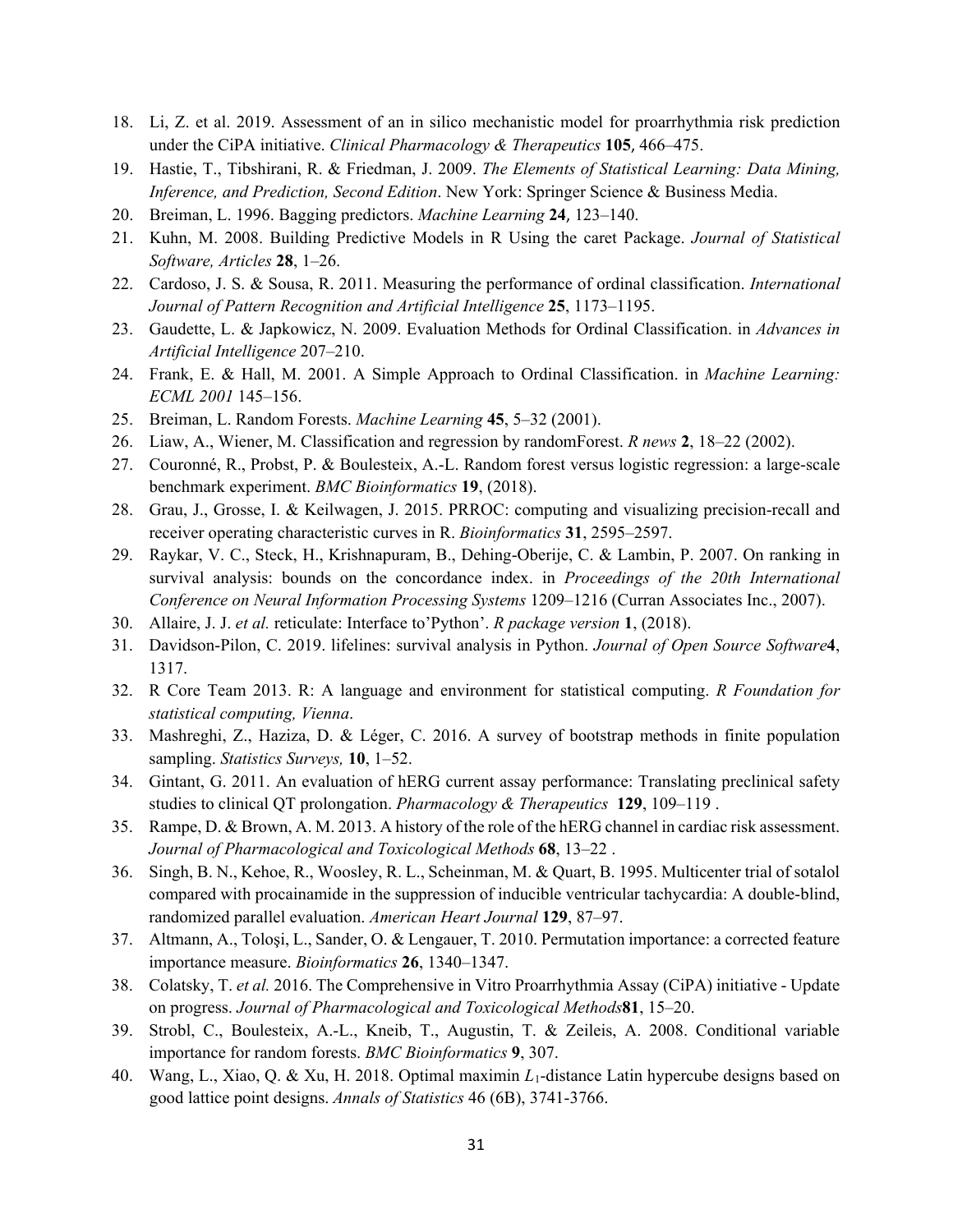- 41. Xiao, Q., Wang, L. & Xu, H. 2019. Application of kriging models for a drug combination experiment on lung cancer. *Statistics in Medicine.* **38**, 236–246.
- 42. Wang, L., Yang, J.-F., Lin, D. K. J. & Liu, M.-Q. Nearly Orthogonal Latin Hypercube Designs For Many Design Columns. *Statistica Sinica* **25**, 1599–1612 (2015).
- 43. Wang, L., Sun, F., Lin, D. K. J. & Liu, M.-Q. 2018. CONSTRUCTION OF ORTHOGONAL SYMMETRIC LATIN HYPERCUBE DESIGNS. *Statistica Sinica* **28**, 1503–1520.
- 44. Kramer, J. *et al.* 2013. MICE Models: Superior to the HERG Model in Predicting Torsade de Pointes. *Scientific Reprts* **3**, 1–7 (2013).
- 45. Vargas, H. M. *et al*. 2015. Evaluation of drug-induced QT interval prolongation in animal and human studies: a literature review of concordance. *British Journal of Pharmacologyi* **172**, 4002–4011 (2015).
- 46. Hwang, B., Lee, J. H. & Bang, D. 2018. Single-cell RNA sequencing technologies and bioinformatics pipelines. *Experimental & Molecular Medicine* **50**, 96.
- 47. Haque, A., Engel, J., Teichmann, S. A. & Lönnberg, T. 2017. A practical guide to single-cell RNAsequencing for biomedical research and clinical applications. *Genome Medicine.* **9**.
- 48. Xi, N. M. & Li, J. J. 2021. Benchmarking Computational Doublet-Detection Methods for Single-Cell RNA Sequencing Data. *Cell Systems* **12**, 176-194.e6.
- 49. Xi, N. M. & Li, J. J. 2021. Protocol for executing and benchmarking eight computational doubletdetection methods in single-cell RNA sequencing data analysis. *STAR Protocols 2(3):100699.*
- 50. Sun, G. *et al.* 2021. Single-cell RNA sequencing in cancer: Applications, advances, and emerging challenges. *Molecular Therapy - Oncolytics* **21**, 183–206.
- 51. Wiedmeier, J. E., Noel, P., Lin, W., Von Hoff, D. D. & Han, H. 2019. Single-Cell Sequencing in Precision Medicine. *Cancer Treatment and Research Communications* **178**, 237–252.
- 52. Christophe, B. 2015. In silico study of transmural dispersion of repolarization in non-failing human ventricular myocytes: Contribution to cardiac safety pharmacology. *British Journal of Pharmacology.* **7**, 88–101.
- 53. Yim, D.-S. 2018. Five years of the CiPA project (2013-2018): what did we learn? *Translational and clinical pharmacology*, 26, 145–149.
- 54. Shankar, P.M. 2020. Tutorial overview of simple, stratified, and parametric bootstrapping. *Engineering Reports*, 2(1), p.e12096.
- 55. Crumb, W.J., Jr., Vicente, J., Johannesen, L., and Strauss, D.G. 2016. An evaluation of 30 clinical drugs against the comprehensive in vitro proarrhythmia assay (CiPA) proposed ion channel panel. *Journal of Pharmacological and Toxicological Methods*, 81, 251–262.
- 56. Johannesen, L., Vicente, J., Mason, J.W., Erato, C., Sanabria, C., Waite-Labott, K., Hong, M., Lin, J., Guo, P., Mutlib, A., et al. 2016. Late sodium current block for drug-induced long QT syndrome: Results from a prospective clinical trial. *Clinical Pharmacology & Therapeutics* 99, 214–223.
- 57. Crow, R.S., Hannan, P.J. and Folsom, A.R., 2003. Prognostic significance of corrected QT and corrected JT interval for incident coronary heart disease in a general population sample stratified by presence or absence of wide QRS complex: the ARIC Study with 13 years of follow-up. *Circulation*, 108(16), pp.1985-1989.
- 58. Rautaharju, P.M., Zhang, Z.M., Prineas, R. and Heiss, G., 2004. Assessment of prolonged QT and JT intervals in ventricular conduction defects. *The American journal of cardiology*, 93(8), pp.1017-1021.
- 59. Zulqarnain, M.A., Qureshi, W.T., O'Neal, W.T., Shah, A.J. and Soliman, E.Z., 2015. Risk of mortality associated with QT and JT intervals at different levels of QRS duration (from the third national health and nutrition examination survey). *The American journal of cardiology*, 116(1), pp.74-78.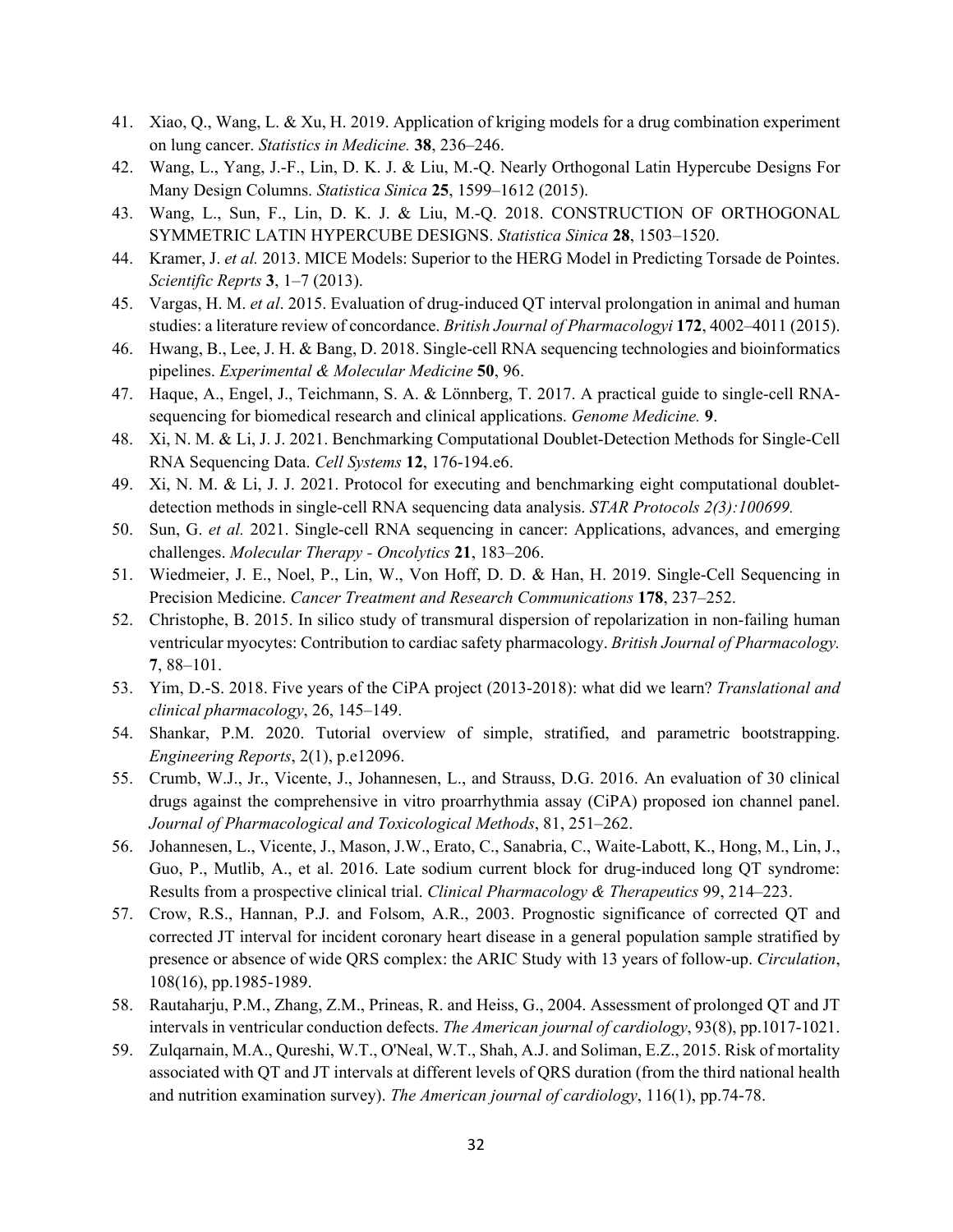- 60. Ando, H., Yoshinaga, T., Yamamoto, W., Asakura, K., Uda, T., Taniguchi, T., Ojima, A., Shinkyo, R., Kikuchi, K., Osada, T. and Hayashi, S., 2017. A new paradigm for drug-induced torsadogenic risk assessment using human iPS cell-derived cardiomyocytes. *Journal of pharmacological and toxicological methods*, 84, pp.111-127.
- 61. Menard, S., 2002. Applied logistic regression analysis (Vol. 106). Sage.
- 62. McCullagh, P., 1980. Regression models for ordinal data. *Journal of the Royal Statistical Society: Series B (Methodological)*, 42(2), pp.109-127.
- 63. Brant, R., 1990. Assessing proportionality in the proportional odds model for ordinal logistic regression. *Biometrics*, pp.1171-1178.
- 64. Gutiérrez, P.A., Perez-Ortiz, M., Sanchez-Monedero, J., Fernandez-Navarro, F. and Hervas-Martinez, C., 2015. Ordinal regression methods: survey and experimental study. *IEEE Transactions on Knowledge and Data Engineering*, 28(1), pp.127-146.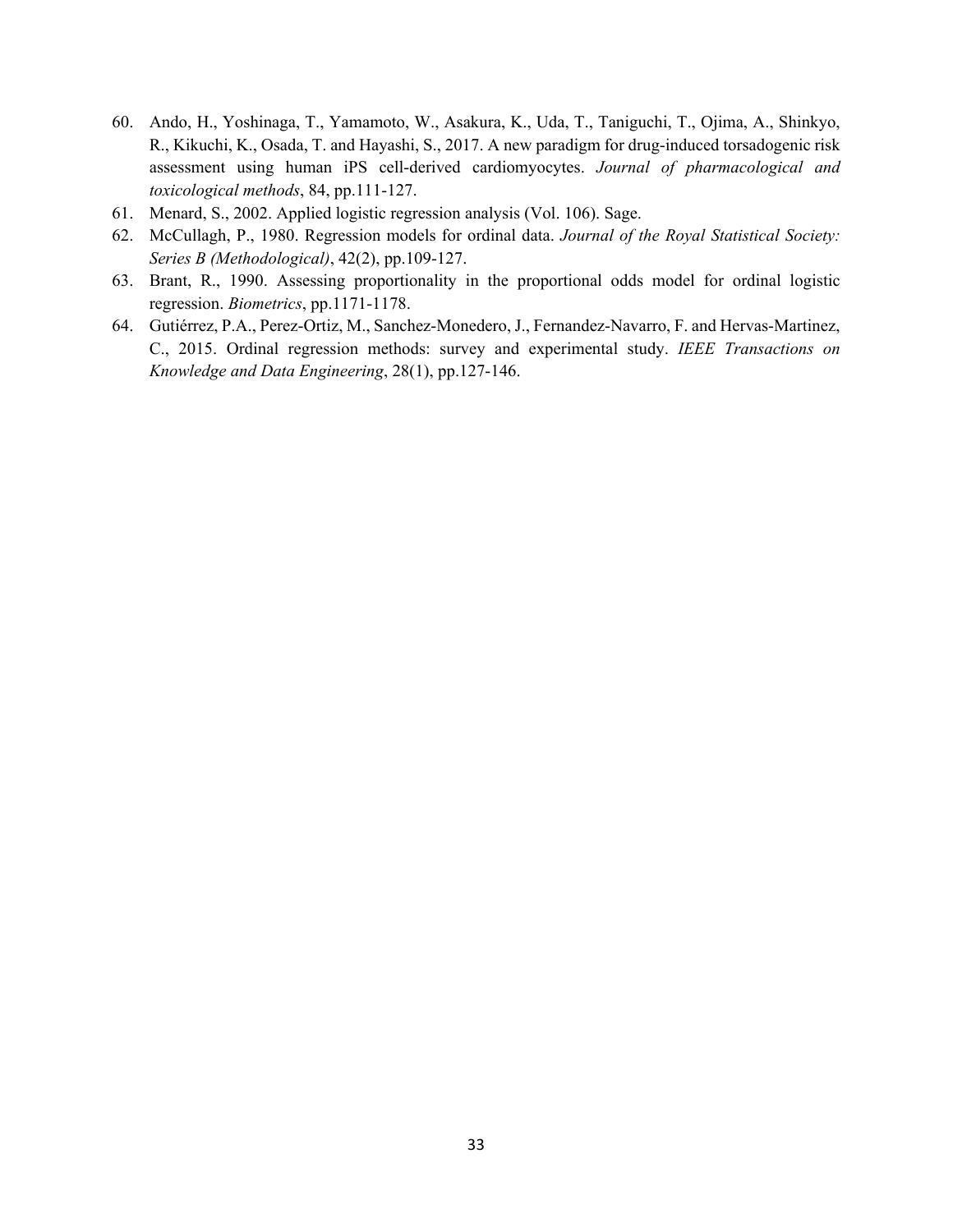## **Figures**



**Figure 1. The schematic diagram of leave-one-drug-out cross-validation.** In each iteration, we trained the predictive model on 27 training drugs and predicted one left-out drug. The same process was repeated until each drug was predicted, and the model performance was calculated by combining the prediction results of each left-out drug.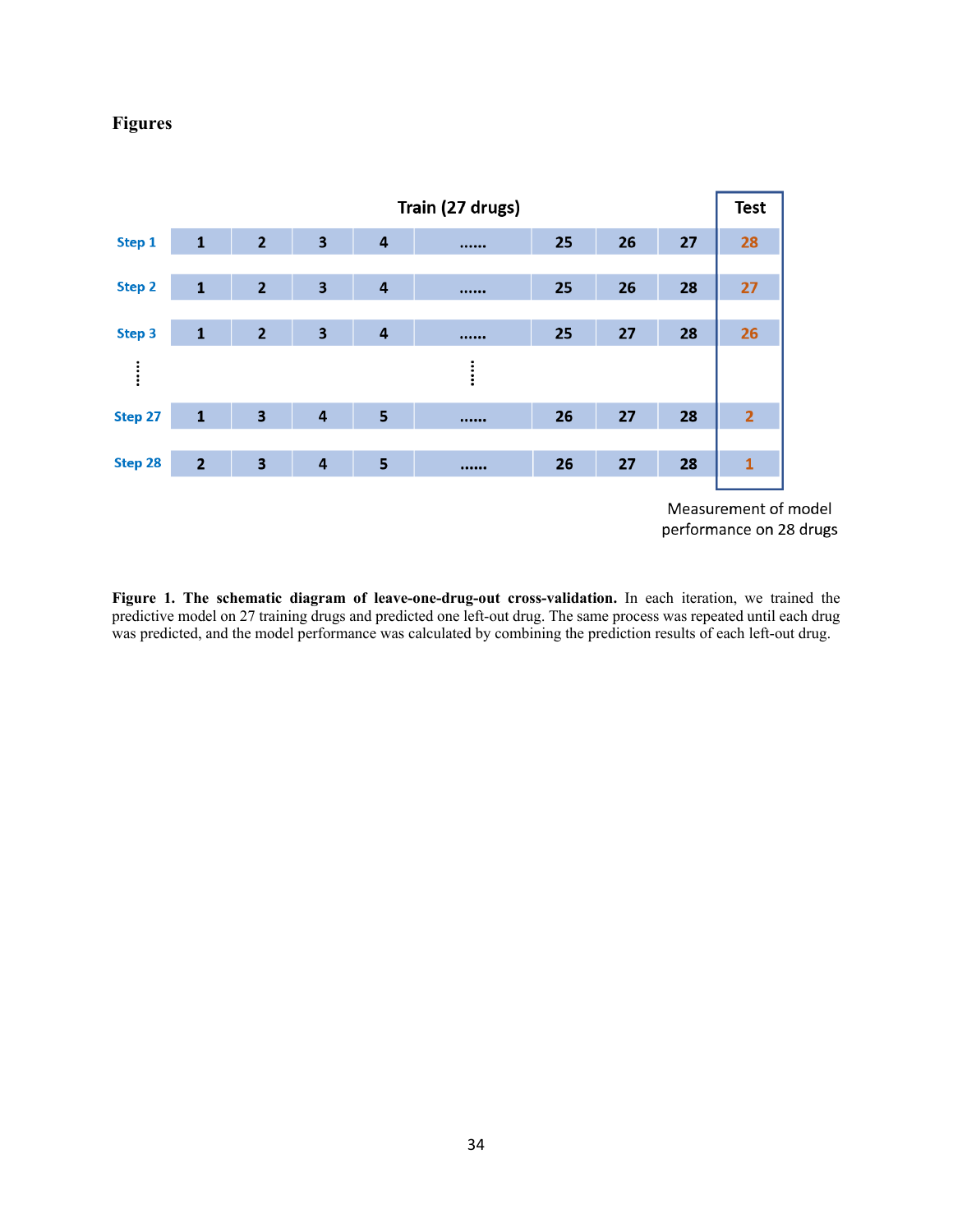**Original Dataset** 



**Figure 2. The schematic diagram of utilizing ordinal information in the prediction of drug TdP risk.** First, the original dataset is transformed into two datasets, one with low risk labeled as 0 and intermediate and high risk labeled as 1, another with low and intermediate risk labeled as 0 and high risk labeled as 1. Second, two binary classifiers with the same type are trained on the two transformed datasets. Third, the two classifiers will output the probabilities of low risk, intermediate or high risk, low or intermediate risk, and high risk for any new observations. Fourth, the probability of intermediate risk is calculate as Pr(Intermediate or High) – Pr(High). Finally, the new observation will be predicted to the risk with the highest probability.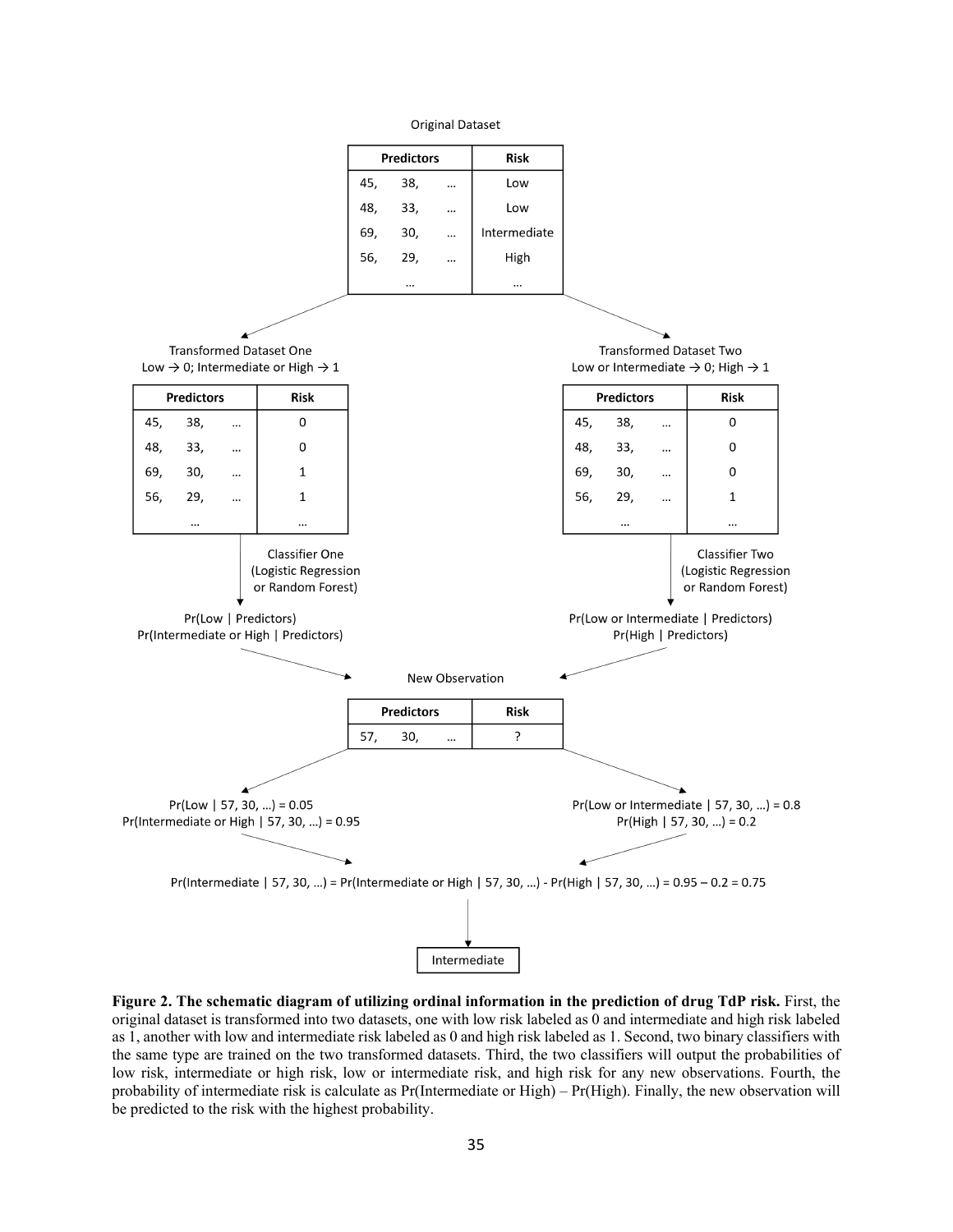

**Figure 3. The empirical distributions of model performance under stratified bootstrap measured by drugs.** Four performance measurements of two models were calculated on the stem cell and wedge datasets.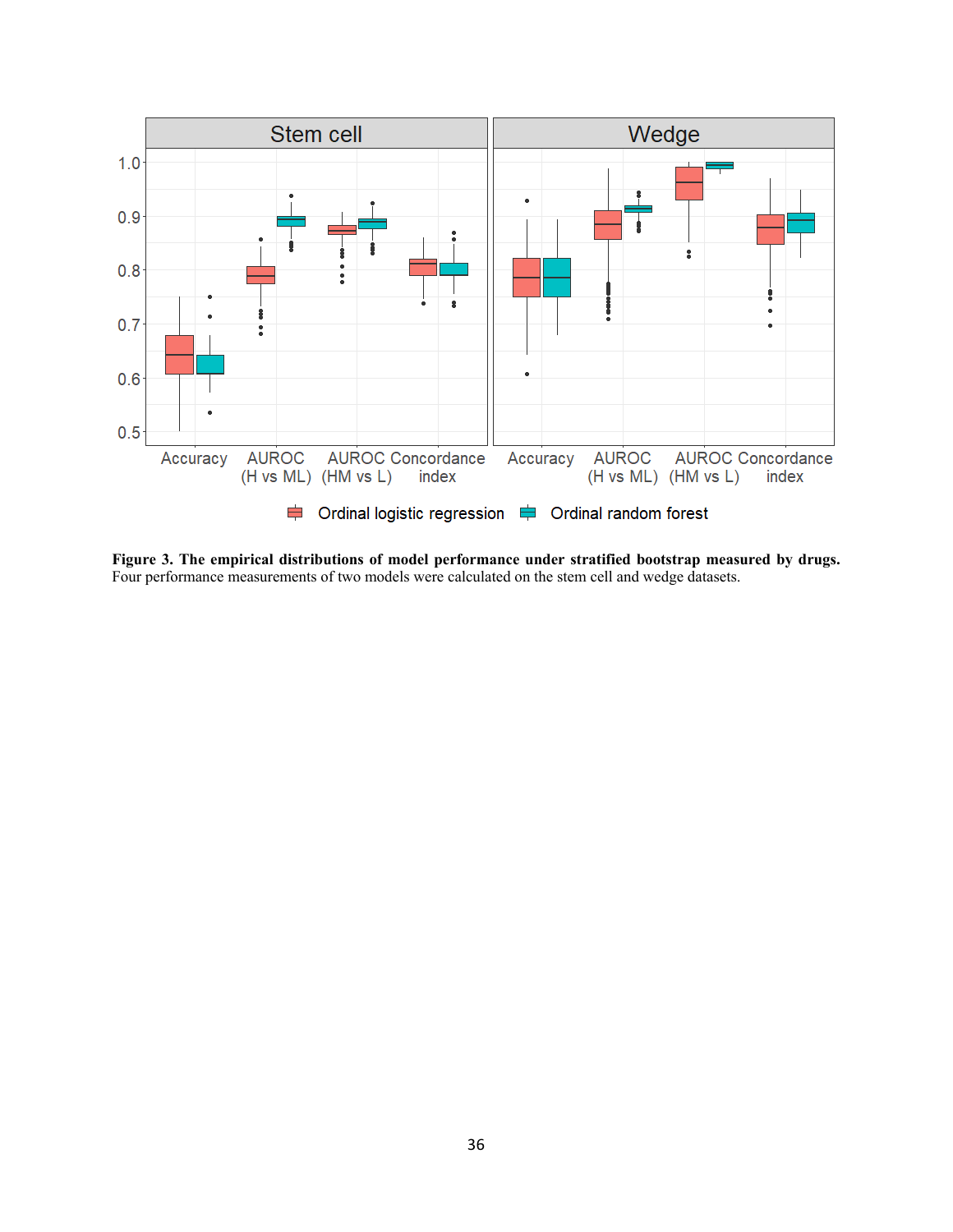

**Figure 4. The correct rate of drug prediction calculated by stratified bootstrap.** For each drug, we connect the correct rates of two models. In each risk category, drugs are sorted from high to low based on their average correct rates across two models.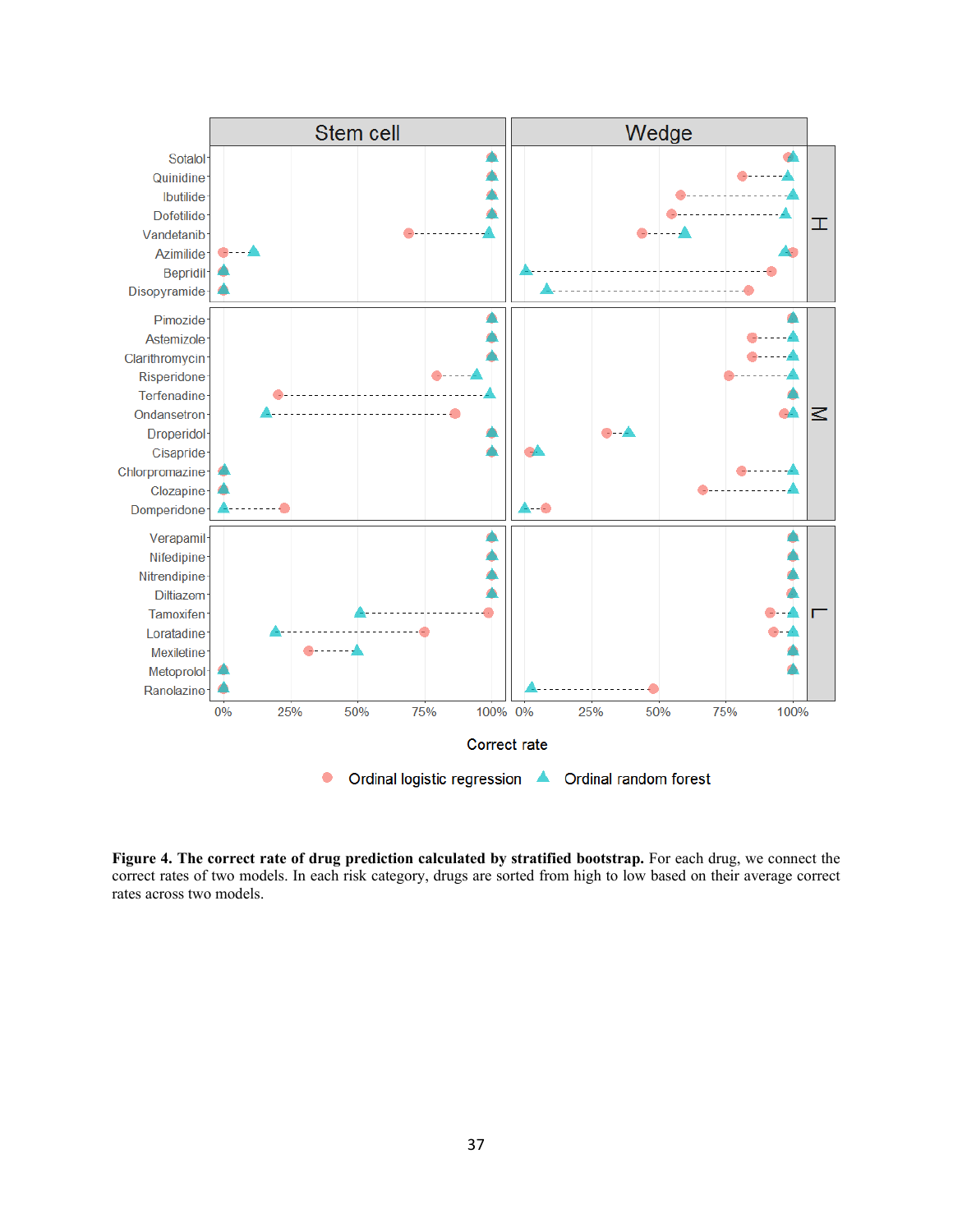

**Figure 5. The model performance before and after the removal of potential outlier drugs measured by drugs.**  The four measurements were calculated under four conditions: 1) ordinal logistic regression on the stem cell dataset; 2) ordinal logistic regression on the wedge dataset; 3) ordinal random forest on the stem cell dataset; 4) ordinal random forest on the wedge dataset.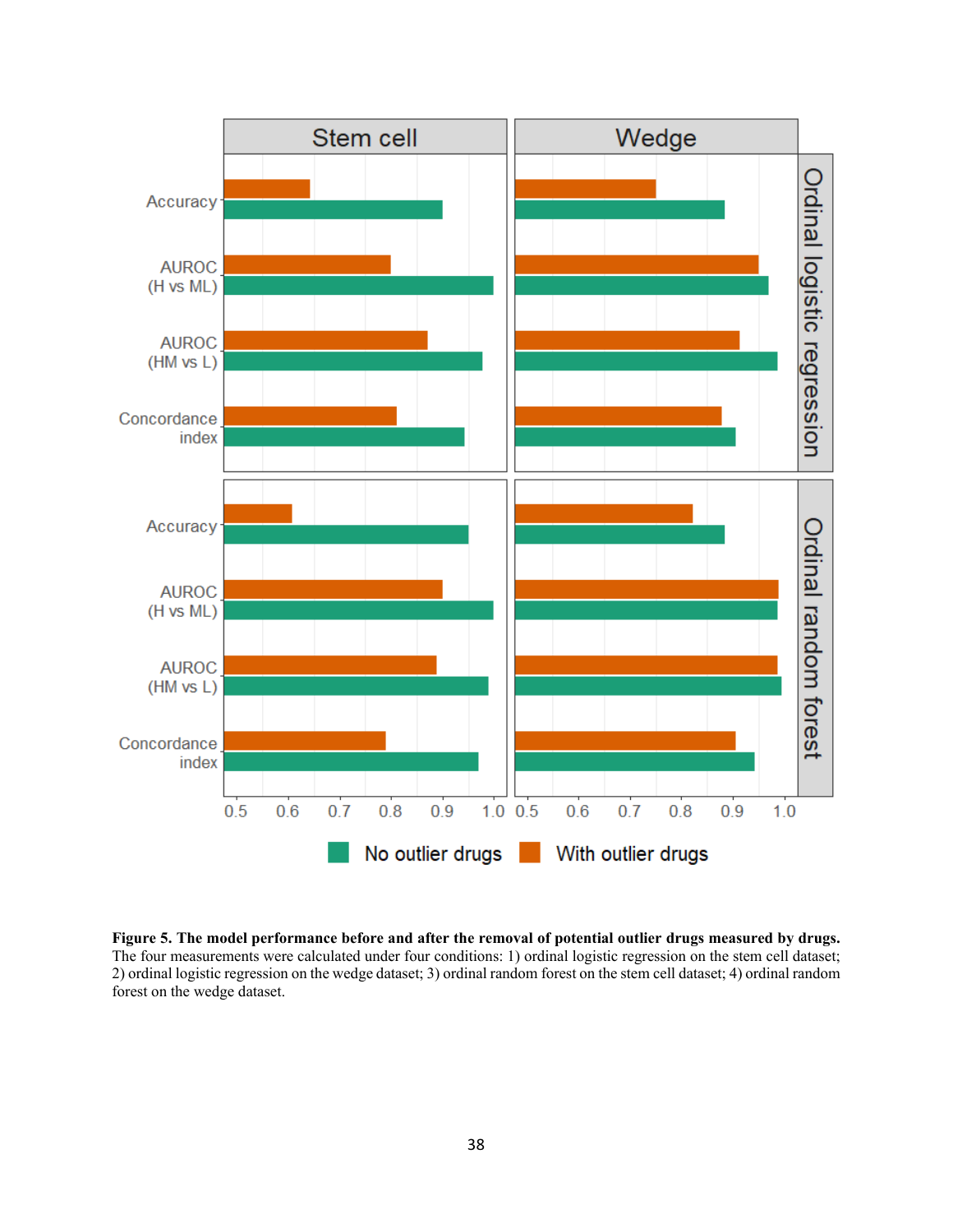

**Figure 6. The schematic diagram of control analysis where drug one is the example control drug.** We trained the model on 26 drugs and predicted one test drug and one control drug simultaneously. Leave-one-drug-out crossvalidation was used to estimate the prediction accuracy of 27 non-control drugs and one control drug.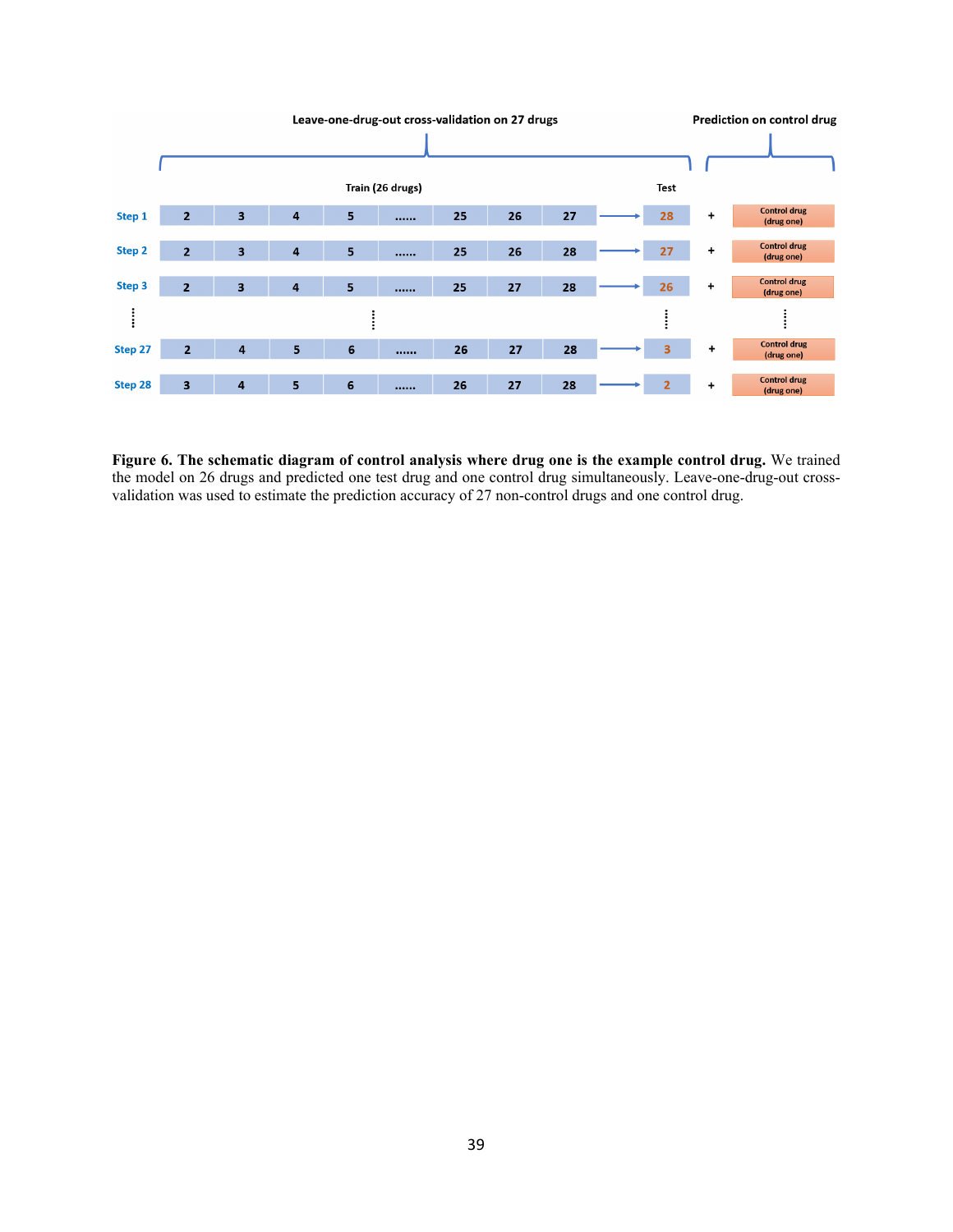

Normalized permutation predictor importance

**Figure 7. The normalized permutation predictor importance on the stem cell dataset and wedge dataset**. Predictors are sorted from high to low. There are seven predictors in the stem cell dataset and the top-seven predictors in the wedge dataset.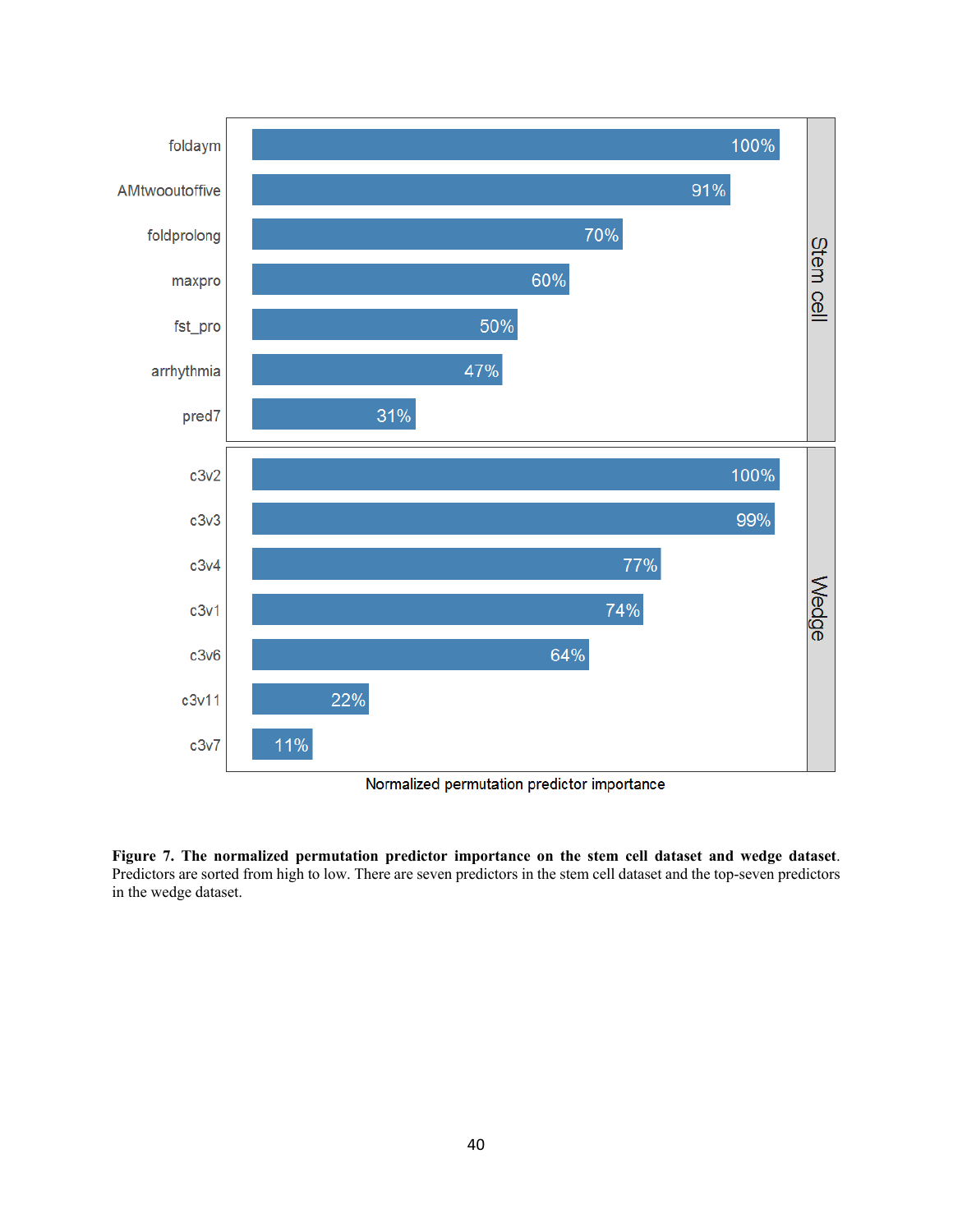## **Tables**

| <b>Dataset</b>   | Model                                 | Accuracy<br>(Three-category) | <b>AUROC</b> (High vs.<br>Intermediate-or-Low) | <b>AUROC</b> (High-or-<br>Intermediate vs. Low) | Concordance index<br>(Three-category) |
|------------------|---------------------------------------|------------------------------|------------------------------------------------|-------------------------------------------------|---------------------------------------|
| <b>Stem cell</b> | <b>Ordinal logistic</b><br>regression | 0.643                        | 0.800                                          | 0.872                                           | 0.811                                 |
|                  | Ordinal<br>random forest              | 0.607                        | 0.900                                          | 0.889                                           | 0.790                                 |
|                  | <b>Ordinal logistic</b><br>regression | 0.750                        | 0.950                                          | 0.913                                           | 0.879                                 |
| Wedge            | Ordinal<br>random forest              | 0.822                        | 0.989                                          | 0.988                                           | 0.906                                 |

**Table 1. The model performance measured by drugs (point estimate).** Three-category prediction accuracy, two AUROCs, and concordance index are shown for ordinal logistic regression and ordinal random forest. The higher values between the two models are underscored.

| <b>Dataset</b> | Model                       | <b>Measurement</b> | Accuracy<br>(Three-<br>category) | <b>AUROC</b> (High<br>vs. Intermediate-<br>or-Low) | <b>AUROC</b> (High-or-<br>Intermediate vs.<br>Low) | Concordance<br>index (Three-<br>category) |
|----------------|-----------------------------|--------------------|----------------------------------|----------------------------------------------------|----------------------------------------------------|-------------------------------------------|
| Ordinal        |                             | 95% CI             | (0.572, 0.715)                   | (0.750, 0.825)                                     | (0.842, 0.901)                                     | (0.763, 0.848)                            |
| Stem cell      | logistic<br>regression      | Mean               | 0.637                            | 0.789                                              | 0.873                                              | 0.807                                     |
|                | Ordinal<br>random<br>forest | 95% CI             | (0.571, 0.679)                   | (0.857, 0.919)                                     | (0.854, 0.913)                                     | (0.767, 0.836)                            |
|                |                             | Mean               | 0.622                            | 0.892                                              | 0.885                                              | 0.797                                     |
| Wedge          | Ordinal                     | 95% CI             | (0.679, 0.893)                   | (0.779, 0.957)                                     | (0.883, 1.000)                                     | (0.784, 0.948)                            |
|                | logistic<br>regression      | Mean               | 0.777                            | 0.880                                              | 0.959                                              | 0.875                                     |
|                | Ordinal<br>random<br>forest | 95% CI             | (0.750, 0.858)                   | (0.888, 0.932)                                     | (0.983, 1.000)                                     | (0.860, 0.927)                            |
|                |                             | Mean               | 0.789                            | 0.913                                              | 0.994                                              | 0.890                                     |

**Table 2. The summary statistics of model performance under stratified bootstrap measured by drugs.** The 95% confidence intervals and means of four measurements were calculated for ordinal logistic regression and ordinal random forest. The higher mean values between the two models are underscored.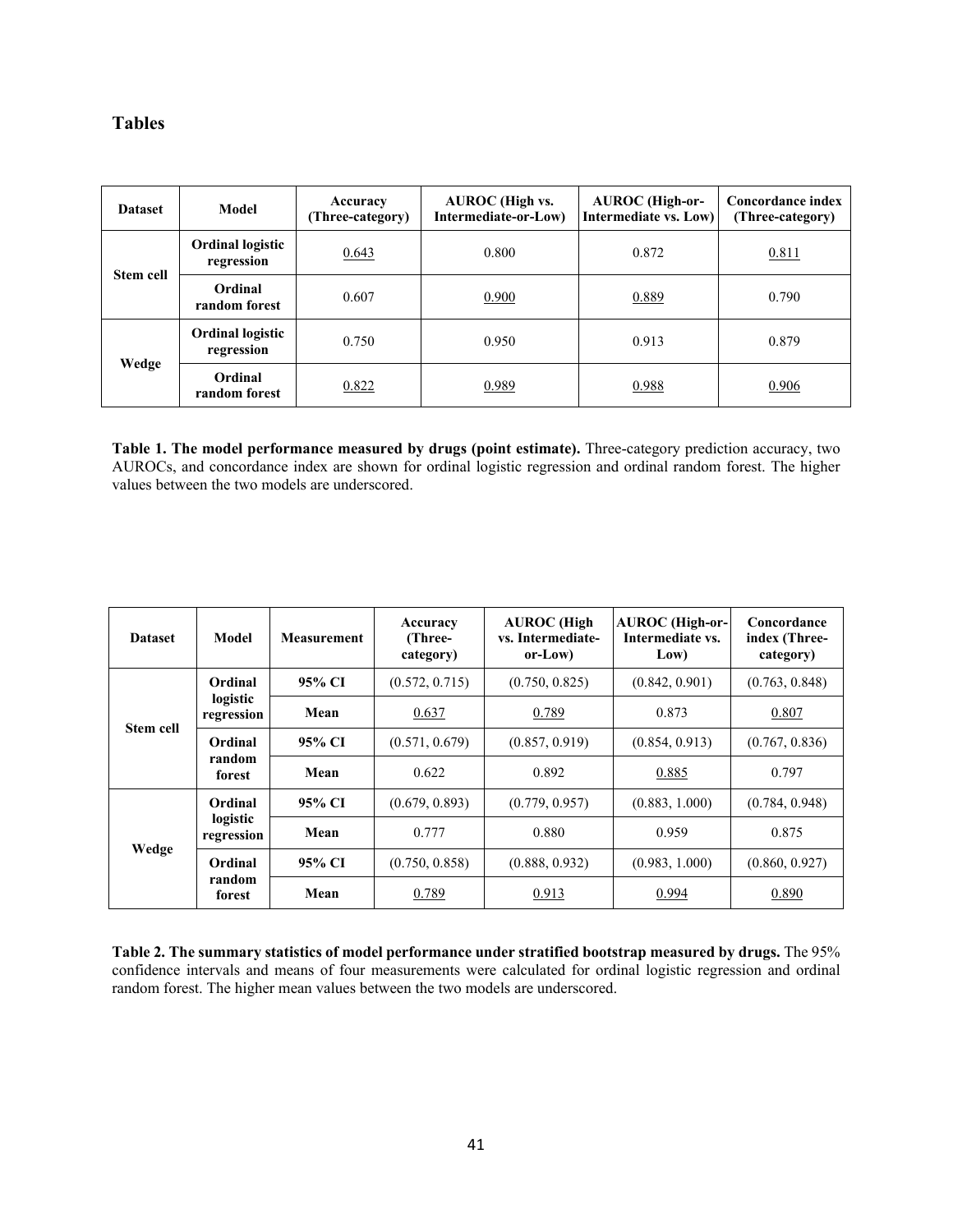| <b>Dataset</b> | Drug           | True TdP risk (correct rate) | Predicted TdP risk (wrong rate) |
|----------------|----------------|------------------------------|---------------------------------|
|                | Azimilide      | High (0.056)                 | Intermediate (0.944)            |
|                | Bepridil       | High (0.000)                 | Intermediate (1.000)            |
|                | Disopyramide   | High (0.000)                 | Intermediate (0.999)            |
| Stem cell      | Domperidone    | Intermediate $(0.114)$       | High (0.886)                    |
|                | Chlorpromazine | Intermediate $(0.002)$       | Low (0.995)                     |
|                | Clozapine      | Intermediate (0.000)         | Low (1.000)                     |
|                | Ranolazine     | Low (0.000)                  | Intermediate (0.990)            |
|                | Metoprolol     | Low (0.000)                  | Intermediate (1.000)            |
| Wedge          | Domperidone    | Intermediate (0.040)         | High (0.928)                    |
|                | Cisapride      | Intermediate (0.035)         | High (0.965)                    |

**Table 3. The potential outlier drugs in the stem cell dataset and wedge dataset.** The potential outlier drugs are defined as drugs with both correct rates under two models less than 25% in stratified bootstrap. The correct rate is the proportion of correctly predicting the true TdP risk. The wrong rate is the proportion of most wrong predictions of TdP risk. They are both calculated by averaging the prediction results across two models.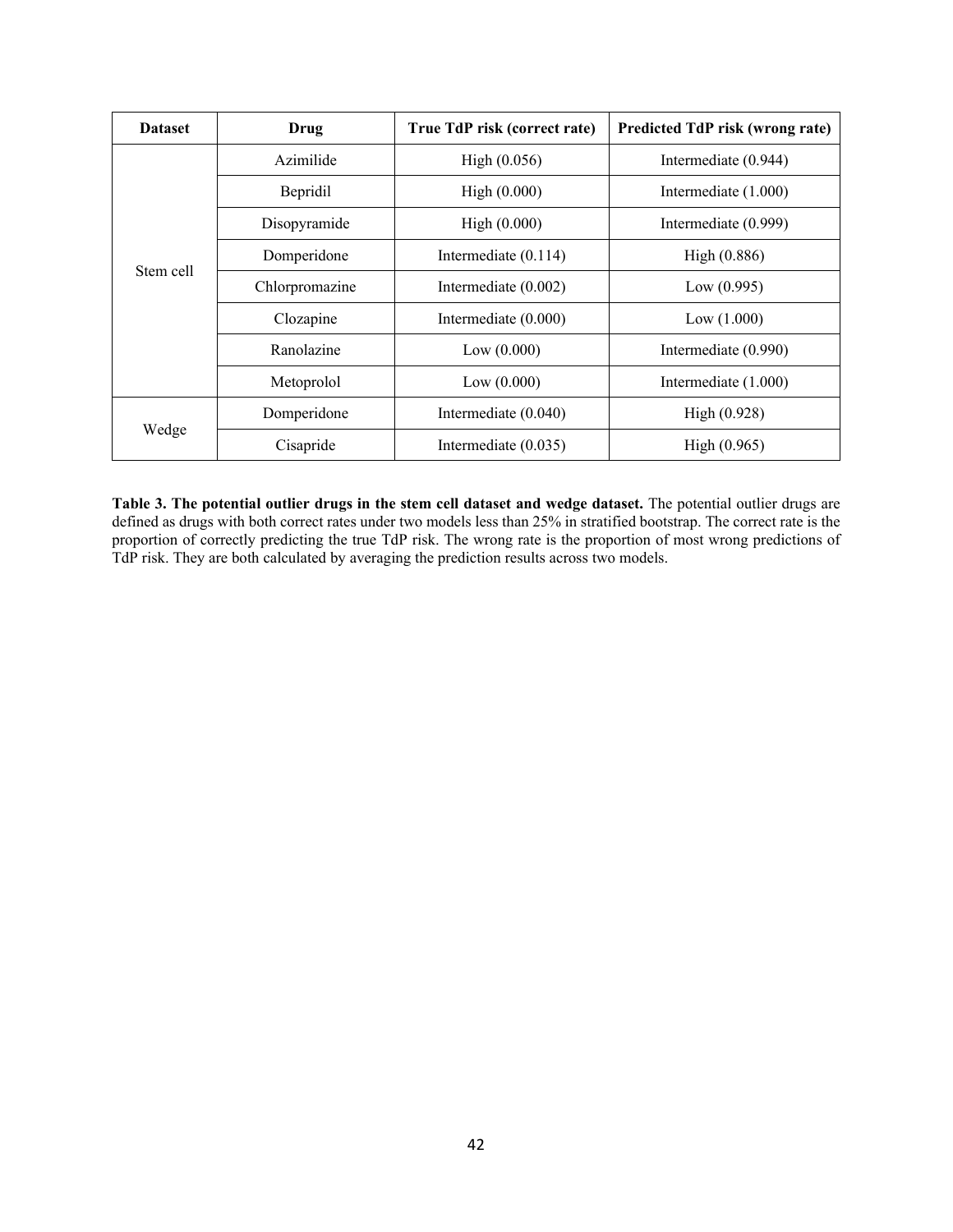| <b>Dataset</b> | Model<br><b>Measurement</b> |                   | <b>Without control</b> | With control |
|----------------|-----------------------------|-------------------|------------------------|--------------|
|                |                             | Accuracy          | 0.629                  | 0.629        |
|                |                             | Concordance index | 0.782                  | 0.785        |
|                | Ordinal logistic regression | AUROC (H vs. ML)  | 0.750                  | 0.765        |
| Stem cell      |                             | AUROC (HM vs. L)  | 0.833                  | 0.858        |
|                |                             | Accuracy          | 0.592                  | 0.630        |
|                | Ordinal random forest       | Concordance index | 0.755                  | 0.783        |
|                |                             | AUROC (H vs. ML)  | 0.893                  | 0.893        |
|                |                             | AUROC (HM vs. L)  | 0.882                  | 0.877        |
|                |                             | Accuracy          | 0.777                  | 0.815        |
|                | Ordinal logistic regression | Concordance index | 0.887                  | 0.910        |
|                |                             | AUROC (H vs. ML)  | 0.907                  | 0.929        |
|                |                             | AUROC (HM vs. L)  | 0.963                  | 0.963        |
| Wedge          |                             | Accuracy          | 0.815                  | 0.815        |
|                | Ordinal random forest       | Concordance index | 0.902                  | 0.902        |
|                |                             | AUROC (H vs. ML)  | 0.914                  | 0.914        |
|                |                             | AUROC (HM vs. L)  | 0.994                  | 0.994        |

**Table 4. The control analysis on the stem cell dataset and wedge dataset measured by drugs.** Sotalol was selected as the example control drug in both datasets. The higher values between with and without control are underscored.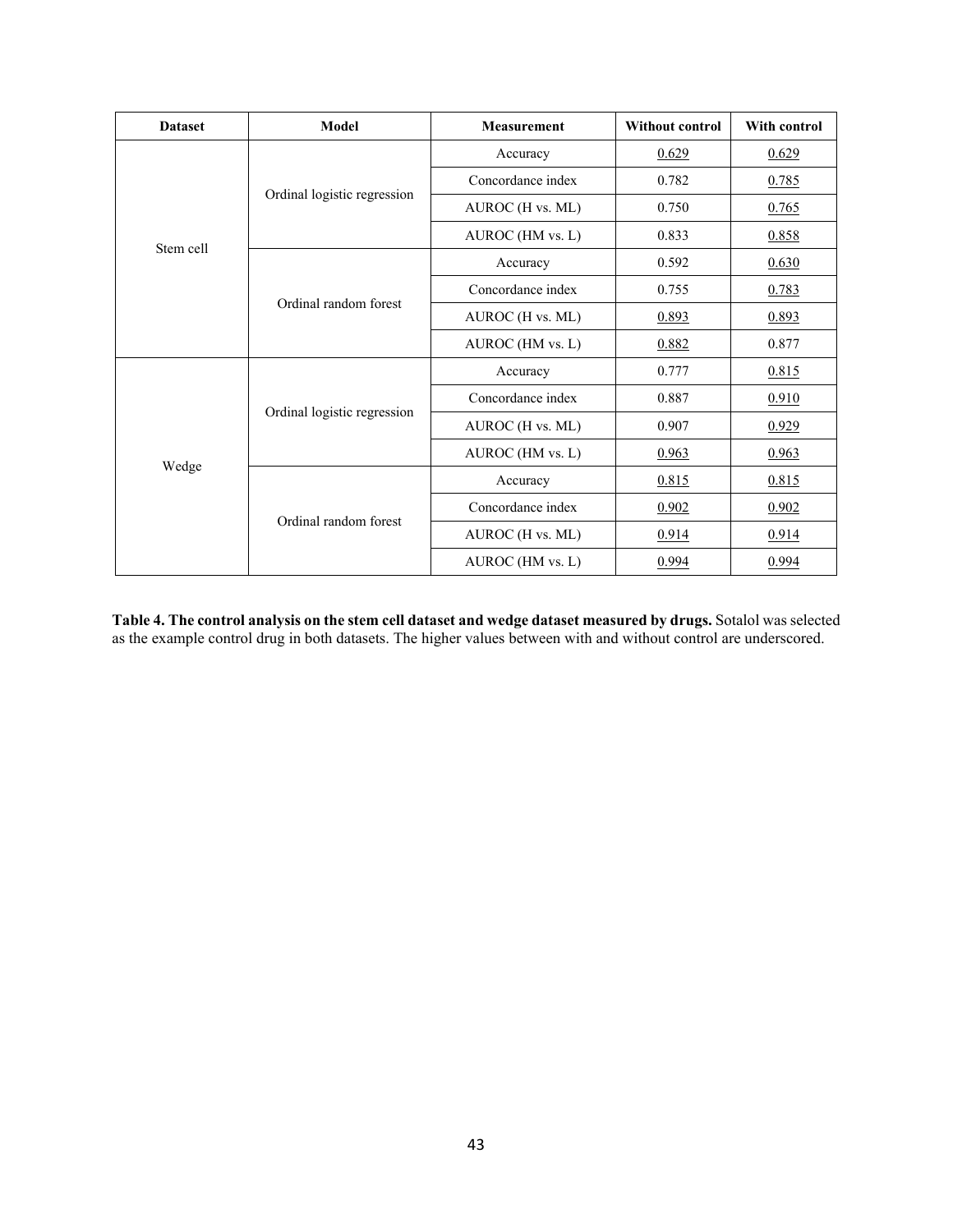## **Supplementary**



**Figure S1. The empirical distributions of model performance under stratified bootstrap measured by observations.** Four performance measurements of two models were calculated on the stem cell and wedge datasets.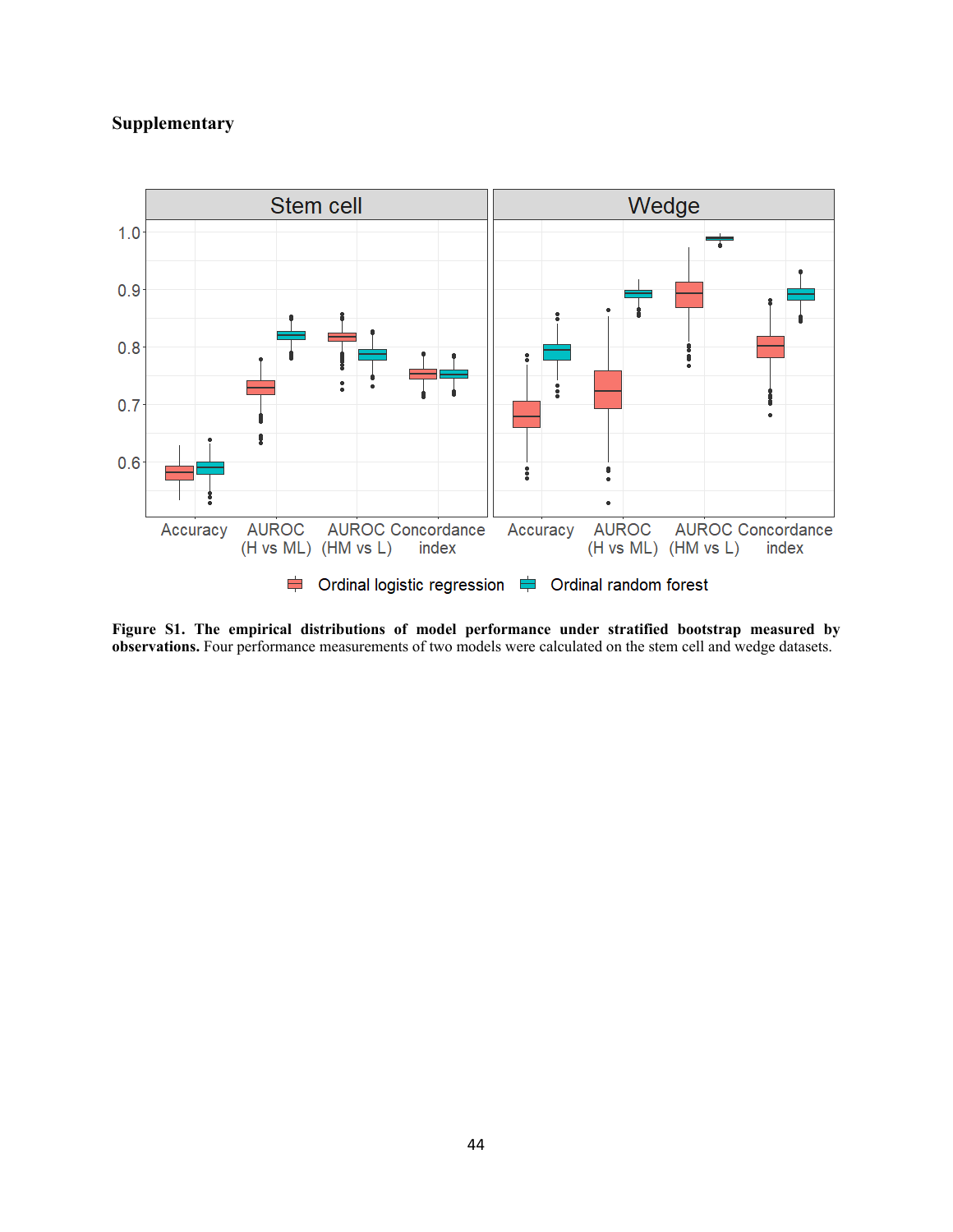

**Figure S2. The model performance before and after the removal of potential outlier drugs measured by observations.** The four measurements were calculated under four conditions: 1) ordinal logistic regression on the stem cell dataset; 2) ordinal logistic regression on the wedge dataset; 3) ordinal random forest on the stem cell dataset; 4) ordinal random forest on the wedge dataset.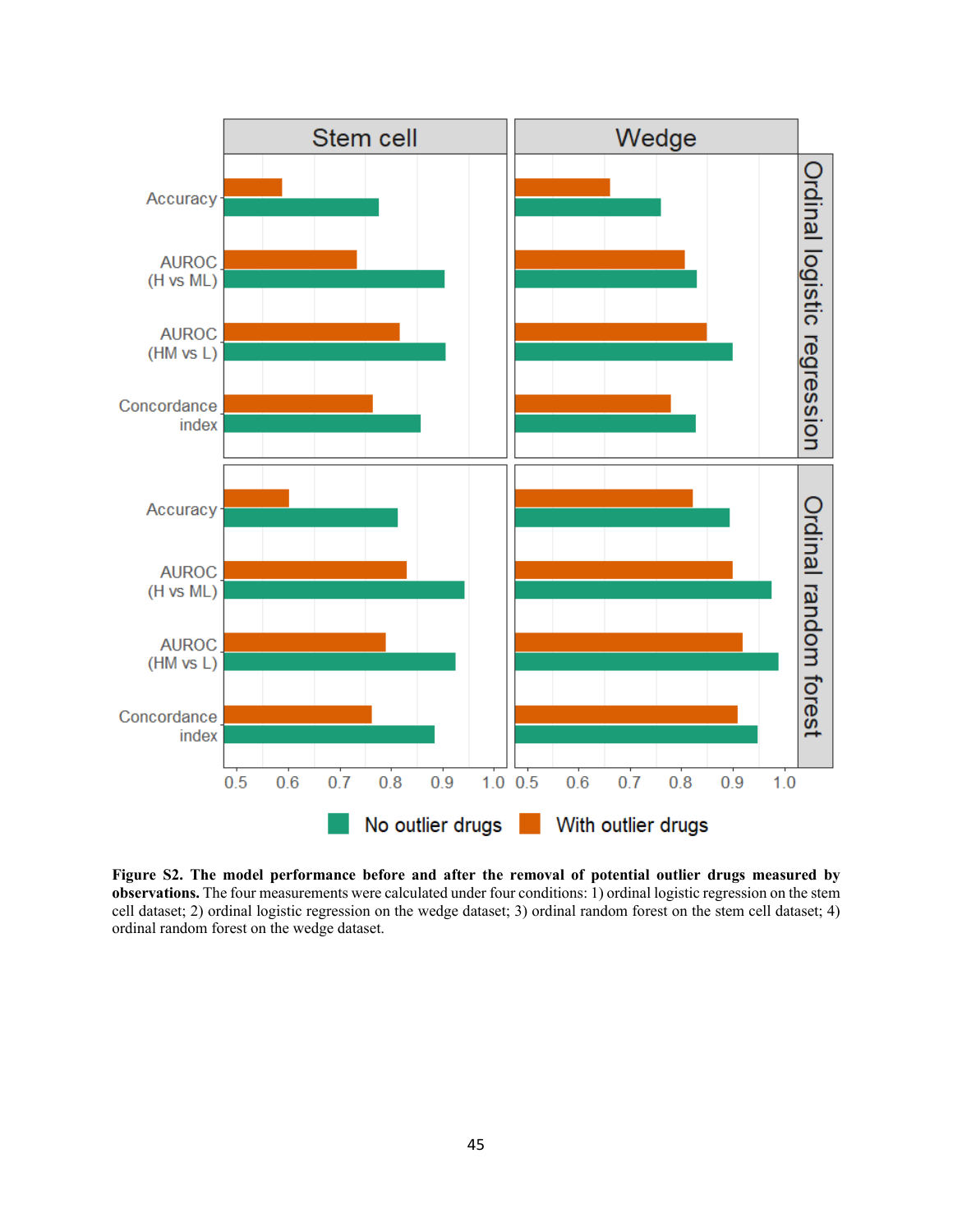

**Figure S3. The comparison of model prediction accuracy using one predictor (univariate) and all predictors (multivariate) in the dataset.** The single predictor in the univariate model is arrhythmia (whether drug-induced arrhythmias occurred at any concentration in any wells) in the stem cell dataset and c3v9 (interval between Q point and the end of T wave) in the wedge dataset.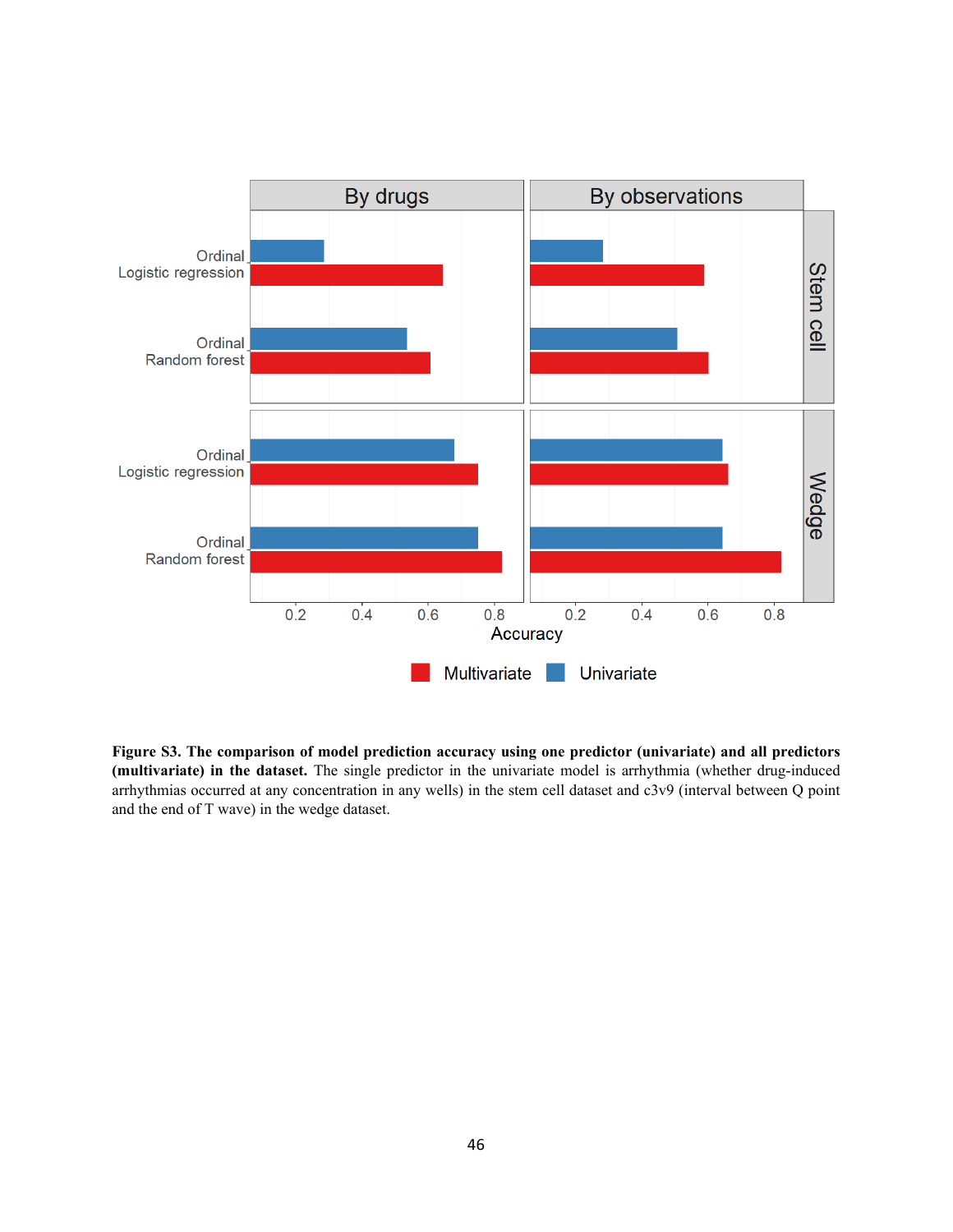| Low TdP Risk (9)                                                                                                 | Intermediate TdP Risk (11)                                                                                                                              | High TdP Risk (8)                                                                              |
|------------------------------------------------------------------------------------------------------------------|---------------------------------------------------------------------------------------------------------------------------------------------------------|------------------------------------------------------------------------------------------------|
| Diltiazem, Loratadine<br>Ranolazine, Metoprolol<br>Mexiletine, Nifedipine<br>Nitrendpine, Tamoxifen<br>Verapamil | Astemizole, Chlorpromazine<br>Cisapride, Clarithromycin<br>Clozapine, Domperidone,<br>Droperidol, Ondansetron,<br>Pimozide, Risperidone,<br>Terfenadine | Azimilide, Bepridil<br>Disopyramide, Dofetilide<br>Ibutilide, Quinidine<br>Sotalol, Vandetanib |

## **Table S1. The 28 CiPA drugs in the stem cell dataset and wedge dataset.**

| <b>Predictor</b>                                                                                                                         | <b>Description</b>                                                                                                                                    |            |
|------------------------------------------------------------------------------------------------------------------------------------------|-------------------------------------------------------------------------------------------------------------------------------------------------------|------------|
| arrhythmia                                                                                                                               | Whether drug-induced arrhythmias occurred at any concentration in any wells                                                                           |            |
| AMtwooutoffive                                                                                                                           | Whether drug-induced arrhythmias occurred at any concentration in more than<br>$40\%$ of wells                                                        |            |
| maxpro                                                                                                                                   | Maximum repolarization change (ms) observed at any concentration                                                                                      |            |
| Repolarization prolongation (ms) at the first drug concentration with<br>fst pro<br>statistically significant prolongation or shortening |                                                                                                                                                       | Continuous |
| foldprolong                                                                                                                              | Drug concentration (folds over Cmax) at which the statistically significant (p-<br>value $\leq 0.05$ ) repolarization prolongation was first observed |            |
| Drug concentration (folds over Cmax) when drug-induced arrhythmias were<br>foldaym<br>first observed                                     |                                                                                                                                                       | Continuous |
| pred7                                                                                                                                    | Drug-induced repolarization change (ms) at Cmax                                                                                                       | Continuous |

## **Table S2. The seven predictors in the stem cell dataset.**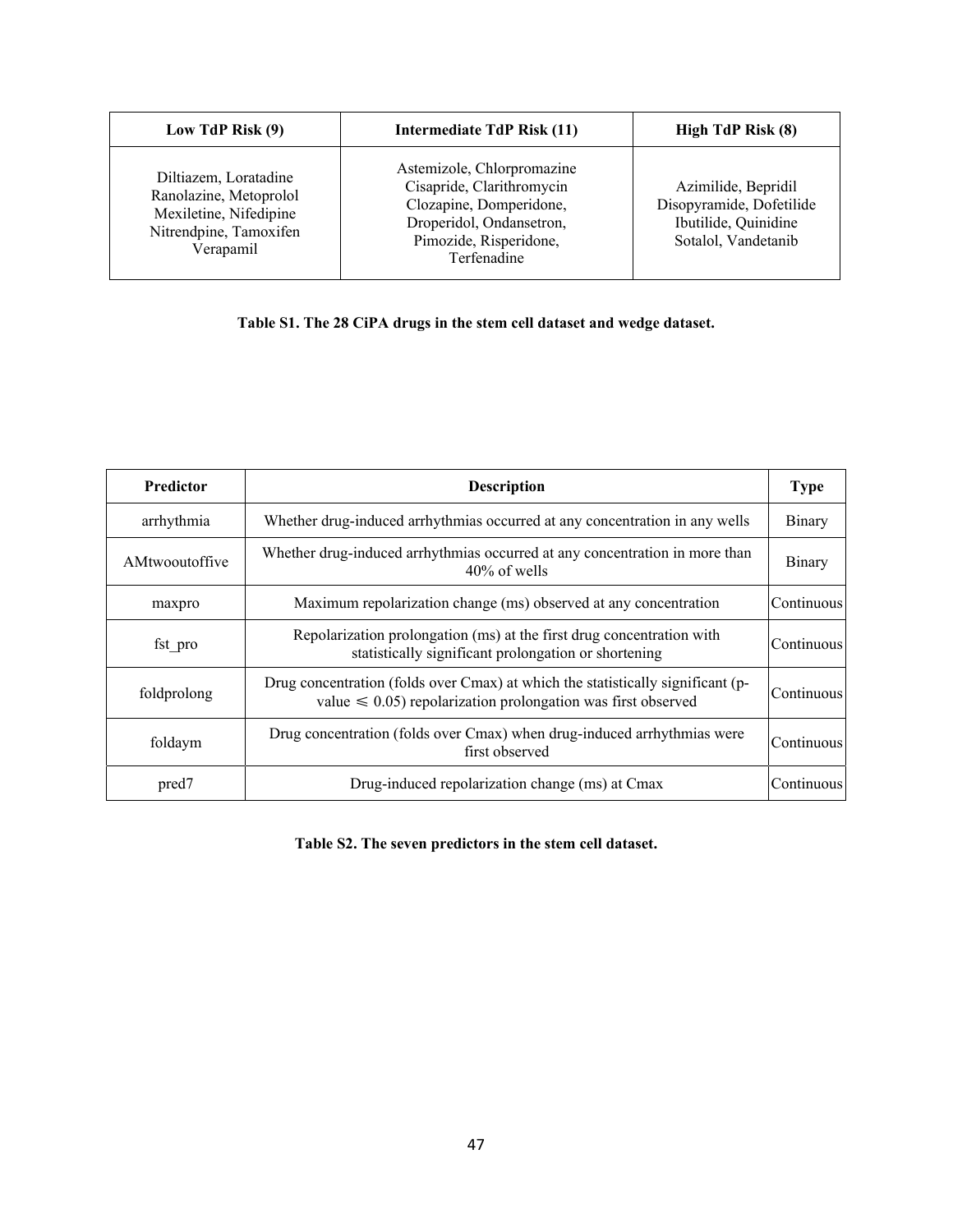| Predictor | <b>Description</b>                                                                                    |            |  |  |
|-----------|-------------------------------------------------------------------------------------------------------|------------|--|--|
| c3v1      | TdP score proposed in the original study <sup>14</sup>                                                | Continuous |  |  |
| c3v2      | Interval between the J point and the start of $T$ wave $(T)$                                          | Continuous |  |  |
| c3v3      | Interval between the J point and the peak of T wave (JTP)                                             | Continuous |  |  |
| c3v4      | Ratio of the JTP interval at concentration $\geq 0$ to concentration = 0                              | Continuous |  |  |
| c3v6      | QS interval, measured at pace rate 2000                                                               | Continuous |  |  |
| c3v7      | QS interval, measured at pace rate 500                                                                | Continuous |  |  |
| c3v8      | Ratio of the QS interval at concentration $\geq 0$ to concentration = 0, measured at pace<br>rate 500 | Continuous |  |  |
| c3v9      | Interval between Q point and the end of T wave (QTE)                                                  | Continuous |  |  |
| c3v10     | Ratio of the QTE interval at concentration $\geq 0$ to concentration = 0                              | Continuous |  |  |
| c3v11     | Ratio of QT interval to QS interval                                                                   | Continuous |  |  |
| c3v12     | Ratio of the interval between the peak and the end of T wave (TPE) to QT interval                     | Continuous |  |  |
| c3v13     | Ratio of TPE interval <sup>52</sup> to QT interval                                                    | Continuous |  |  |
| c3v14     | <b>TPE</b> Interval                                                                                   | Continuous |  |  |
| c3v15     | Ratio of TPE interval at concentration $\geq 0$ to concentration = 0                                  | Continuous |  |  |
| c3v16     | Score as a function of $EAD14$                                                                        | Continuous |  |  |

**Table S3. The 15 predictors in the wedge dataset.** Except for extra notes, all predictors were obtained from an electrocardiogram at a 2000 pace rate.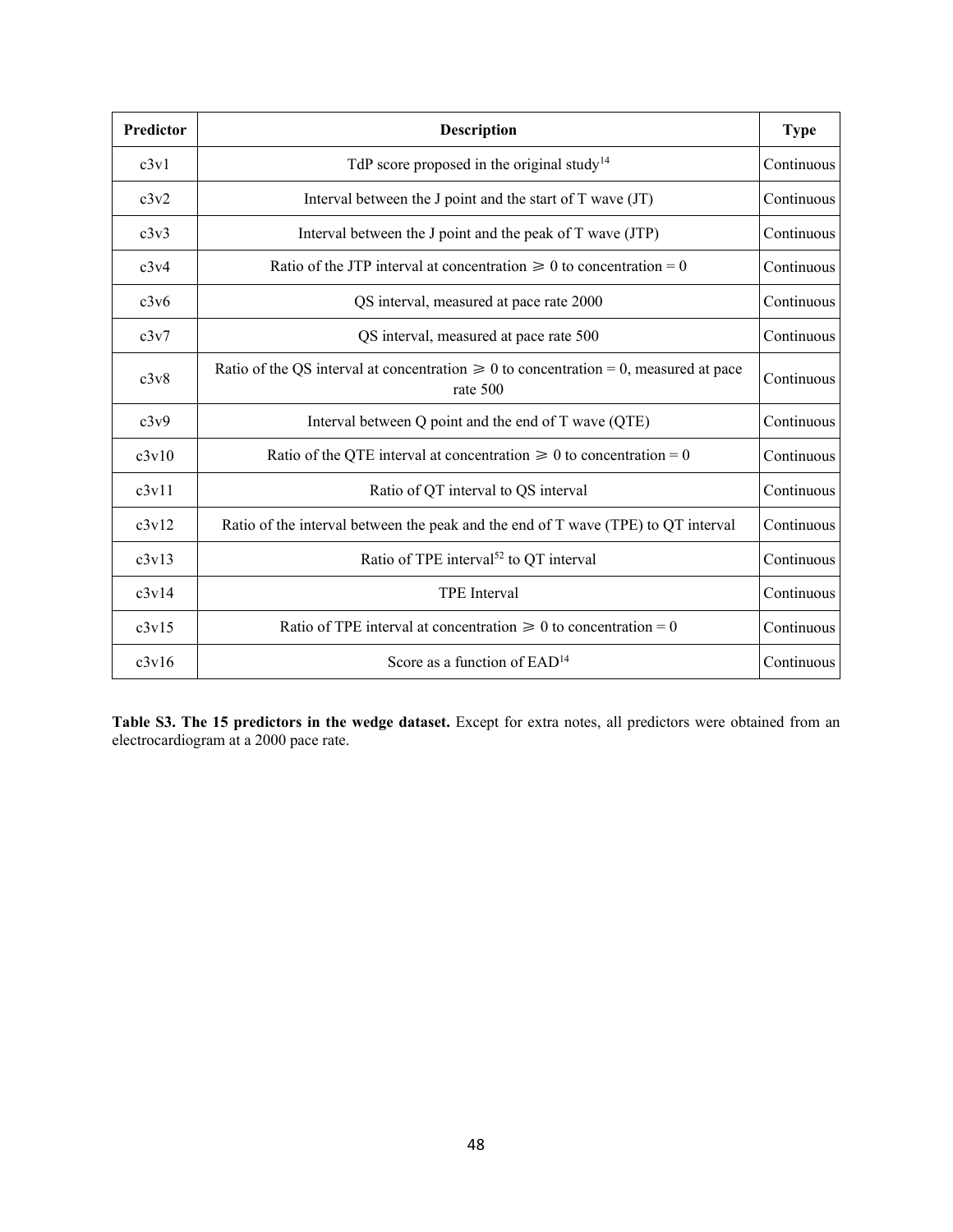| <b>Dataset</b>   | Model                                 | Accuracy<br>(Three-category) | <b>AUROC</b> (High vs.<br>Intermediate-or-Low) | <b>AUROC</b> (High-or-<br>Intermediate vs. Low) | Concordance index<br>(Three-category) |
|------------------|---------------------------------------|------------------------------|------------------------------------------------|-------------------------------------------------|---------------------------------------|
|                  | <b>Ordinal logistic</b><br>regression | 0.588                        | 0.734                                          | 0.817                                           | 0.764                                 |
| <b>Stem cell</b> | Ordinal<br>random forest              | 0.603                        | 0.840                                          | 0.791                                           | 0.762                                 |
|                  | <b>Ordinal logistic</b><br>regression | 0.661                        | 0.808                                          | 0.849                                           | 0.780                                 |
| Wedge            | Ordinal<br>random forest              | 0.822                        | 0.900                                          | 0.919                                           | 0.909                                 |

**Table S4. The model performance measured by observations (point estimate).** Three-category prediction accuracy, two AUROCs, and concordance index are shown for ordinal logistic regression and ordinal random forest. The higher values between the two models are underscored.

|            | <b>True Risk</b> |     |              |      |  |
|------------|------------------|-----|--------------|------|--|
|            |                  | Low | Intermediate | High |  |
| Prediction | Low              |     |              |      |  |
|            | Intermediate     |     |              |      |  |
|            | High             |     |              |      |  |

**Table S5. The confusion matrix of drug risk prediction by ordinal logistic regression on the stem cell dataset.**  Six drugs are underestimated, and four drugs are overestimated. The model shows aggressive predictive behavior.

|            | <b>True Risk</b> |     |              |      |  |
|------------|------------------|-----|--------------|------|--|
|            |                  | Low | Intermediate | High |  |
| Prediction | Low              |     |              |      |  |
|            | Intermediate     |     |              |      |  |
|            | High             |     |              |      |  |

**Table S6. The confusion matrix of drug risk prediction by ordinal random forest on the stem cell dataset.** Five drugs are underestimated, and six drugs are overestimated. The model shows conservative predictive behavior.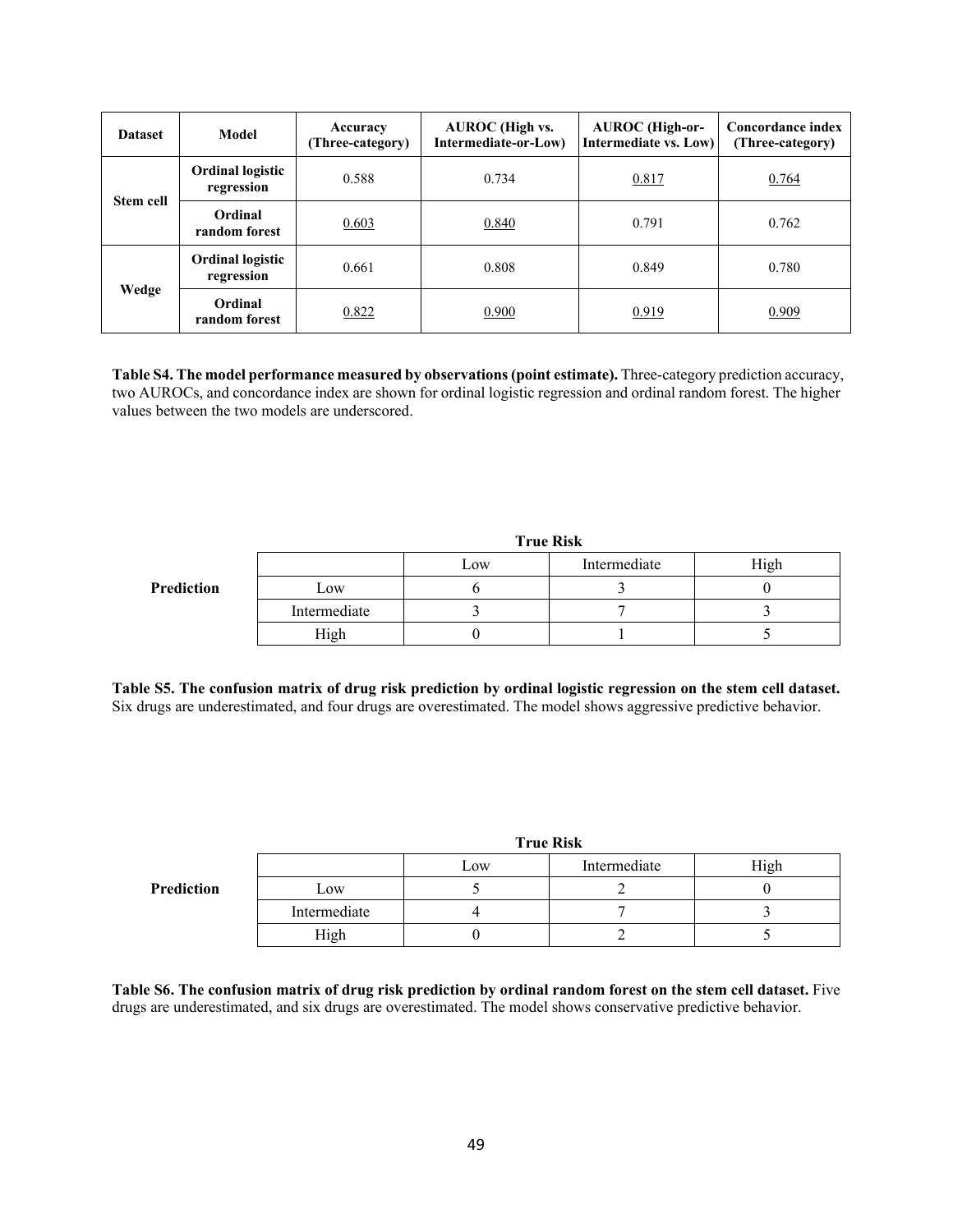|            |              | Low | Intermediate | High |
|------------|--------------|-----|--------------|------|
| Prediction | Low          |     |              |      |
|            | Intermediate |     |              |      |
|            | High         |     |              |      |

**True Risk**

**Table S7. The confusion matrix of drug risk prediction by ordinal logistic regression on the wedge dataset.** Four drugs are underestimated, and three drugs are overestimated. The model shows aggressive predictive behavior.

| <b>True Risk</b> |     |              |      |  |  |
|------------------|-----|--------------|------|--|--|
|                  | Low | Intermediate | High |  |  |
| Low              |     |              |      |  |  |
| Intermediate     |     |              |      |  |  |
| High             |     |              |      |  |  |
|                  |     |              |      |  |  |

**Table S8. The confusion matrix of drug risk prediction by ordinal random forest on the wedge dataset.** Two drugs are underestimated, and three drugs are overestimated. The model shows conservative predictive behavior.

| <b>Measured by</b>  | <b>Ordinal logistic</b><br>Ordinal random<br>forest<br>regression |       | <b>Multinomial logistic</b><br>regression | <b>Multinomial random</b><br>forest | <b>Classical ordinal</b><br>logistic regression |
|---------------------|-------------------------------------------------------------------|-------|-------------------------------------------|-------------------------------------|-------------------------------------------------|
| <b>Observations</b> | 0.588                                                             | 0.603 | 0.573                                     | 0.592                               | 0.550                                           |
| Drugs               | 0.643                                                             |       | 0.643                                     | 0.607                               | 0.607                                           |

**Table S9. The comparison of three-category prediction accuracy among different models on the stem cell dataset.** Ordinal logistic regression and ordinal random forest are described in the main text. Multinomial logistic regression and multinomial random forest do not utilize ordinal information in the drug TdP risk. The classical ordinal logistic regression is described in [62]. The higher accuracy among different models is underscored.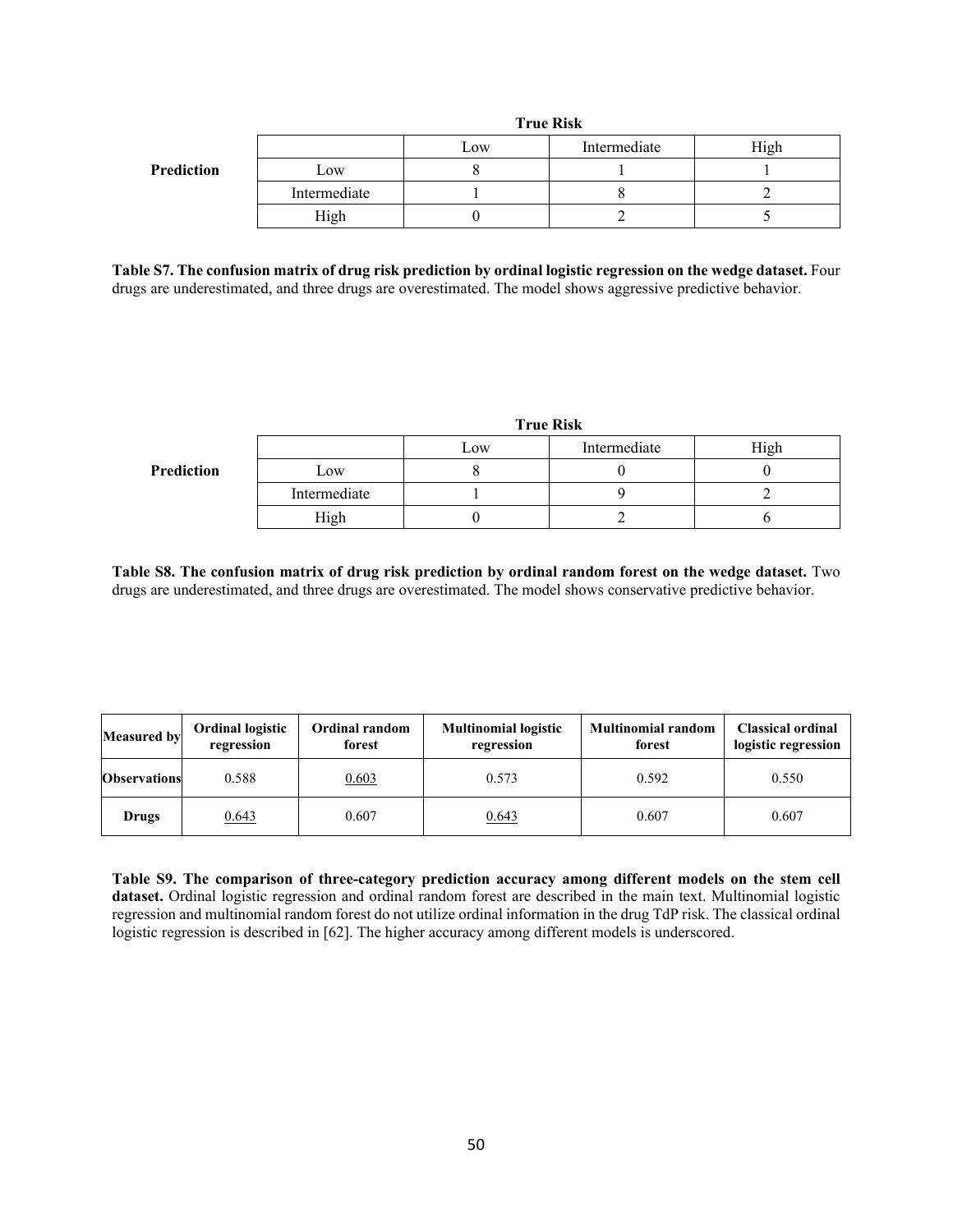| <b>Measured by</b>  | <b>Ordinal random</b><br><b>Ordinal logistic</b><br>forest<br>regression |  | <b>Multinomial logistic</b><br>regression | <b>Multinomial random</b><br>forest | <b>Classical ordinal</b><br>logistic regression |
|---------------------|--------------------------------------------------------------------------|--|-------------------------------------------|-------------------------------------|-------------------------------------------------|
| <b>Observations</b> | 0.661<br>0.840                                                           |  | 0.741                                     | 0.830                               | 0.741                                           |
| Drugs               | 0.822<br>0.785                                                           |  | 0.750                                     | 0.785                               | 0.750                                           |

**Table S10. The comparison of three-category prediction accuracy among different models on the wedge dataset.** Ordinal logistic regression and ordinal random forest are described in the main text. Multinomial logistic regression and multinomial random forest do not utilize ordinal information in the drug TdP risk. The classical ordinal logistic regression is described in [62]. The higher accuracy among different models is underscored.

| <b>Dataset</b>   | Model                             | <b>Measurement</b> | Accuracy<br>(Three-<br>category) | <b>AUROC</b> (High<br>vs. Intermediate-<br>or-Low) | <b>AUROC</b> (High-or-<br>Intermediate vs.<br>Low) | Concordance<br>index (Three-<br>category) |
|------------------|-----------------------------------|--------------------|----------------------------------|----------------------------------------------------|----------------------------------------------------|-------------------------------------------|
| <b>Stem cell</b> | Ordinal<br>logistic<br>regression | 95% CI             | (0.548, 0.615)                   | (0.691, 0.764)                                     | (0.793, 0.837)                                     | (0.730, 0.775)                            |
|                  |                                   | Mean               | 0.581                            | 0.729                                              | 0.817                                              | 0.753                                     |
|                  | Ordinal<br>random<br>forest       | 95% CI             | (0.560, 0.619)                   | (0.799, 0.841)                                     | (0.761, 0.813)                                     | (0.731, 0.774)                            |
|                  |                                   | Mean               | 0.590                            | 0.820                                              | 0.787                                              | 0.753                                     |
| Wedge            | Ordinal<br>logistic<br>regression | 95% CI             | (0.608, 0.759)                   | (0.628, 0.815)                                     | (0.828, 0.949)                                     | (0.743, 0.853)                            |
|                  |                                   | Mean               | 0.683                            | 0.725                                              | 0.890                                              | 0.800                                     |
|                  | Ordinal<br>random<br>forest       | 95% CI             | (0.741, 0.831)                   | (0.870, 0.911)                                     | (0.981, 0.995)                                     | (0.862, 0.917)                            |
|                  |                                   | Mean               | 0.790                            | 0.892                                              | 0.988                                              | 0.891                                     |

**Table S11. The summary statistics of model performance under stratified bootstrap measured by observations.** The 95% confidence intervals and means of four measurements were calculated for ordinal logistic regression and ordinal random forest. The higher mean values between the two models are underscored.